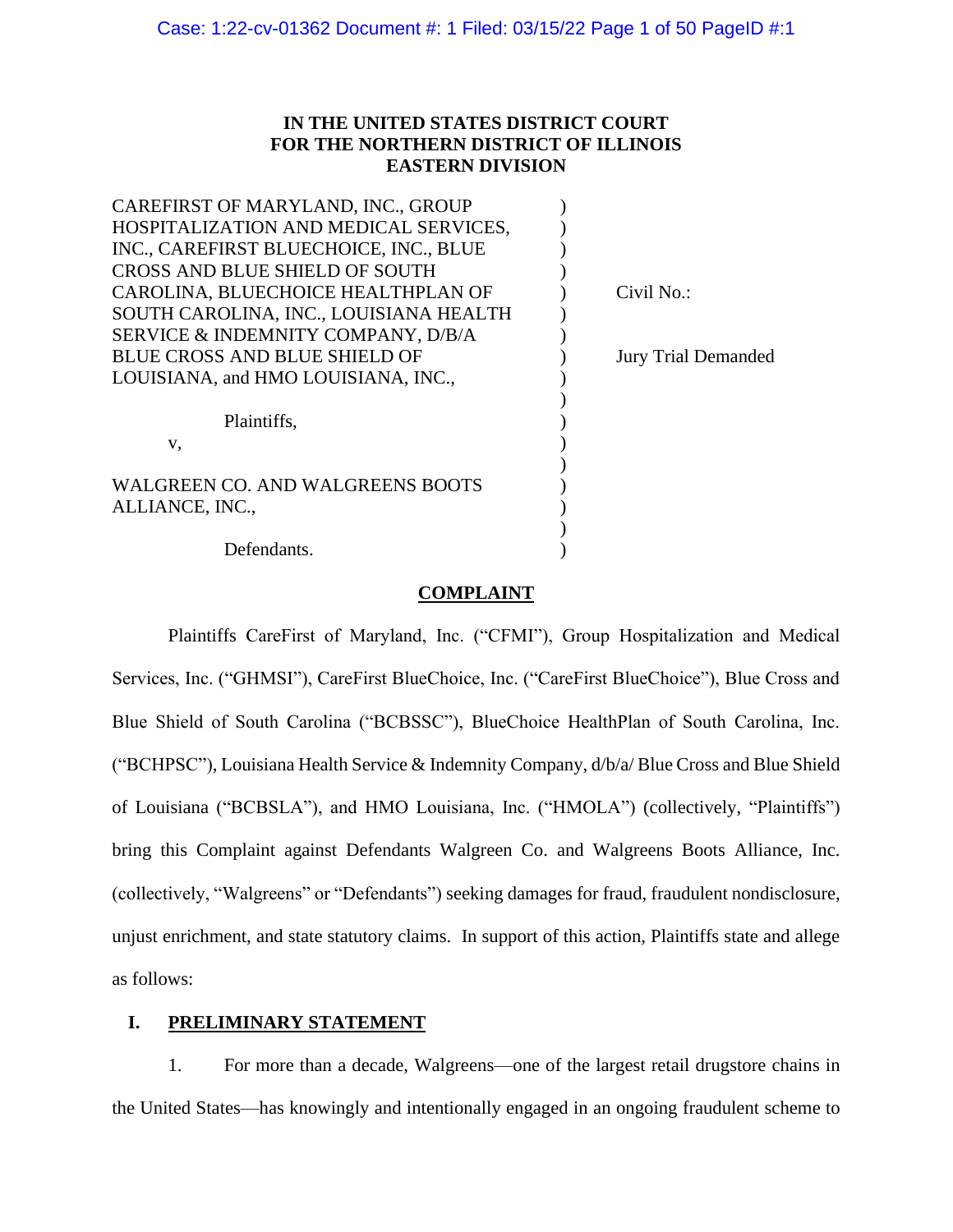### Case: 1:22-cv-01362 Document #: 1 Filed: 03/15/22 Page 2 of 50 PageID #:2

overcharge Plaintiffs for prescription drugs by submitting claims for payment at artificially inflated prices. To conceal its scheme, Walgreens has made false statements and omitted material facts in connection with its *true* usual and customary ("U&C") prices—the payment ceiling generally defined as the cash price to a member of the general public paying for a prescription drug without insurance—for prescription drugs dispensed to individuals covered by Plaintiffs' health plans. Walgreens fraudulently submitted inflated U&C prices on millions of claims reimbursed by Plaintiffs. Through its fraudulent scheme, Walgreens has overcharged Plaintiffs hundreds of millions of dollars for prescription drugs.

2. Significantly, on January 15, 2019, Walgreens settled claims brought by the United States, 39 states, and the District of Columbia alleging that, from January 2008 through December 2017, Walgreens violated the False Claims Act, 31 U.S.C. § 3729, *et seq.*, by submitting false U&C prices that were higher than the prices it charged for the same drugs sold through its Prescription Savings Club cash discount program ("PSC Program"), thereby obtaining more money in reimbursements for Medicaid fee-for-service claims than it was entitled to receive.<sup>1</sup> Walgreens has now admitted—for the first time—that "in submitting claims for reimbursement," Walgreens "did not identify its PSC program prices as its U&C prices for drugs on the PSC program formulary," despite being so required.<sup>2</sup> Walgreens further admitted—for the first time facts demonstrating that the PSC Program itself was a sham, including that it "offered a savings guarantee pursuant to which PSC program members could recoup (in the form of store credit) the difference between the amount they paid to enroll in the program in a given year and the amount

<sup>1</sup> *U.S. ex rel. Baker v. Walgreens, Inc. and Walgreen Co.*, No. 12 Civ. 00300-JPO, Stipulation and Order of Settlement and Dismissal ¶ 2(e) (S.D.N.Y. docket filed Jan. 24, 2019) (ECF No. 53) (hereinafter "Walgreens' DOJ Settlement").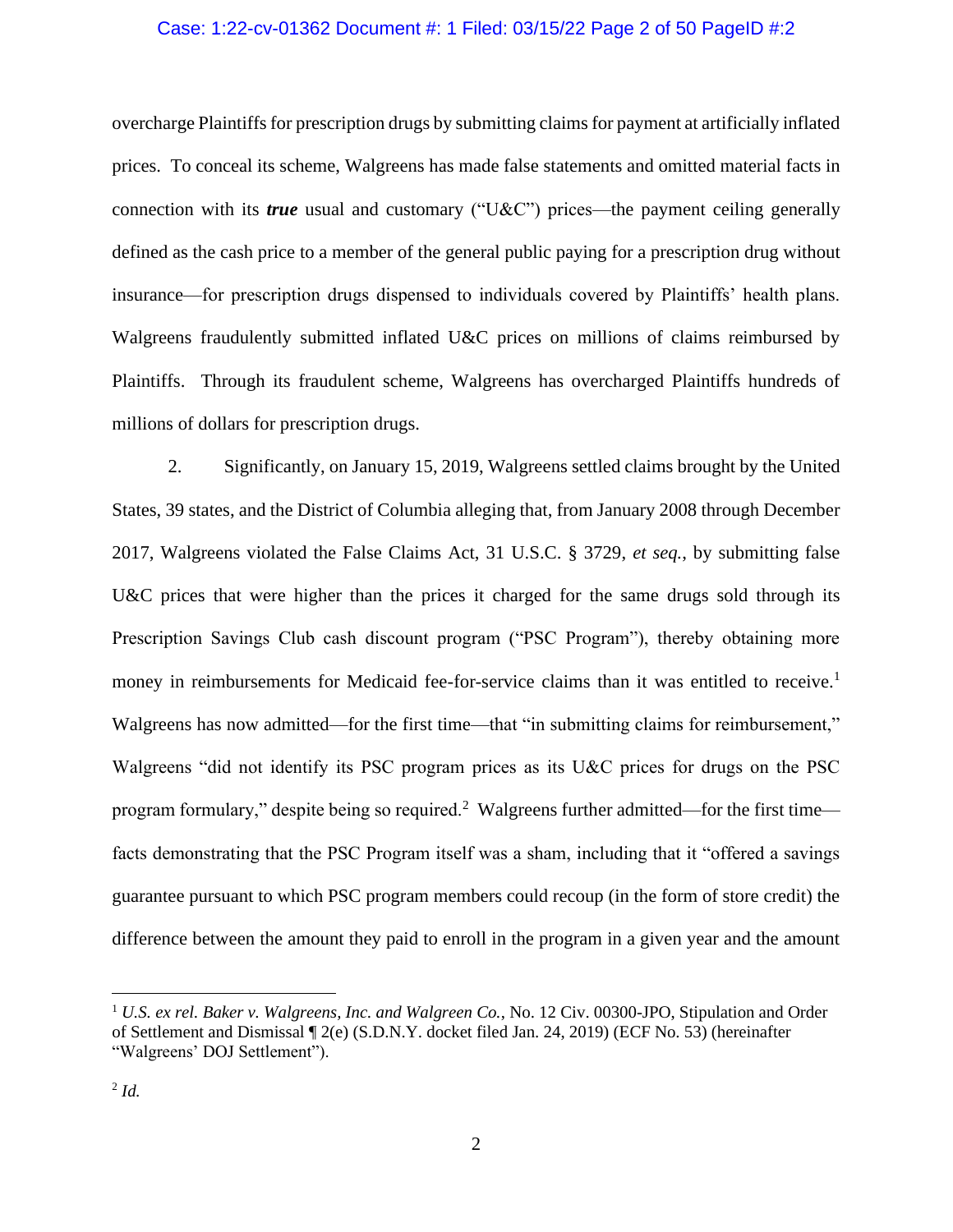### Case: 1:22-cv-01362 Document #: 1 Filed: 03/15/22 Page 3 of 50 PageID #:3

they received in discounted savings under the program in that year."<sup>3</sup> Plaintiffs similarly have been damaged by the same fraudulent course of conduct, as described and admitted to by Walgreens in the Walgreens' DOJ Settlement.

3. Plaintiffs are health care plans offering comprehensive health care services and coverage, including prescription drug coverage, to their members residing in Maryland, Virginia, the District of Columbia, South Carolina, Louisiana, and other states in which they operate. When plan members fill prescriptions covered by Plaintiffs at a Walgreens pharmacy, Walgreens submits electronic claims to Plaintiffs for reimbursement for those prescriptions (through Plaintiffs' contracted pharmacy benefit managers ("PBMs")). In submitting electronic claims for payment, Walgreens is required to truthfully and accurately submit its U&C price for each dispensing event, in accordance with, *inter alia*, the National Council for Prescription Drug Program ("NCPDP")<sup>4</sup> requirements.

4. Plaintiffs calculate the drug price to be paid to the pharmacy based on whether the U&C reported by Walgreens for a particular drug is less than or greater than the price that has been otherwise negotiated for that drug. The U&C price functions as a reimbursement ceiling, ensuring that health plans do not pay Walgreens more than what Walgreens charges cash-paying customers paying without insurance. This payment methodology is consistent across government standards, PBM instructions manuals, and decades-long industry practice, which recognize that reimbursements are to be adjudicated under this formula.

5. In 2006, "big box" retailers like Walmart, Target, and Costco disrupted the retail pharmacy market by offering deeply discounted generic drugs—\$4 for 30-day supplies—to their

<sup>3</sup> *Id.* 

<sup>4</sup> NCPDP is an accredited, non-profit organization that maintains the industry standard for electronic transmission and adjudication of pharmacy claims.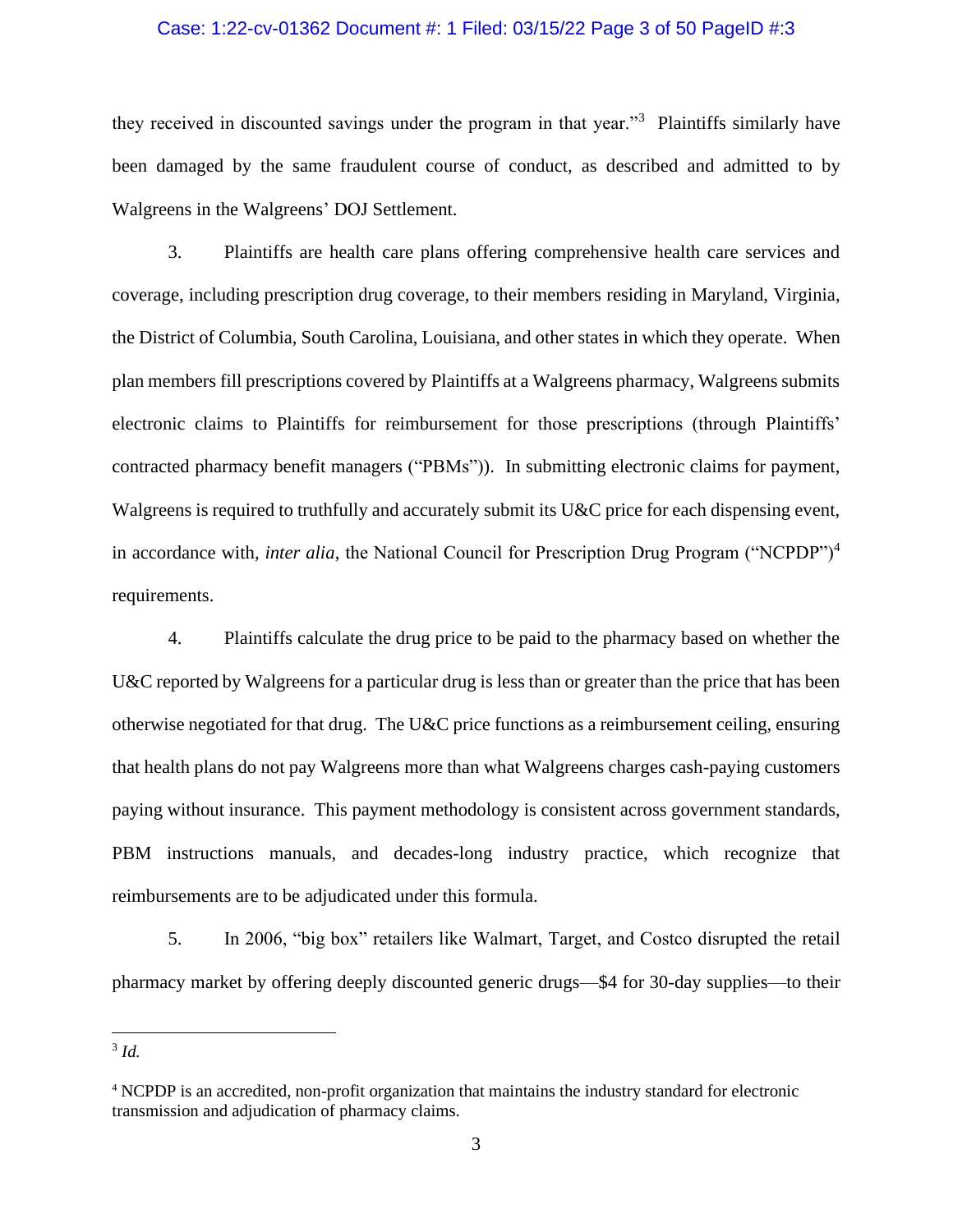### Case: 1:22-cv-01362 Document #: 1 Filed: 03/15/22 Page 4 of 50 PageID #:4

customers while also giving third-party payors, including Plaintiffs, the benefit of that deal by reporting their discount prices as their U&C prices for the same drugs, consistent with NCPDP and industry standards. Federal health regulators at the Centers for Medicare and Medicaid Services ("CMS") also made clear that generic discount program prices were to be considered the pharmacy's U&C prices for the purposes of billing government healthcare programs.

6. Walgreens recognized the need to retain and attract new customers, but—unlike the "big box" retailers—decided not to absorb substantially reduced margins in connection with lowering its U&C prices submitted to third-party payors, including Plaintiffs. Concerned with maintaining its massive pharmacy revenue, which historically accounts for a vast majority of Walgreens' total revenue, and at the same time competing with "big box" retailers and other pharmacies for in-store traffic and cash sales, Walgreens developed and carried out a massive fraud that resulted in substantial financial harm to Plaintiffs.

7. In or around 2007, Walgreens created the PSC Program to maintain its margins on brand and generic drugs by systematically overcharging Plaintiffs for prescription drugs dispensed to their members. Walgreens created the PSC Program for two reasons: *first*, to maintain and increase its market share for cash customers by offering deep discounts on prescription drugs, and *second*—and more importantly—to obfuscate its true U&C prices from third-party payors, including Plaintiffs. Walgreens artificially divided its cash business, which formerly consisted solely of customers who pay cash, into two segments: customers who pay the high cash price (which it would include in its U&C price) and customers who pay the low cash price (*i.e.*, the price offered by the PSC Program or other similar programs, which would be excluded from U&C). In short, Walgreens created the PSC Program in a covert attempt to insulate its high U&C prices by artificially dividing its customer base in a way that would undermine the central purpose of any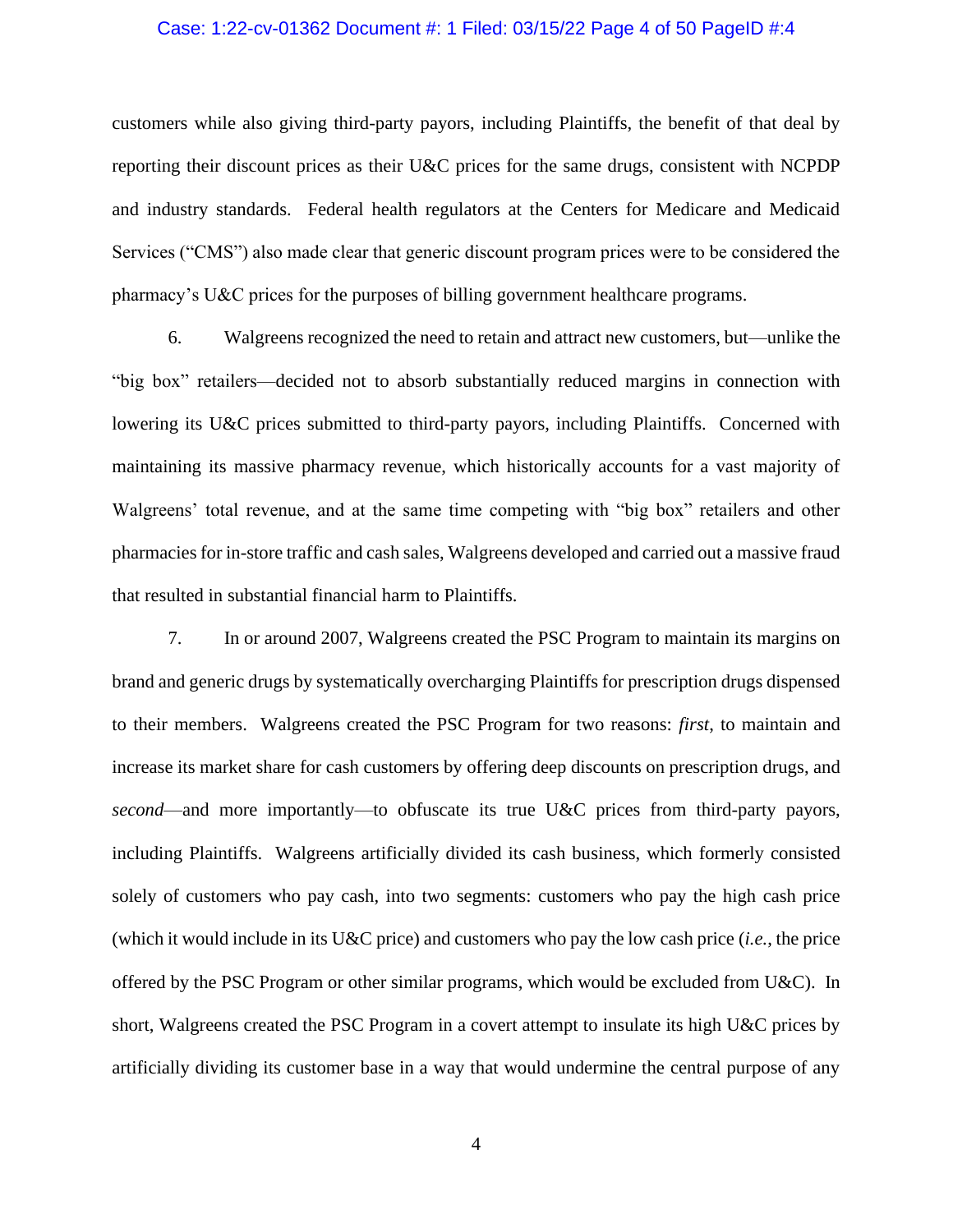### Case: 1:22-cv-01362 Document #: 1 Filed: 03/15/22 Page 5 of 50 PageID #:5

health insurance company's prescription drug benefit—that Plaintiffs do not pay more than what cash customers pay for the same drugs.

8. But unbeknownst to Plaintiffs, Walgreens submitted U&C prices that were regularly five, ten, or even twenty times higher than what Walgreens actually charged cash customers through its PSC Program (and other programs). Still, on its claims for reimbursement to Plaintiffs, Walgreens reported those artificially inflated "U&C" prices, which were neither usual nor customary, as its U&C prices. By submitting false and inflated U&C prices to Plaintiffs, Walgreens knowingly and wrongfully overcharged Plaintiffs on millions of claims.

9. Walgreens knowingly and intentionally concealed from Plaintiffs the *actual* cash prices offered to members of the general public paying without insurance—*i.e.*, Walgreens' *true*  U&C prices—on both brand and generic prescription drugs. To conceal its fraudulent scheme, Walgreens knowingly made false statements and omitted material facts in connection with its true U&C prices, including, but not limited to, the scope of PSC Program membership; PSC Program eligibility; the enrollment process; the enrollment "fee"; and frequency, share, number, and other key data points related to Walgreens' cash sales under the PSC Program and other similar discount programs; and other discounts (not associated with a discount program) offered to the individuals paying without insurance for drugs also dispensed to Plaintiffs' Members.

10. For example, Walgreens also effectuated this fraud by offering a prescription savings club called "JustRx" ("JustRx Program") to customers at more than 1,900 Walgreensowned Rite Aid-branded pharmacy locations and at Walgreens and Duane Reade pharmacy locations and failing to report these prices as U&C. Additionally, Walgreens further effectuated this fraud by charging third-party branded discount card prices to individuals who pay without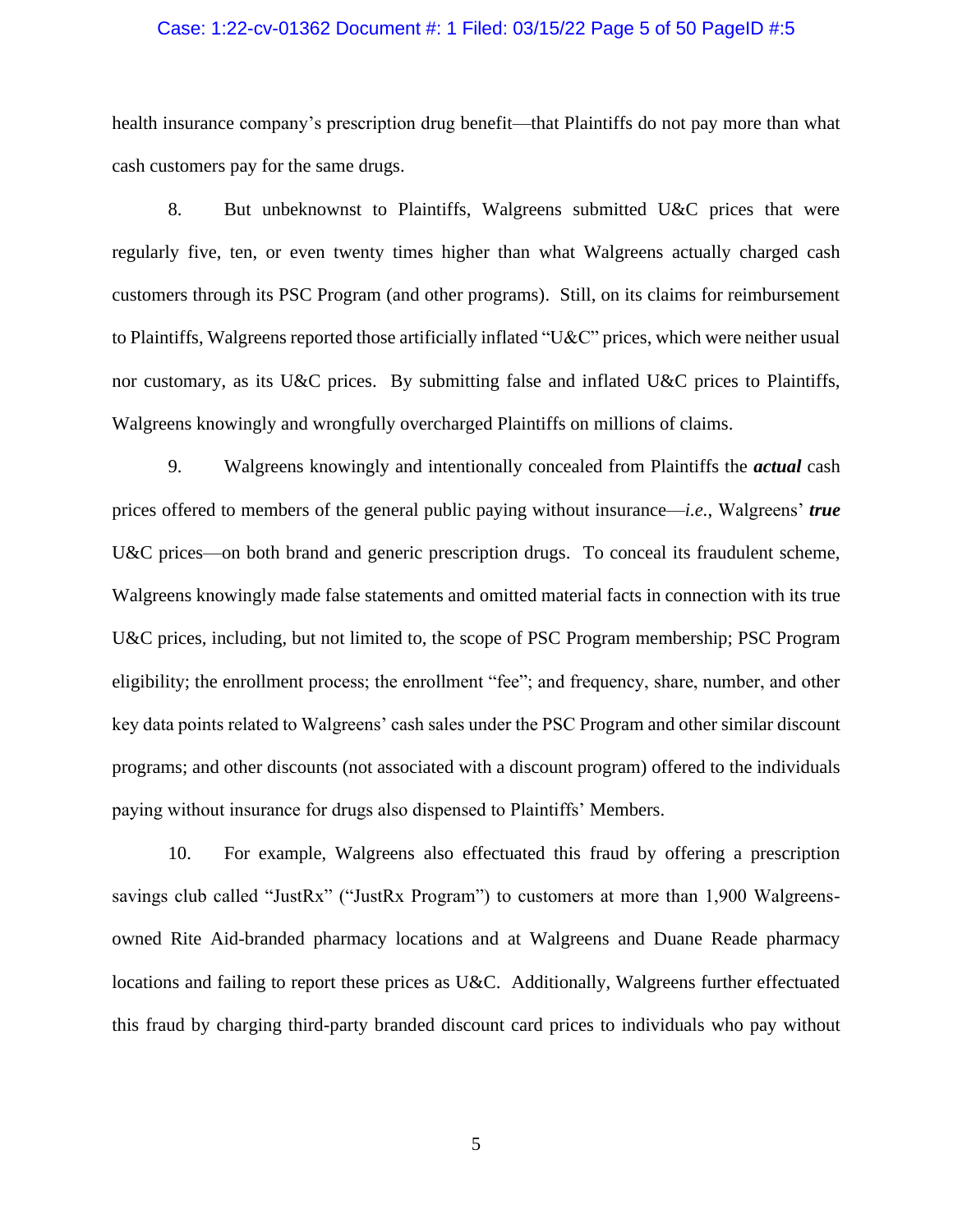### Case: 1:22-cv-01362 Document #: 1 Filed: 03/15/22 Page 6 of 50 PageID #:6

insurance, *e.g.*, RxSaver and GoodRx ("third-party discount card programs") and, similarly, failing to report these prices as U&C.

11. As a result of Walgreens' fraudulent scheme, Walgreens has substantially overcharged Plaintiffs for prescription drugs purchased by their Members at Walgreens' pharmacies. Plaintiffs reimbursed Walgreens for their Members' brand and generic prescription drugs based on Walgreens' inflated U&C prices and, as a result, Plaintiffs were overcharged millions of dollars.

### **II. THE PARTIES**

### **A. Plaintiffs**

12. Plaintiff CFMI is a not for profit corporation organized under the laws of Maryland with its principal place of business in Baltimore, Maryland. CFMI operates as a nonprofit health services plan in Maryland.

13. Plaintiff GHMSI is a congressionally chartered corporation with its principal place of business in Washington, D.C. GHMSI operates as a not for profit health services plan in two counties of Maryland, Northern Virginia, and the District of Columbia.

14. Plaintiff CareFirst BlueChoice is a corporation organized under the laws of the District of Columbia with its principal place of business in Washington, D.C. CareFirst BlueChoice operates as a health services plan in Maryland, Northern Virginia, and the District of Columbia.

15. Plaintiff BCBSSC is a mutual insurance company organized under the laws of South Carolina with its principal place of business in Columbia, South Carolina.

16. Plaintiff BCHPSC is a wholly owned subsidiary of BCBSSC and a corporation organized under the laws of South Carolina with its principal place of business in Columbia, South Carolina.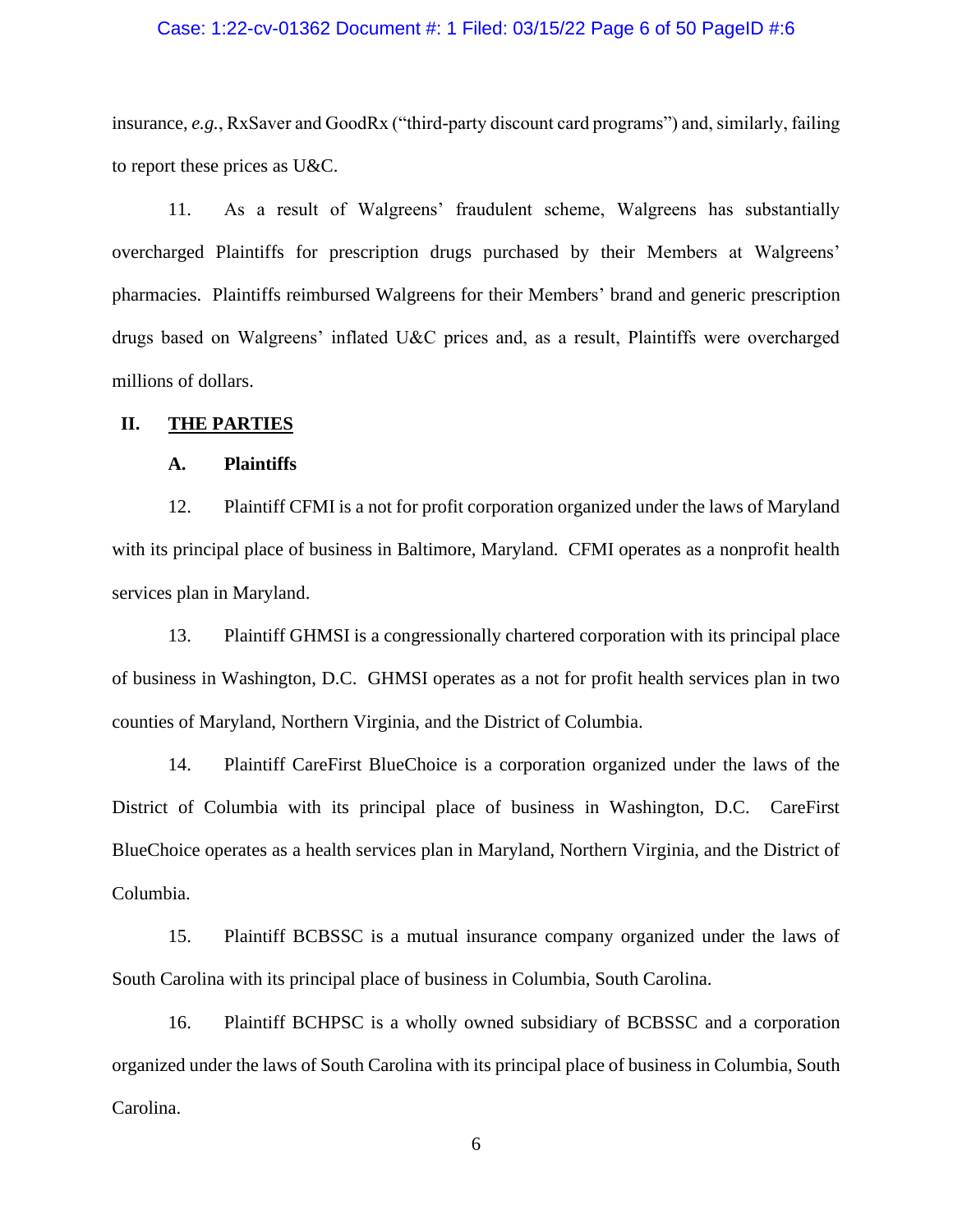### Case: 1:22-cv-01362 Document #: 1 Filed: 03/15/22 Page 7 of 50 PageID #:7

17. BCBSLA is a Louisiana domestic health insurance corporation organized under the laws of Louisiana with its principal place of business in Baton Rouge. BCBSLA provides and manages health benefits to more than 1 million insureds and members throughout the United States. BCBSLA also provides third-party administrative services for insured and members.

18. HMOLA is a wholly owned subsidiary of BCBSLA and a Louisiana domestic health maintenance corporation organized under the laws of Louisiana with its principal place of business in Baton Rouge, Louisiana. HMOLA provides and manages health benefits to insureds and members throughout the United States.

### **B. Defendants**

19. Defendant Walgreen Co. ("Walgreen Co.") is an Illinois corporation that maintains its corporate headquarters at 200 Wilmot Road in Deerfield, Illinois 60015. Until December 31, 2014, Walgreen Co. had no corporate parent. On December 31, 2014, Walgreen Co. became a wholly-owned subsidiary of Defendant Walgreens Boots Alliance, Inc. pursuant to a merger to affect a reorganization of Walgreen Co. into a holding company structure ("Reorganization"), with Walgreens Boots Alliance, Inc. becoming the parent holding company.<sup>5</sup>

20. Defendant Walgreens Boots Alliance, Inc. ("WBA") is a Delaware corporation with its principal place of business and corporate headquarters at 108 Wilmot Road in Deerfield, Illinois 60015. On December 31, 2014, WBA became the successor of Walgreen Co., pursuant to

<sup>5</sup> Form 10-K for Fiscal Year ending 08/31/2018, WALGREENS BOOTS ALLIANCE, INC. (Oct. 11, 2018) ("WBA 2018 10-K"), at 1, *available at*  <https://www.sec.gov/Archives/edgar/data/1618921/000162828018012472/wba-2018831x10k.htm>

(accessed Aug. 10, 2020).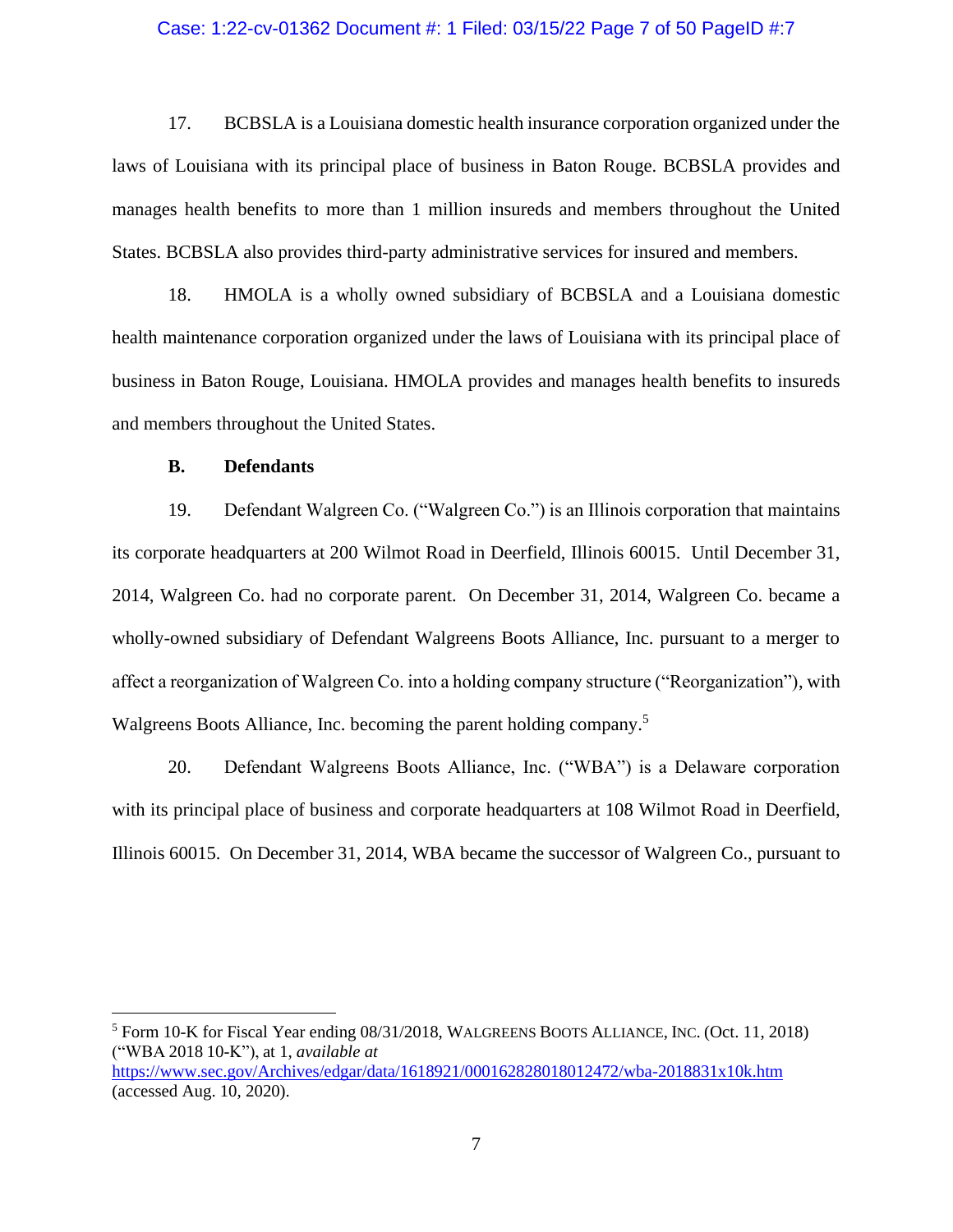### Case: 1:22-cv-01362 Document #: 1 Filed: 03/15/22 Page 8 of 50 PageID #:8

the Reorganization, with WBA becoming the direct parent holding company and Walgreen Co. becoming a wholly-owned subsidiary of WBA.<sup>6</sup>

21. All WBA profits are derived from its wholly-owned operating subsidiaries, including Walgreen Co. Because of their integrated operations, Walgreen Co. and WBA are referred to herein as "Walgreens."

22. During the course of the events alleged in this action, Walgreens operated under the trade name Walgreens or through various Walgreens-affiliated store banners across the United States, including but not limited to: Duane Reade, Kerr Drug, Super D Drug, USA Drug, Happy Harry's, Med-X Drug, May's Drug, and Drug Warehouse (collectively, "Walgreens-affiliated banners").

23. Walgreens is one of the largest retail drugstore chains in the United States based on both revenues and number of stores. Walgreens operates 9,277 retail pharmacies in all fifty states, the District of Columbia, Puerto Rico, and the U.S. Virgin Islands, including 154 drugstores in Maryland, 14 drugstores in Washington, D.C., 150 drugstores in South Carolina, and 271 drugstores in Tennessee. 7

24. In September 2017, Walgreens announced that it had secured regulatory clearance to purchase 1,932 Rite Aid pharmacy stores "located primarily in the Northeast and Southern U.S." for approximately \$4.2 billion.<sup>8</sup> By March 27, 2018, Rite Aid completed the transfer of all 1,932

<sup>6</sup> *Id.*

<sup>7</sup> *Id.* at 3; *see also* "Store Count by State," WALGREENS (Aug. 31, 2020), *available at* <https://news.walgreens.com/fact-sheets/store-count-by-state.htm> (accessed Feb. 2, 2020).

<sup>8</sup> WBA 2018 10-K at 72; *see also* "Walgreens Boots Alliance Secures Regulatory Clearance for Purchase of Stores and Related Assets from Rite Aid," WALGREENS BOOTS ALLIANCE, INC. (Sept. 17, 2017), *available at* [https://www.walgreensbootsalliance.com/news-media/press-releases/2017/walgreens-boots](https://www.walgreensbootsalliance.com/news-media/press-releases/2017/walgreens-boots-alliance-secures-regulatory-clearance-purchase)[alliance-secures-regulatory-clearance-purchase](https://www.walgreensbootsalliance.com/news-media/press-releases/2017/walgreens-boots-alliance-secures-regulatory-clearance-purchase) (accessed Aug. 10, 2020).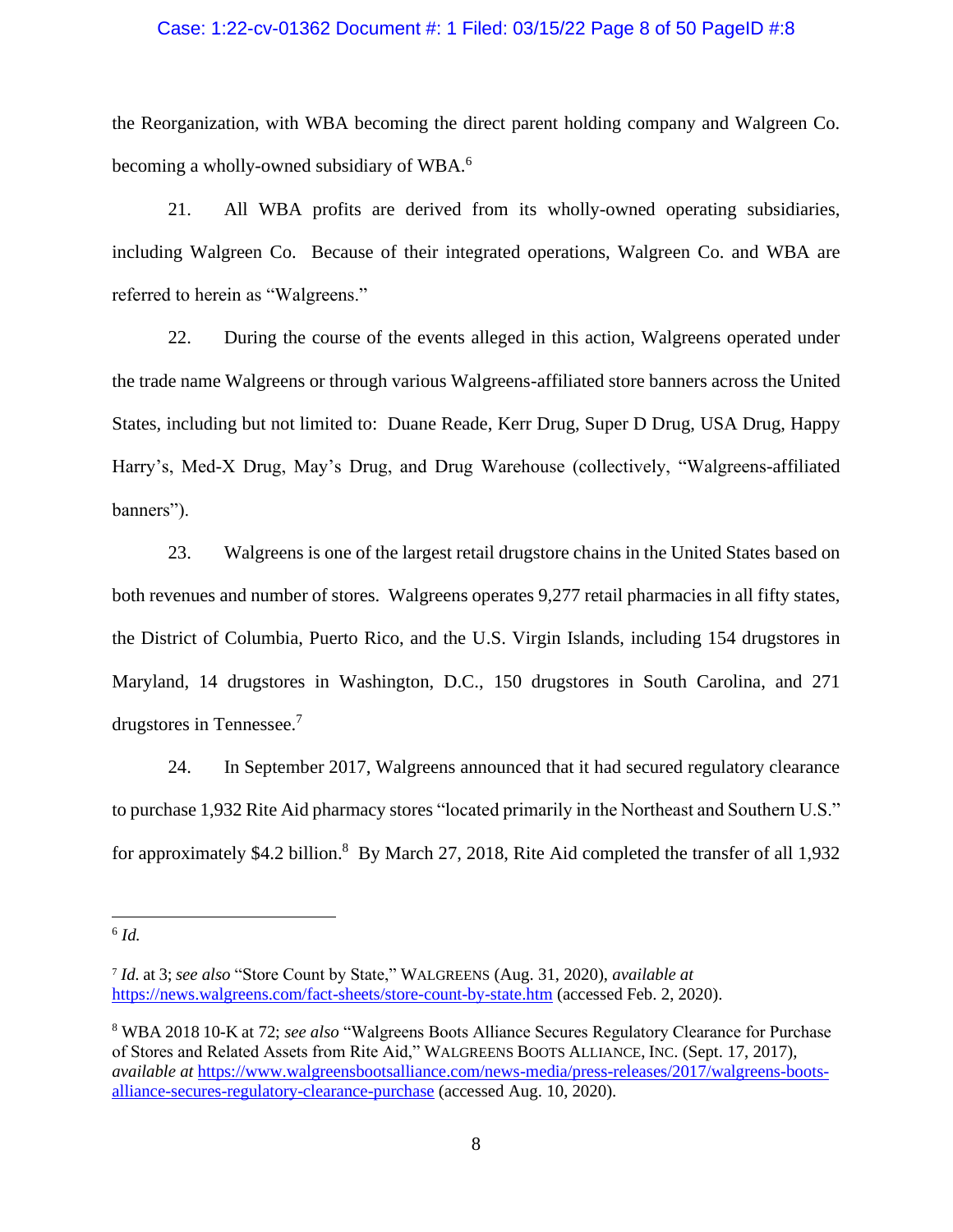### Case: 1:22-cv-01362 Document #: 1 Filed: 03/15/22 Page 9 of 50 PageID #:9

stores to Walgreens,<sup>9</sup> and Walgreens now publicly identifies those locations as "Walgreens-owned Rite Aid stores."<sup>10</sup>

25. In fiscal year 2019, Walgreens' U.S. retail pharmacies filled 843.7 million prescriptions (including immunizations). In fiscal year 2019, Walgreens' U.S. retail pharmacy sales revenue exceeded \$104.5 billion.<sup>11</sup>

26. Walgreens refers to itself as "the largest retail pharmacy, health and daily living destination across the United States and Europe."<sup>12</sup> Approximately 78 percent of the U.S. population lives within five miles of a Walgreens retail pharmacy location.<sup>13</sup>

27. At all relevant times, Walgreens is and has been a network pharmacy for Plaintiffs, meaning that Plaintiffs' Members can use their prescription drug benefit to fill their prescriptions at Walgreens pharmacy locations at in-network pricing. When a Walgreens pharmacy dispenses a prescription to a Member, Walgreens causes an electronic claim for reimbursement to be sent to Plaintiffs' PBM, which then submits a claim for payment to Plaintiffs. During the relevant time period, Plaintiffs have paid Walgreens through PBMs.

<https://www.sec.gov/Archives/edgar/data/1618921/000161892119000069/wba-2019831x10k.htm> (accessed Aug. 10, 2020).

 $13$  *Id.* at 4.

<sup>&</sup>lt;sup>9</sup> "Rite Aid Completes Transfer of Stores to Walgreens Boots Alliance and Terminates Tax Benefits Preservation Plan," RITE AID CORP. (Mar. 28, 2018), *available at*  [https://www.riteaid.com/corporate/news/-/pressreleases/news-room/2018/rite-aid-completes-transfer-of](https://www.riteaid.com/corporate/news/-/pressreleases/news-room/2018/rite-aid-completes-transfer-of-stores-to-walgreens-boots-alliance-and-terminates-tax-benefits-preservation-plan)[stores-to-walgreens-boots-alliance-and-terminates-tax-benefits-preservation-plan](https://www.riteaid.com/corporate/news/-/pressreleases/news-room/2018/rite-aid-completes-transfer-of-stores-to-walgreens-boots-alliance-and-terminates-tax-benefits-preservation-plan) (accessed Aug. 10, 2020).

<sup>10</sup> *See* "Welcome Rite Aid Pharmacy Patients," WALGREENS, *available at*  [https://www.walgreens.com/topic/pharmacy/welcome\\_rite\\_aid.jsp](https://www.walgreens.com/topic/pharmacy/welcome_rite_aid.jsp) (accessed Aug. 10, 2020).

<sup>&</sup>lt;sup>11</sup> Form 10-K for Fiscal Year ending 08/31/2019, WALGREENS BOOTS ALLIANCE, INC. (Oct. 28, 2019) ("WBA 2019 10-K"), at 4, *available at*

<sup>12</sup> *Id.* at 1.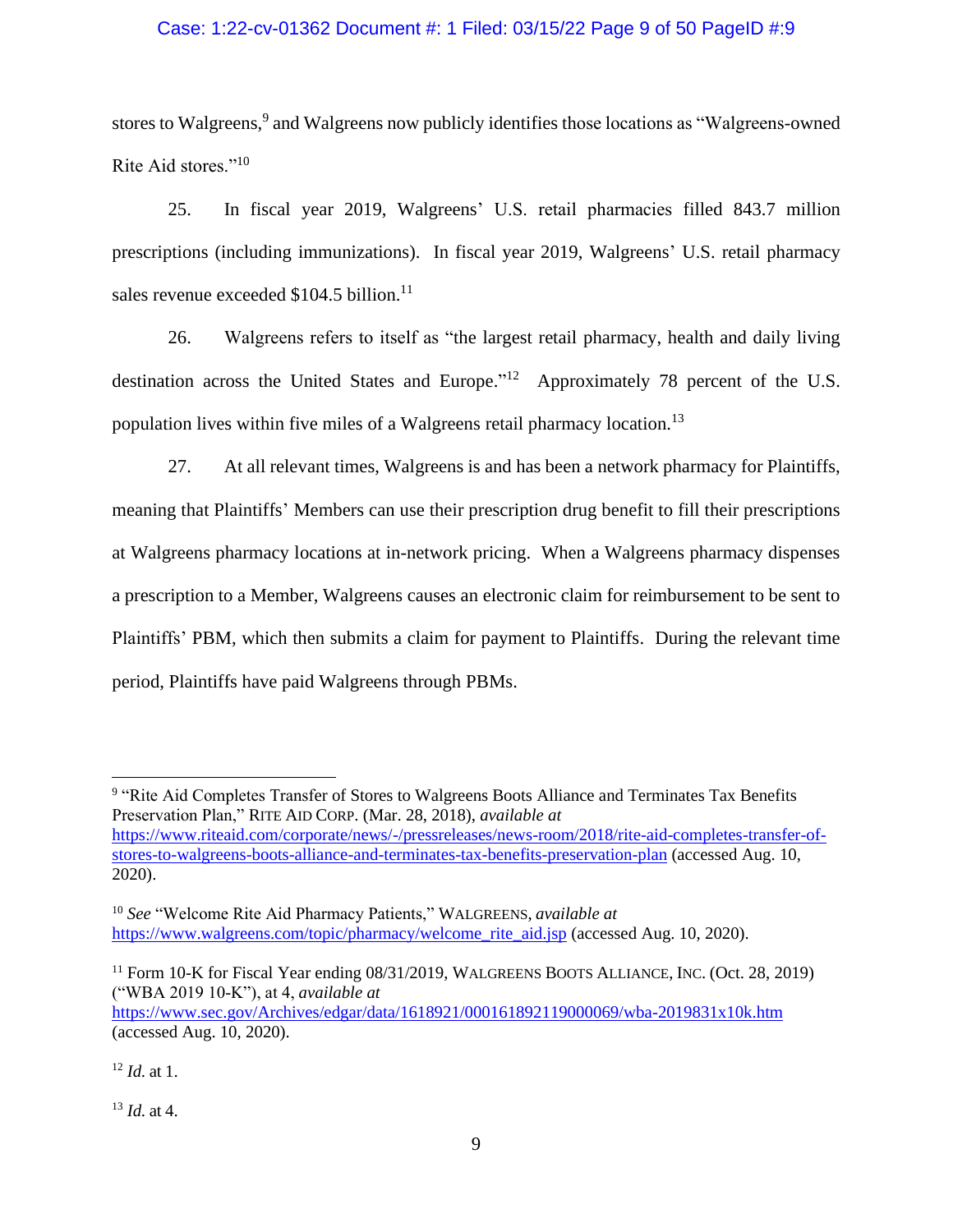#### Case: 1:22-cv-01362 Document #: 1 Filed: 03/15/22 Page 10 of 50 PageID #:10

28. Walgreens is a defendant in six related actions pending in this Court. On March 23, 2017, a putative nationwide class of third-party payors and insured consumers filed a complaint in *Forth, et al. v. Walgreen Co. and Walgreens Boots Alliance, Inc.*, Civ. No. 17-cv-02246, ECF No. 1 (N.D. Ill.) (Lee, J.). The allegations in the *Forth* complaint share a similar factual and legal nexus to Plaintiffs' allegations here; for example, that Walgreens "used its PSC [Program] as a mechanism to knowingly and intentionally overcharge consumers and third-party payors . . . in excess of Walgreens' actual U&C prices" for drugs discounted by Walgreens' retail drug programs. *Id.* ¶ 6. On March 18, 2020, a complaint was filed in *BCBSM, Inc. (d/b/a Blue Cross and Blue Shield of Minnesota), et al. v. Walgreen Co., et al.*, Civ. Case No. 1:20-cv-01853, ECF No. 1 (N.D. Ill.) (Kendall, J.). On June 5, 2020, a complaint was filed in *Horizon Healthcare Services, Inc. (d/b/a Horizon Blue Cross Blue Shield of New Jersey), et al. v. Walgreen Co., et al.*, Civ. Case No. 1:20-cv-03332, ECF No. 1 (N.D. Ill.), (Kendall, J.). On June 15, 2020, an amended complaint was filed in *HealthNow New York Inc., et al. v. Walgreen Co., et al.*, Civ. Case No. 1:20-cv-1929, ECF No. 33 (N.D. Ill.), (Kendall, J.). On August 12, 2020, a complaint was filed in *Blue Cross and Blue Shield of Arizona, Inc. (d/b/a Blue Cross Blue Shield of Arizona and d/b/a AZBlue) v. Walgreen Co., et al.*, Civ. Case No. 1:20-cv-04738, ECF No. 1 (N.D. Ill.).On August 21, a complaint was filed in *Asuris Northwest Health et al. v. Walgreen Co. et al.*, Civ. Case No. 1:20-cv-04940, ECF No. 1 (N.D. Ill.). On January 28, 2021, the Plaintiffs in the *BCBSM*, *Horizon*, *HealthNow*, *Blue Cross and Blue Shield of Arizona*, and *Asuris Northwest Health et al.* actions filed a consolidated First Amended Complaint. The allegations in the First Amended Complaint shares a similar factual and legal nexus to Plaintiffs' allegations here, including, *inter alia*, Defendants' fraudulent misrepresentation of the usual and customary prices of prescription drugs dispensed by Defendants' pharmacies.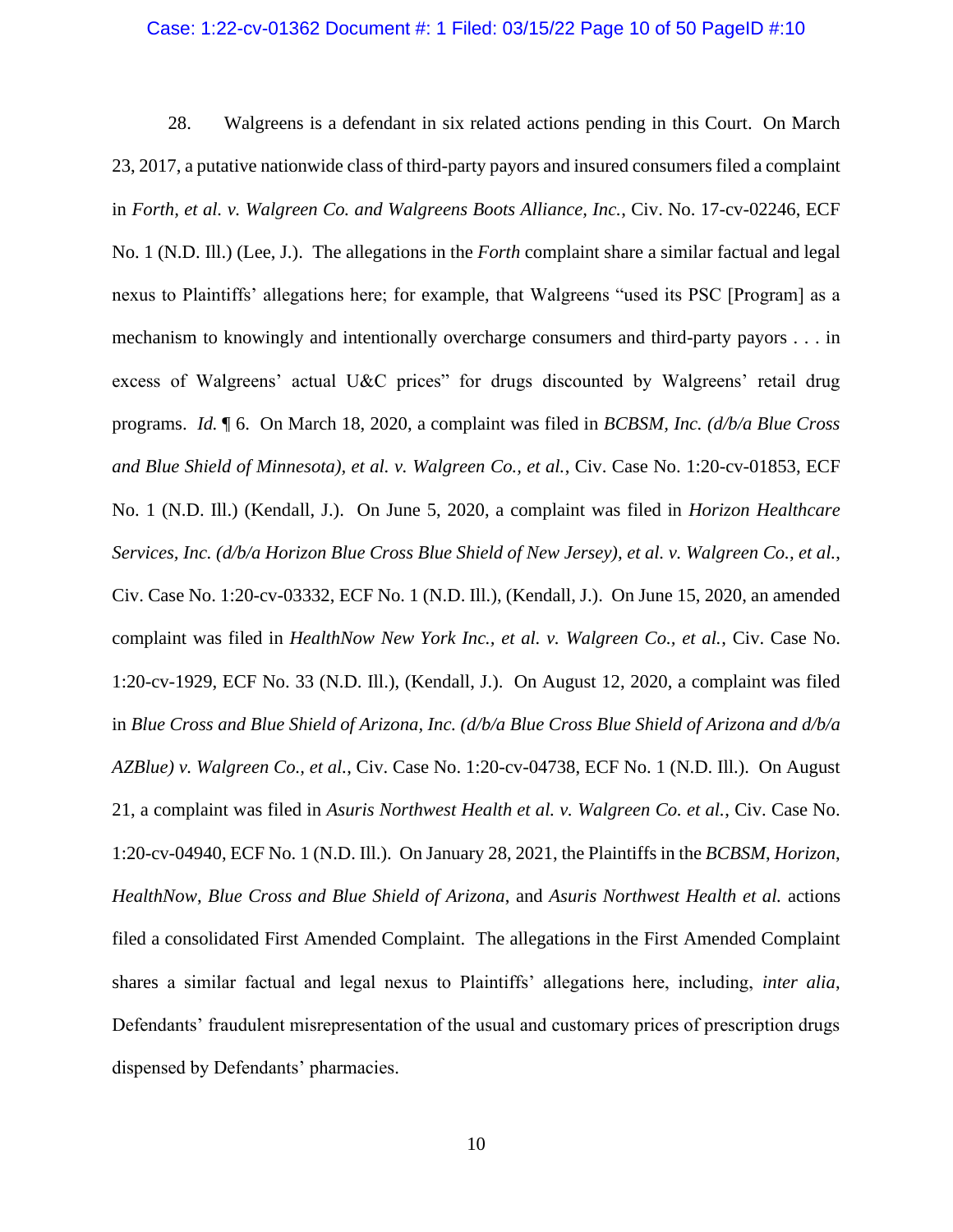### **III. JURISDICTION AND VENUE**

## **A. Jurisdiction**

29. This Court has subject matter jurisdiction pursuant to 28 U.S.C. §§ 1332 and 1367 because Plaintiffs are citizens of Maryland, Washington, D.C., South Carolina, and Louisiana; the Defendants are citizens of Delaware and Illinois; and the amount in controversy exceeds \$75,000.

30. This Court has general personal jurisdiction over Defendants because Defendants maintain their principal places of business at 108 Wilmot Road and 200 Wilmot Road, both in Deerfield, Illinois, which is located within the Northern District of Illinois.

## **B. Venue**

31. Venue is proper in the United States District Court for the Northern District of Illinois (Eastern Division) pursuant to 28 U.S.C. §§1391(b-d) because, *inter alia*, both Defendants reside in, and are subject to personal jurisdiction in, this District at the time Plaintiffs commenced this action and because Defendants' contacts within this District are significant and sufficient to subject them to personal jurisdiction. Further, venue is appropriate in this District because a substantial part of the events or omissions giving rise to Plaintiffs' claims occurred in this District.

### **IV. FACTS APPLICABLE TO ALL CLAIMS**

## **A. U&C Is The Price Paid By Customers Without Insurance.**

32. U&C is the price customers without insurance pay a given pharmacy for prescription drugs, *i.e.*, the cash or uninsured price. Per the "lesser of" reimbursement formulation, it also serves as a ceiling to how much a pharmacy can charge a health plan (like Plaintiffs) for the drug.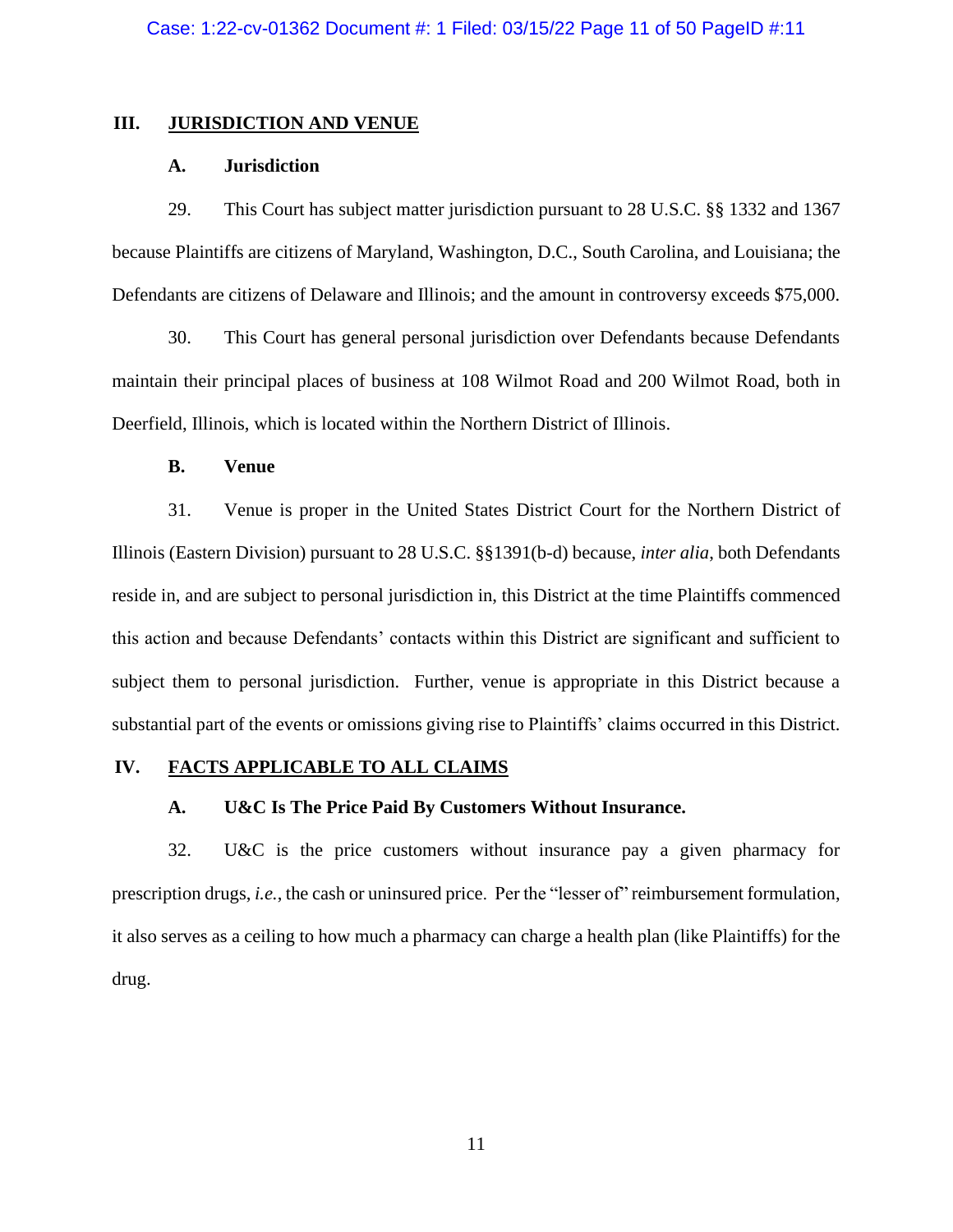### Case: 1:22-cv-01362 Document #: 1 Filed: 03/15/22 Page 12 of 50 PageID #:12

33. Industry organizations endorse this definition. The Academy of Managed Care Pharmacy ("AMCP")<sup>14</sup> *Guide to Pharmaceutical Payment Methods* (October 2007) defines U&C as "the price for a given drug or service that a pharmacy or other provider would charge a cashpaying customer without the benefit of insurance provided through a payer or intermediary with a contract with the provider." The NCPDP standards define the U&C price as the "[a]mount charged cash paying customers for the prescription exclusive of sales tax or other amounts claimed."<sup>15</sup> The U&C price, the NCPDP standards explain, "represents the value that a pharmacist is willing to accept as their total reimbursement for dispensing the product/service to a cash-paying customer."<sup>16</sup>

34. For over a decade, federal health programs have consistently required the cash prices offered by pharmacy discount programs to be reported as a pharmacy's U&C prices. These government rules, regulations, and guidance include:

a. **CMS Guidance to Medicare Part D Sponsors.** CMS published a memo in 2006 that explained: "Wal-Mart recently introduced a program offering a reduced price for certain generics to its customers. The low Wal-Mart price on these specific generic drugs is considered Wal-Mart's 'usual and customary' price, and is not considered a one-

<sup>&</sup>lt;sup>14</sup> AMCP is an industry-wide organization whose membership includes both health systems and PBMs.

<sup>15</sup> *See NCPDP Reference Manual*, Ch. 3 at 72 (rev. Oct. 2005), *available at* <https://www.cms.gov/Medicare/Billing/ElectronicBillingEDITrans/downloads/NCPDPflatfile.pdf> (accessed Aug. 10, 2020).

<sup>16</sup> *See Telecommunications Version 5*, NCPDP, at 38 (Feb. 2010), *available at* [https://ncpdp.org/members/pdf/Version\\_5\\_questions\\_v35.pdf](https://ncpdp.org/members/pdf/Version_5_questions_v35.pdf) (accessed Mar. 12, 2020).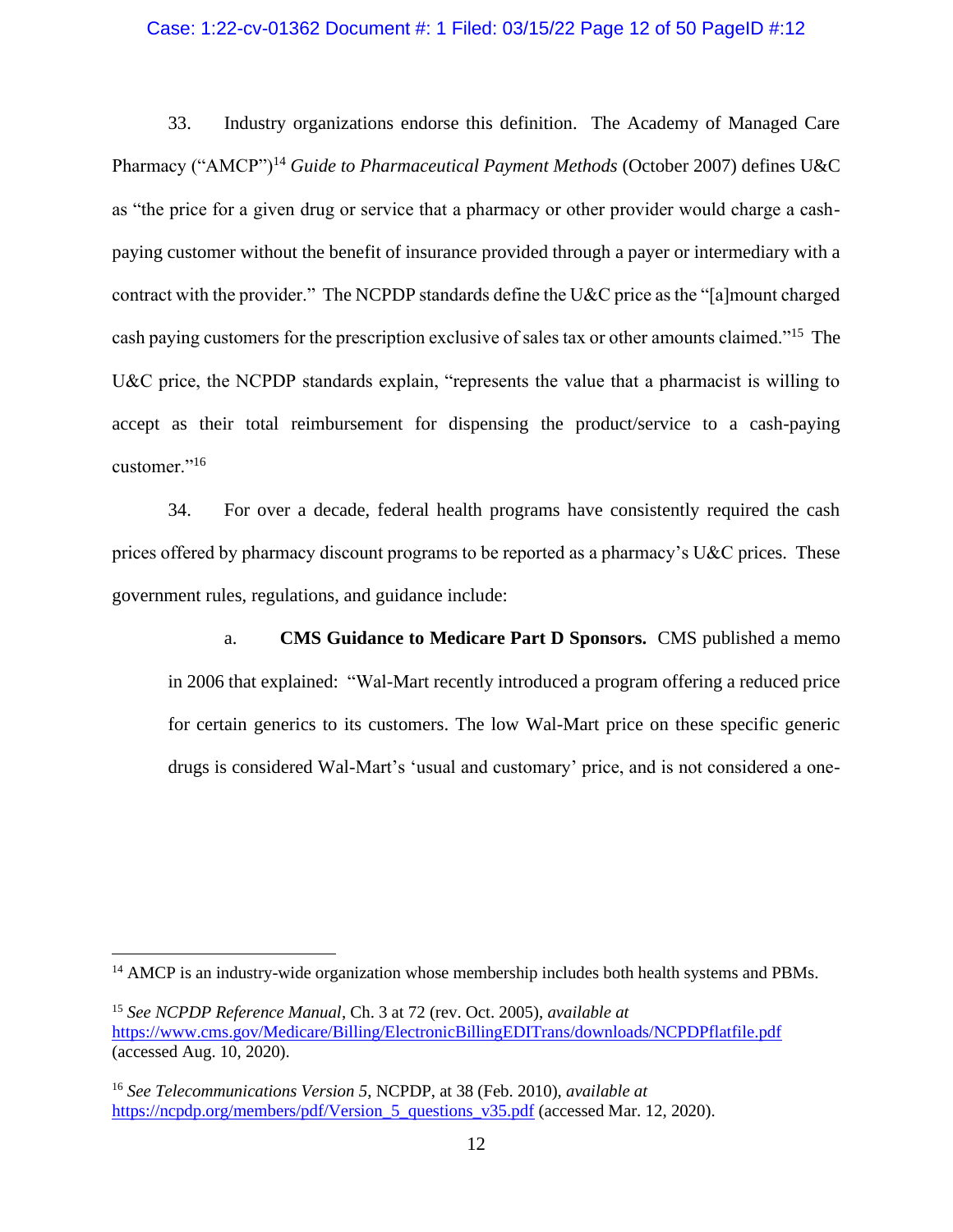time 'lower cash' price. Part D sponsors consider this lower amount to be 'usual and customary' and will reimburse Wal-Mart on the basis of this price."<sup>17</sup>

b. **Medicare Part D Regulations**. U&C price is defined as "the price that an out-of-network pharmacy or a physician's office **charges a customer who does not have any form of prescription drug coverage** for a covered Part D drug."<sup>18</sup>

c. **Medicare Prescription Drug Benefit Manual.** U&C price is defined as "the price that an out-of-network pharmacy or a physician's office **charges a customer who does not have any form of prescription drug coverage** for a covered Part D drug."<sup>19</sup>

d. **TRICARE Pharmacy Manuals.** The pharmacy manual for TRICARE, the health care program for uniformed service members, retirees, and their families, defines U&C price to include "loss leaders, frequent shopper or special customer discounts or programs, competitor's matched price or any and all other discounts, special promotions, and programs causing a reduction in the price offered to that Member . . . Additionally, the Usual and Customary Retail Price must include any applicable discounts offered to attract customers . . . ."<sup>20</sup>

e. **Federal Employees Health Benefits Plan Pharmacy Manuals.** The FEHBP pharmacy manual defines U&C as "**the lowest price Provider would charge a particular patient if such patient were paying cash** for an identical prescription on that

<sup>17</sup> *HPMS Q&A – Lower Cash Price Policy*, Memorandum to All Part D Sponsors, Centers for Medicare & Medicaid Services, at 1 (Oct. 11, 2006).

<sup>18</sup> 42 C.F.R. § 423.100 (emphasis added); *see also* 42 C.F.R. §423.160 (incorporating NCPDP standards into the Medicare Part D program).

<sup>19</sup> *See* ch. 5, § 10.2, Benefits and Beneficiary Protections (rev. 9/20/2011) (emphasis added). <sup>20</sup> *TRICARE Express Scripts Pharmacy Manual* (2013).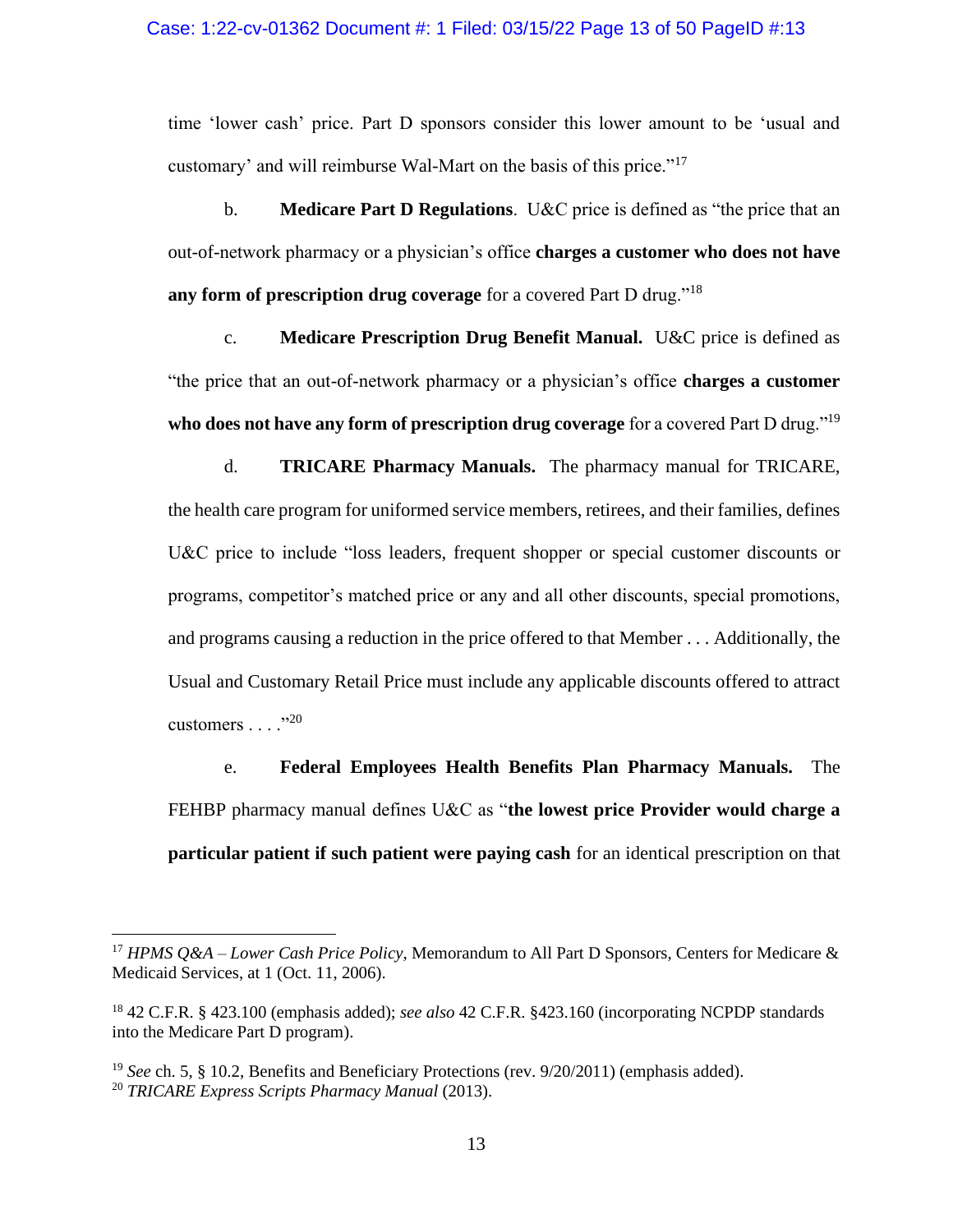### Case: 1:22-cv-01362 Document #: 1 Filed: 03/15/22 Page 14 of 50 PageID #:14

particular day at that particular location. This price must include any applicable discounts offered to attract patients."<sup>21</sup>

f. **Walgreens PBM—Walgreens Health Initiative.** Walgreens Health Initiative ("WHI") was a wholly-owned PBM subsidiary of Walgreen Co. until WHI was acquired by Catalyst Health Solutions in 2011. WHI's Pharmacy Manual defines U&C as "the cash price including all applicable discounts, coupons or sale price which a cashpaying customer would pay at the pharmacy."<sup>22</sup> In addition, WHI directed its own network pharmacies to use the standard NCPDP form containing the "usual and customary" field discussed above.

35. State Medicaid programs likewise require cash prices offered by pharmacy discount programs to be reported as a pharmacy's U&C prices. *See, e.g.*, Walgreens' DOJ Settlement.

36. More specifically, Walgreens knew that the U&C prices for prescription drugs dispensed to Plaintiffs' Members must include prices that Walgreens charged to cash customers paying without insurance, including "discount" prices.

37. At all relevant times, Walgreens knew that Plaintiffs contracted to receive the benefit of the prices that Walgreens charged to its customers who paid without insurance, including "discount" prices, in their reported U&C prices.

38. Plaintiffs' contracts with their PBMs recognized and implemented the NCPDP requirements and industry standards for reporting U&C prices.

<sup>21</sup> *FEHBP CVS/Caremark Manual* (2009) (emphasis added).

<sup>22</sup> Pharmacy Manual, WALGREENS HEALTH INITIATIVES, INC., 25 (Jan. 2011), *available at* [http://www.walgreenshealth.com/pdf/forms/Revised\\_Pharmacy\\_Manual\\_2010\\_Revised\\_04072010.pdf](www.walgreenshealth.com/pdf/forms/Revised_Pharmacy_Manual_2010_Revised_04072010.pdf) (accessed Aug. 10, 2020).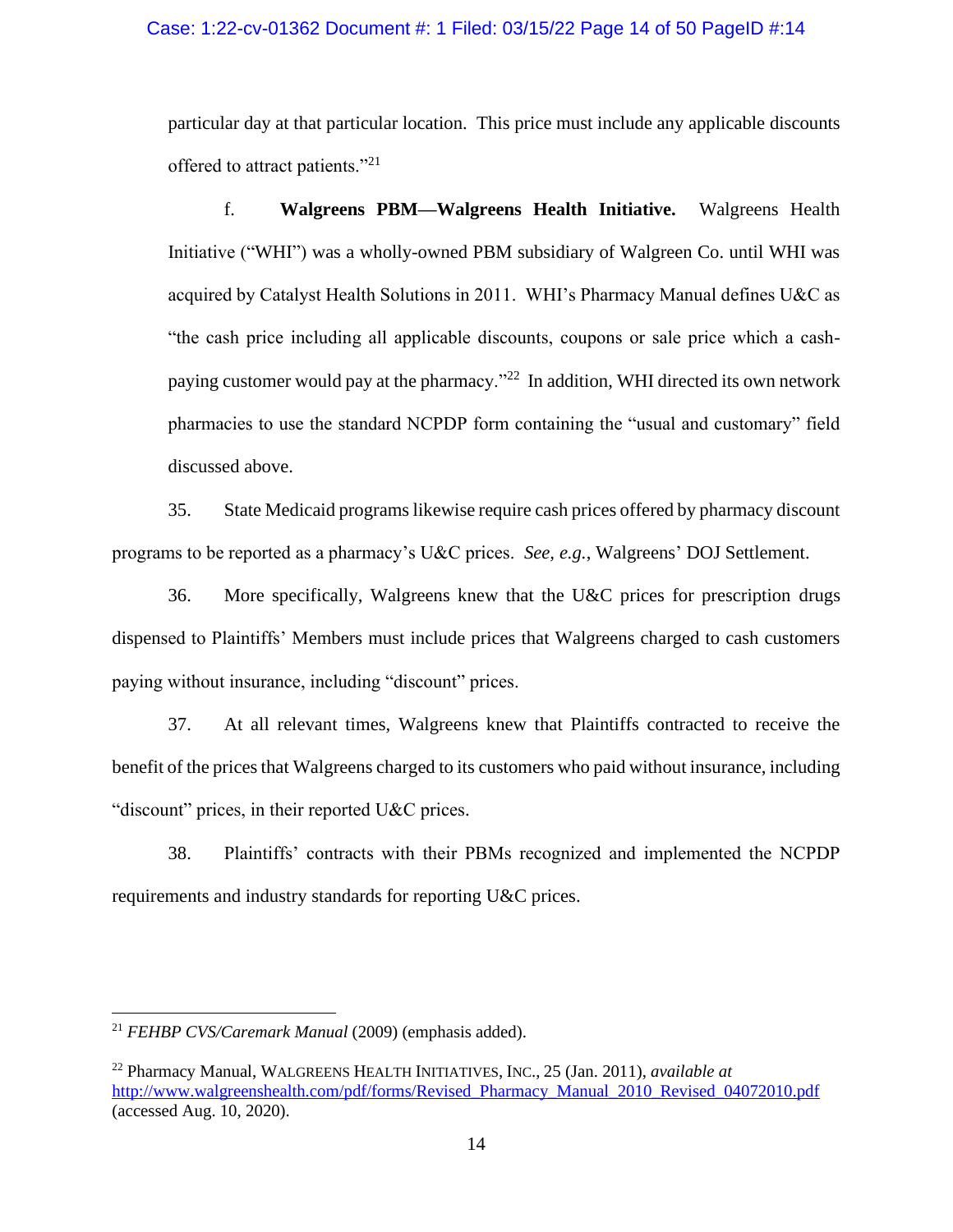### Case: 1:22-cv-01362 Document #: 1 Filed: 03/15/22 Page 15 of 50 PageID #:15

39. Furthermore, under a Participating Pharmacy Agreement and Amendments thereto, between Prime Therapeutics and Walgreens ("Walgreens Prime PPA"), Walgreens agreed to report its U&C charge on all claims submitted to Prime Therapeutics for payment by Plaintiffs, who contracted with Prime as their PBM.

40. The Walgreens Prime PPA required Walgreens to accept as payment *the lesser of*  the U&C charge or a negotiated rate.

41. On information and belief, the Walgreens Prime  $PPA<sup>23</sup>$  and other contracts between Plaintiffs' PBMs and Walgreens (in place at various times throughout the relevant time period) define U&C using the same or similar definition as the Plaintiffs' PBM agreements, and consistent with NCPDP requirements and industry standards. The Walgreens Prime PPA and other PBM contracts require Walgreens to submit claims electronically or in writing using the industry standard NCPDP Universal Claims Form.

42. Additionally, the Prime Therapeutics Pharmacy Provider Manual instructs Walgreens to submit, as its U&C charge, "the lowest price [Walgreens] would charge to a particular customer if such customer were paying cash for the identical Prescription Drug Services on the date dispensed. This includes any applicable discounts including, but not limited to, senior discounts, frequent shopper discounts and other special discounts offered to attract customers."<sup>24</sup>

<sup>&</sup>lt;sup>23</sup> The Walgreens Prime PPA contains a confidentiality provision preventing disclosure without both parties' consent. Prime Therapeutics consented to provide the Walgreens Prime PPA, and at Plaintiffs' request, Prime Therapeutics sought Walgreens' consent to provide the Walgreens Prime PPA to Plaintiffs. Walgreens, however, refused to consent.

<sup>&</sup>lt;sup>24</sup> Pharmacy Provider Manual, PRIME THERAPEUTICS LLC,  $\S$  6, at 30 (Mar. 1, 2015) (emphasis added), *available at*

[https://www.primetherapeutics.com/content/dam/corporate/Documents/Resources/Pharmacists/Pharmacy](https://www.primetherapeutics.com/content/dam/corporate/Documents/Resources/Pharmacists/PharmacyProviderResources/ProviderManual/March12015PharmacyProviderManualEffectiveMarch12015.pdf) [ProviderResources/ProviderManual/March12015PharmacyProviderManualEffectiveMarch12015.pdf.](https://www.primetherapeutics.com/content/dam/corporate/Documents/Resources/Pharmacists/PharmacyProviderResources/ProviderManual/March12015PharmacyProviderManualEffectiveMarch12015.pdf)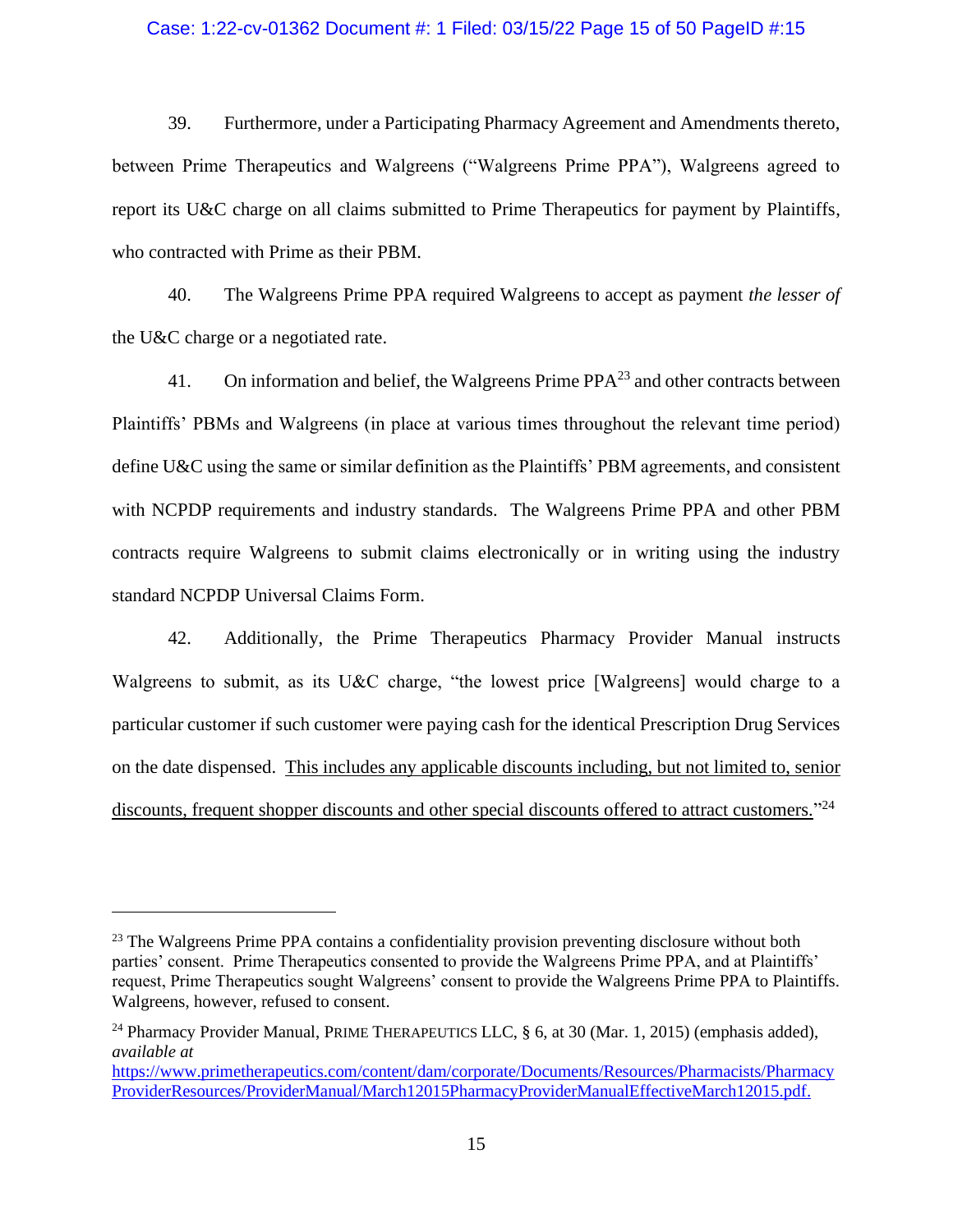43. The current OptumRx Pharmacy Provider Manual,<sup>25</sup> which "includes the policies"

and procedures for pharmacies . . . which serve Members pursuant to [OptumRx's] participating

pharmacy provider network agreements," contains this U&C guidance:

# **Usual and Customary (U&C):**

Price charged by Network Pharmacy Provider to the general public at the time of dispensing for the same Drug Product including all applicable customer discounts, such as advertised or sale prices, special customer, senior citizen, frequent shopper, coupons or other discounts, a cash paying customer pays Network Pharmacy Provider for Drug Products, devices, products and/or supplies. Network Pharmacy Provider must supply proof of a cash Prescription (i.e. without any disclosure of PHI) when necessary to evaluate the appropriate adjudication of the Transaction. Alteration of the U&C price to attempt to increase Claim payment without a true change to the cash price being offered to the general public will be considered noncompliance and a violation of the Agreement. The Network Pharmacy Provider must be able to communicate the U&C price to Administrator upon inquiry, failure to disclose this information may be considered noncompliance.

44. The Catamaran Provider Manual published in 2013 told Cataraman's pharmacy

providers, including Walgreens, that U&C meant "the usual and customary price charged by the

Provider to the general public at the time of dispensing, including any advertised or sale prices,

discounts, coupons or other deductions."<sup>26</sup>

45. Further, at the outset of Walgreens' fraudulent scheme, its own Illinois-based subsidiary created and issued statements confirming – falsely – that discounted pricing would be treated as U&C. Walgreens' wholly-owned PBM subsidiary until 2011, WHI, defined U&C consistent with NCPDP requirements and industry standards. WHI's Pharmacy Manual defined U&C as "the cash price including all applicable discounts, coupons or sale price which a cash-

<sup>25</sup> 2020 Pharmacy Provider Manual, OPTUMRX, *available at* [https://learn.optumrx.com/content/dam/orx](https://learn.optumrx.com/content/dam/orx-rxmicros/pharmacy-manual/OptumRxPharmacyProviderManual2020-Version%203.1.pdf)[rxmicros/pharmacy-manual/OptumRxPharmacyProviderManual2020-Version%203.1.pdf](https://learn.optumrx.com/content/dam/orx-rxmicros/pharmacy-manual/OptumRxPharmacyProviderManual2020-Version%203.1.pdf) (last accessed July 31, 2020).

<sup>26</sup> Provider Manual, CATAMARAN (2013), *available at* <https://silo.tips/download/provider-manual-2013-4> (last accessed July 31, 2020).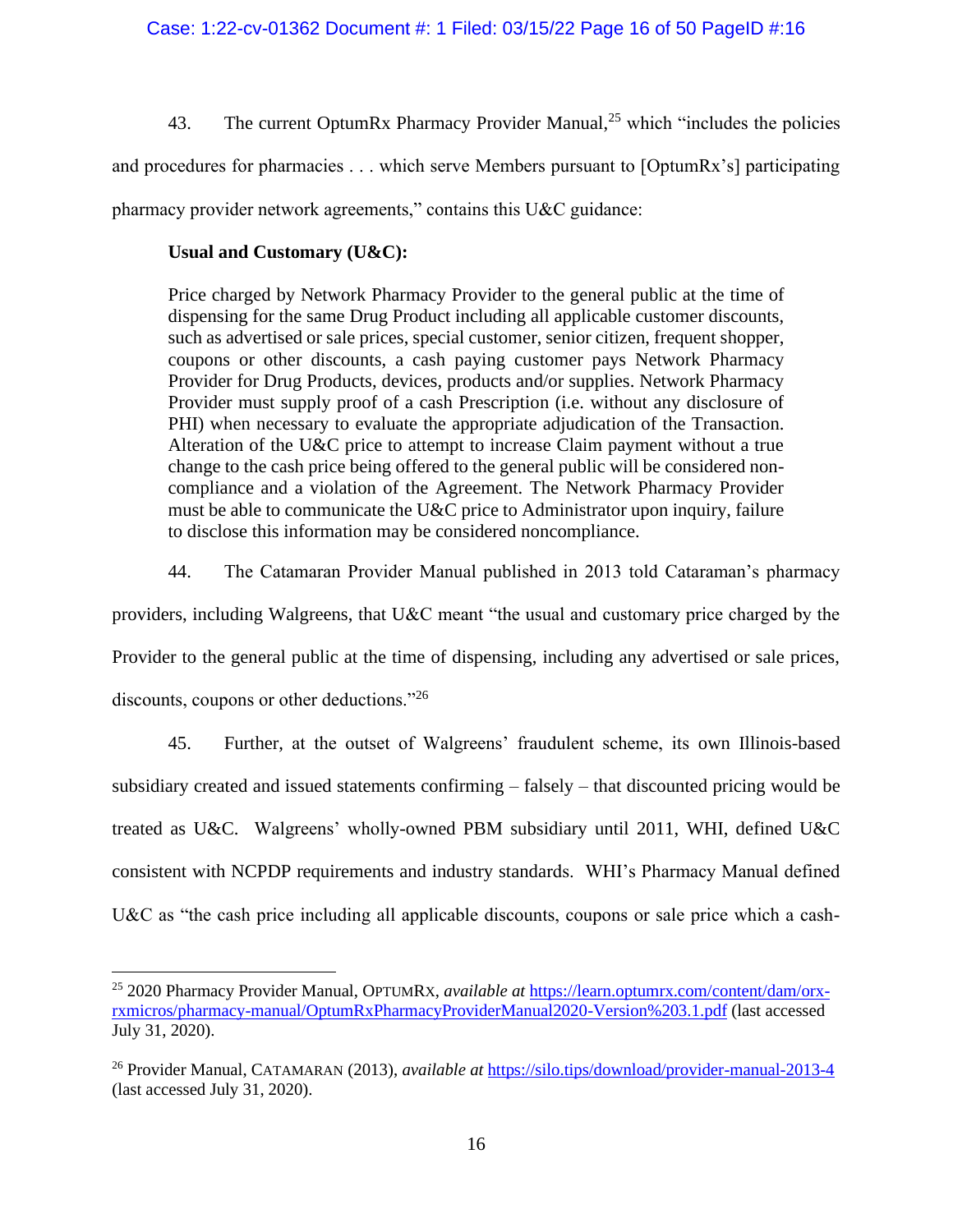### Case: 1:22-cv-01362 Document #: 1 Filed: 03/15/22 Page 17 of 50 PageID #:17

paying customer would pay at the pharmacy."<sup>27</sup> In addition, WHI directed its own network pharmacies to use the standard NCPDP form containing the "usual and customary" field discussed above. WHI was based in and operated out of Illinois.

46. These provisions all recognize and implement the NCPDP requirements and industry standards, which required Walgreens to report, as the U&C charge, any discount price offered to cash-paying or "private pay" uninsured customers on all claims submitted to Plaintiffs through their PBMs and to accept payment of that discount price as payment in full.

47. In short, Walgreens was well aware of both the definition of "usual and customary" and how the "usual and customary" price of a particular prescription drug should be calculated. But Walgreens knowingly and intentionally submitted inflated U&C prices for brand and generic drugs purchased by Plaintiffs' Members in a way that was antithetical to applicable law, requirements, and standards.

48. At all relevant times, Walgreens knew that Plaintiffs contracted to receive the benefit of the prices that Walgreens charged to its customers who paid without insurance, including "discount" prices, in their reported U&C prices, including, for example, in the following contracts:

### *CareFirst Plaintiffs*

a. Since 2014, CFMI, GHMSI, and CareFirst BlueChoice's commercial contracts with CaremarkPCS Health have defined "usual and customary" prices as "the lowest price, including any Dispensing Fee, a pharmacy would charge a particular customer without any insurance coverage if such customer were paying cash for the identical Program Drug on the date Dispensed. This includes any applicable discounts,

<sup>27</sup> Pharmacy Manual, WALGREENS HEALTH INITIATIVES, INC., 25 (Jan. 2011), *available at*  [http://www.walgreenshealth.com/pdf/forms/Revised\\_Pharmacy\\_Manual\\_2010\\_Revised\\_04072010.pdf](www.walgreenshealth.com/pdf/forms/Revised_Pharmacy_Manual_2010_Revised_04072010.pdf) (accessed Aug. 10, 2020).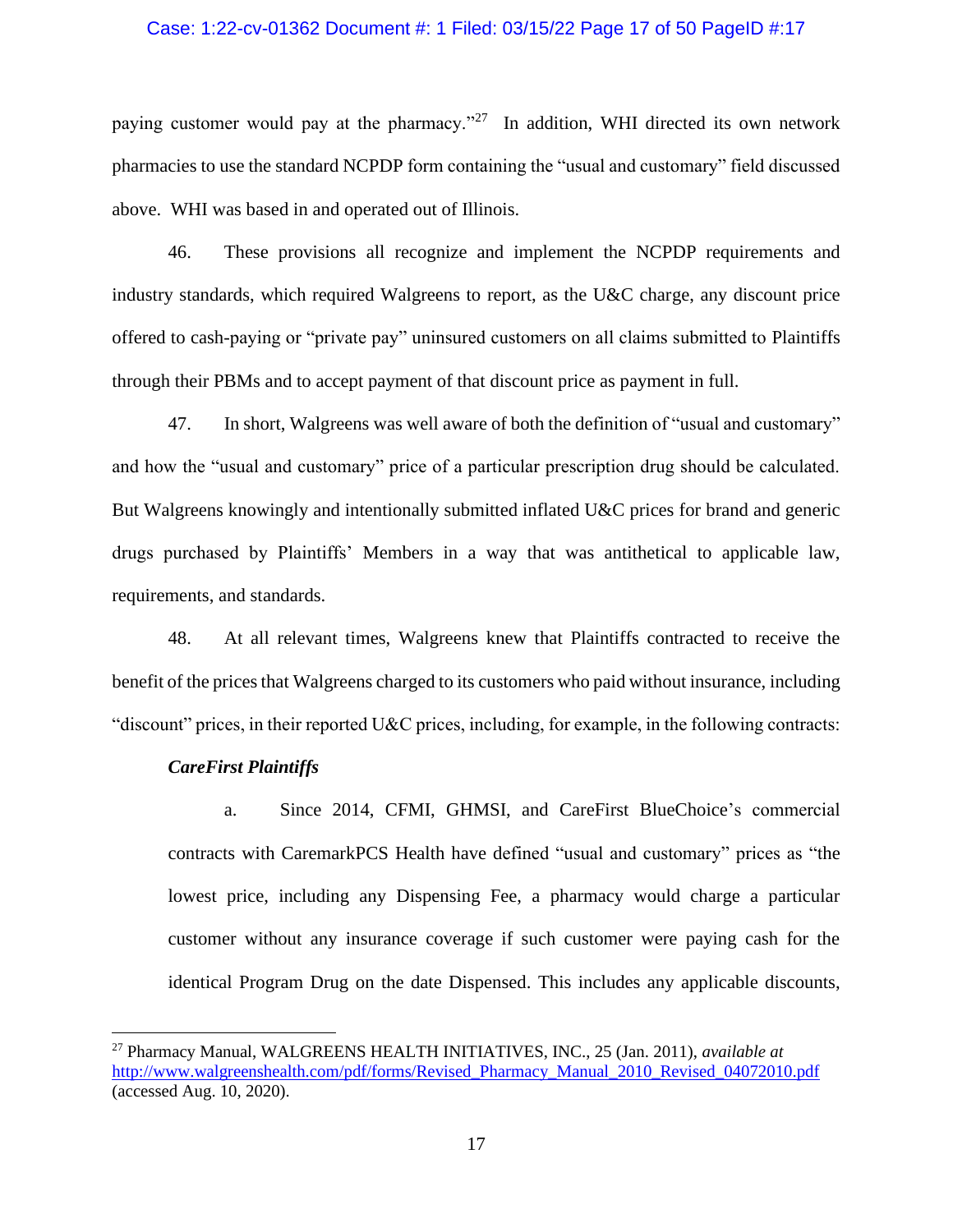including but not limited to senior discounts, frequent shopper discounts, and other special discounts offered to customers."<sup>28</sup>

# *BCBS South Carolina Plaintiffs*

b. Since 2010, BCBS South Carolina's commercial contracts with CaremarkPCS Health have defined "usual and customary" prices as "the Participating Pharmacy's usual cash customer selling price for a drug if the product were not eligible for coverage by a third party as reported by the Participating Pharmacy."<sup>29</sup> BCBS South Carolina's Exchange Contract has defined "usual and customary" the same way.<sup>30</sup>

# *BCBS Louisiana Plaintiffs*

c. Since 2004, the Blue Cross and Blue Shield of Louisiana plaintiffs' contracts with Express Scripts, Inc. ("ESI"), have defined usual and customary prices as "the retail price charged by the Participating Pharmacy for the particular drug in a cash transaction on the date the drug is dispensed as reported to ESI by the Participating Pharmacy."

## **B. The Pharmacy Claims Reimbursement Process.**

49. As a general matter, third-party payors, including private and government payors, reimburse pharmacies for the insured portion of prescription drugs at the *lesser of* a negotiated

<sup>&</sup>lt;sup>28</sup> Commercial Pharmacy Benefit Services Agreement between CareFirst and CaremarkPCS Health, LLC, Sch. A ¶ 158 (Jan. 1, 2014); Amended and Restated Commercial Pharmacy Benefit Services Agreement between CareFirst and CaremarkPCS Health, LLC, Sch. A ¶ 167 (Jan. 1, 2017); Pharmacy Benefit Services Agreement between CareFirst and CaremarkPCS Health, LLC, Sch. A ¶ 180 (Jan. 1. 2019).

<sup>&</sup>lt;sup>29</sup> Managed Pharmacy Benefit Services Agreement between CaremarkPCS Health and BCBS South Carolina ("Caremark-BCBS South Carolina MPBSA"), § 1 (Oct. 1, 2010).

<sup>30</sup> Exchange Contract between CaremarkPCS Health and BCBS South Carolina, (Jan. 1, 2014).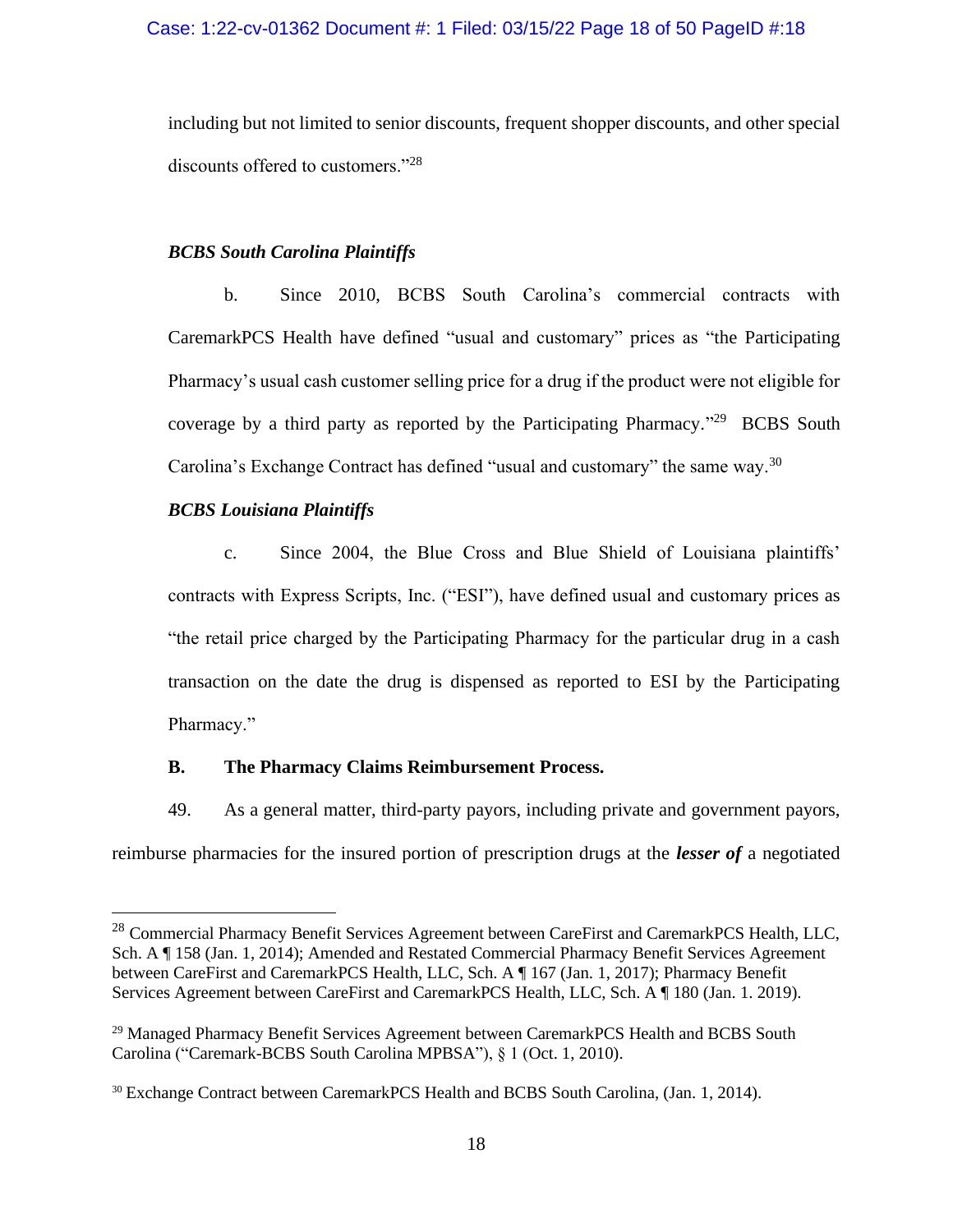### Case: 1:22-cv-01362 Document #: 1 Filed: 03/15/22 Page 19 of 50 PageID #:19

price (as reflected in the pricing terms of a governing agreement) and the subject pharmacy's U&C price for both brand and generic prescription drugs.

50. NCPDP establishes and maintains the industry standard for electronic transmission and adjudication of pharmacy claims. The NCPDP's standard form contains a specific data field, designated as field 426-DQ, in which Walgreens represents its U&C charge for that prescription drug.

51. NCPDP defines the U&C price transmitted in the 426-DQ data field as the "[a]mount charged cash paying customers for the prescription exclusive of sales tax or other amounts claimed."<sup>31</sup> The U&C price that Walgreens enters into field 426-DQ on a payment claim, the NCPDP standards explain, must represent "the value that a pharmacist is willing to accept as their total reimbursement for dispensing the product/service to a cash-paying customer."<sup>32</sup>

52. Congress has adopted the NCPDP standards through federal legislation, including the Health Insurance Portability and Accountability Act ("HIPAA"), the Medicare Modernization Act ("MMA"), and the Health Information Technology for Economic and Clinical Health Act ("HITECH"). HIPAA, for example, requires uniform methods and codes for exchanging electronic information with health insurance plans. These standards are referred to as the NCPDP Telecommunication Standard. Pharmacies must report claims using NCPDP standards, *inter alia*, when prescribing drugs under Medicare Part D.<sup>33</sup>

<sup>31</sup> *See NCPDP Reference Manual*, Ch. 3 at 72 (rev. Oct. 2005), *available at* <https://www.cms.gov/Medicare/Billing/ElectronicBillingEDITrans/downloads/NCPDPflatfile.pdf> (accessed Aug. 10, 2020).

<sup>32</sup> *See Telecommunications Version 5*, NCPDP, 38 (Feb. 2010), *available at* [https://ncpdp.org/members/pdf/Version\\_5\\_questions\\_v35.pdf](https://ncpdp.org/members/pdf/Version_5_questions_v35.pdf) (accessed Mar. 12, 2020).

<sup>33</sup> 42 C.F.R. § 423.160.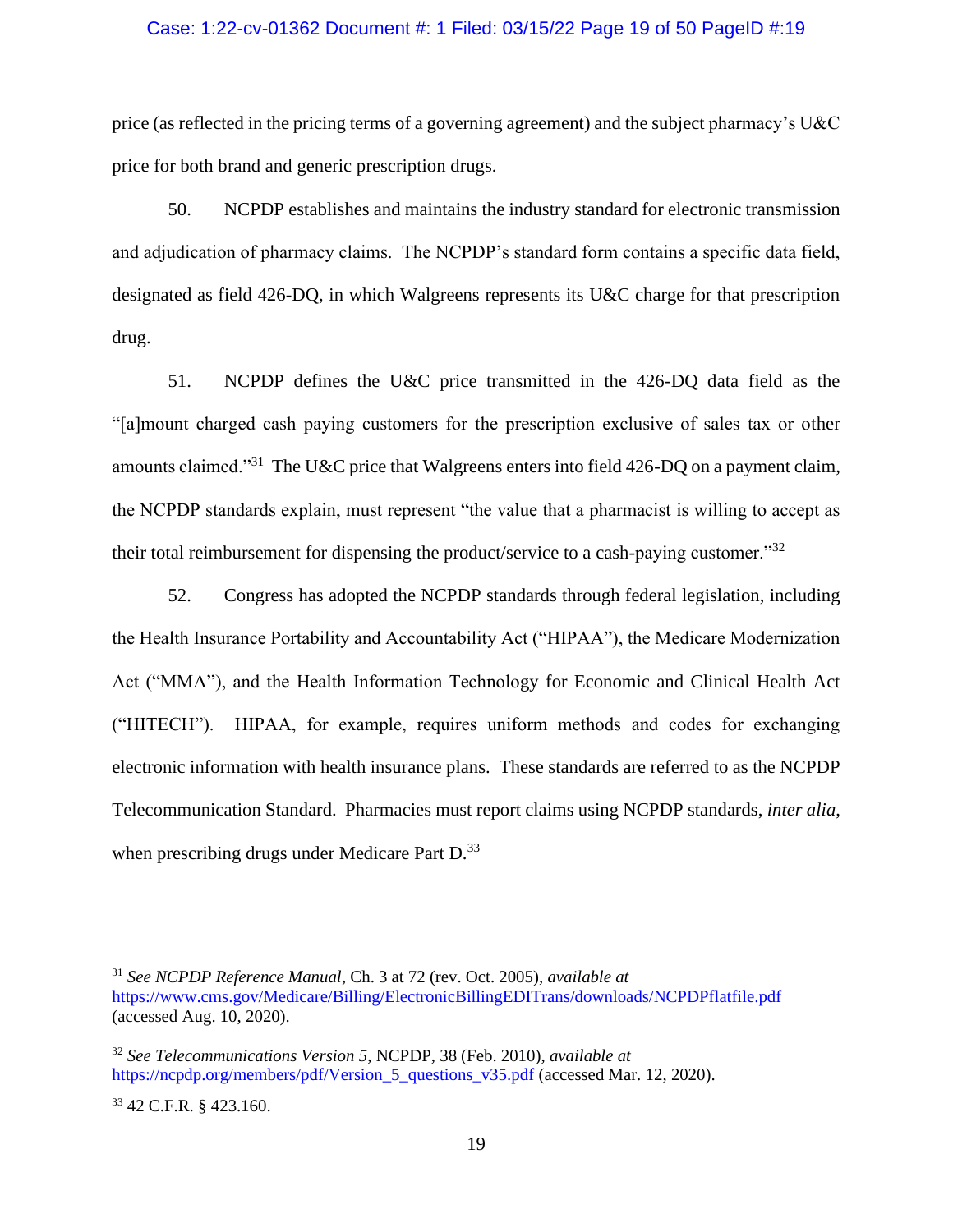## Case: 1:22-cv-01362 Document #: 1 Filed: 03/15/22 Page 20 of 50 PageID #:20

53. Whenever Walgreens fills a Member's prescription, Walgreens submits its claim for Plaintiffs' reimbursement on a standardized NCPDP electronic claim form.

54. In the retail pharmacy industry, health plans and other third-party payors often use PBMs to adjudicate and administer prescription benefits with a network of pharmacies on their behalf. When a health plan employs the services of a PBM, instead of submitting claims directly to the health plan, the retail pharmacy submits claims for payment from the health plan to the health plan's chosen PBM. PBMs directly pass on Walgreens' reported U&C prices to Plaintiffs as a basis for payment.

55. Walgreens submits its claims seeking Plaintiffs' reimbursement payments to the PBMs that process Plaintiffs' reimbursement claims. Since 2006, Plaintiffs have paid Walgreens through various PBMs, including Express Scripts and CVS/Caremark.

56. The claims-processing and payment mechanics between Plaintiffs, Plaintiffs' various PBMs, and Walgreens work as follows:

a. A Member presents a prescription at a Walgreens pharmacy (or Walgreensaffiliated banner location) and purchases the corresponding prescription drug, less the share of the purchase price covered by the Member's prescription drug benefit.

b. Walgreens then reports to Plaintiff's PBM the data associated with the sale, including the U&C charge for the drug it dispensed to the Member, which Walgreens reports in NCPDP field 426-DQ.

c. Using Walgreens' reported information, Plaintiff's PBM adjudicates the claim on Plaintiff's behalf using the "lesser of" logic that incorporates the reported U&C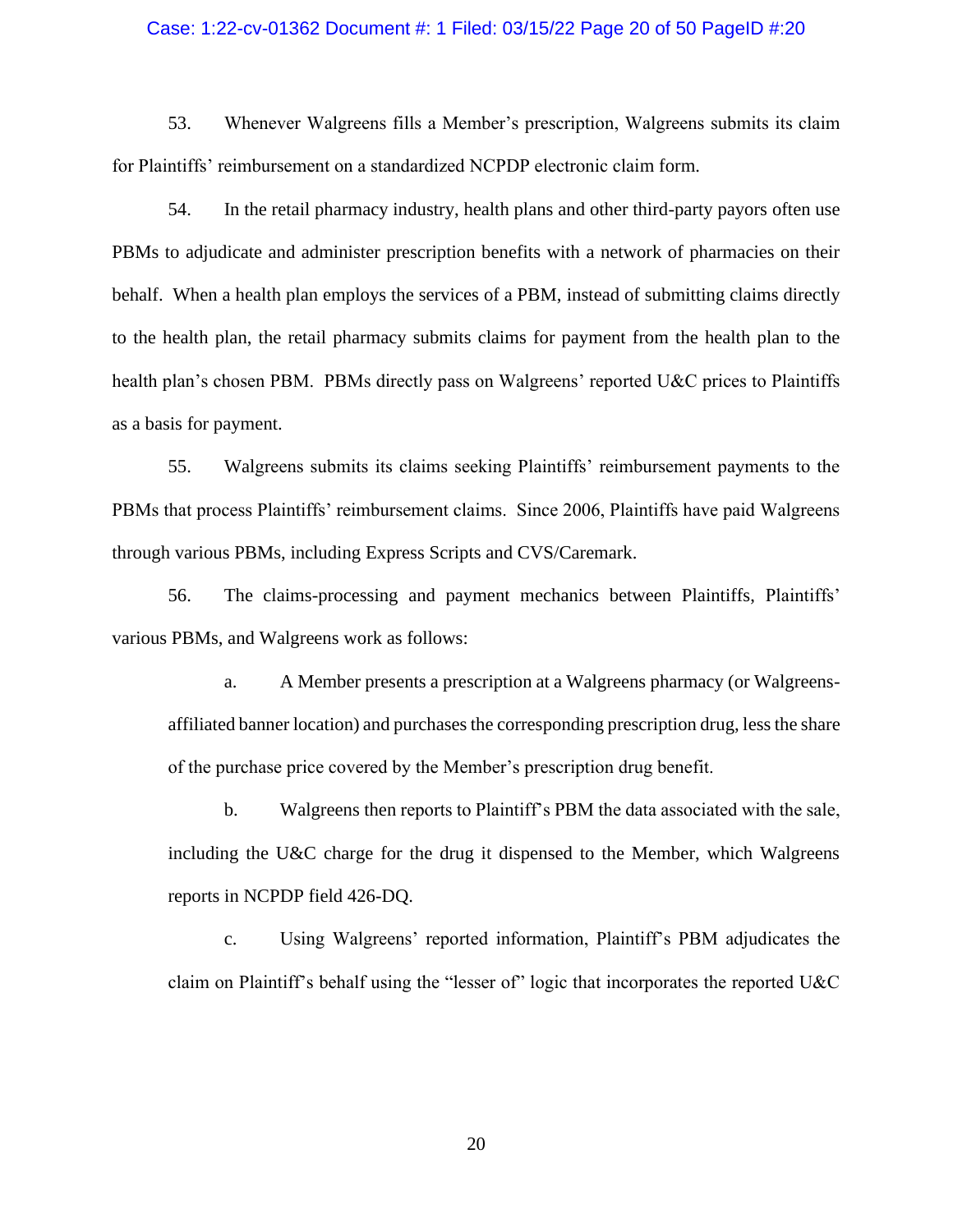price term.<sup>34</sup> If Walgreens' reported U&C price for the drug at issue is *greater* than the parties' other negotiated prices, Plaintiff pays, through its PBM, the negotiated price to Walgreens. If, on the other hand, Walgreens' reported U&C price for the drug at issue is *less* than the parties' other negotiated prices, then Plaintiff pays, through its PBM, the reported U&C price to Walgreens.

d. As part of the claims adjudication process, Plaintiff's PBM transmits to Plaintiffs the numerous fields of claims data in the prescribed NCPDP format, including field 426-DQ, which indicates the U&C charges Walgreens reported for the drug at issue.

57. At all relevant times, for each and every claim submitted by Walgreens to one of Plaintiffs' PBMs, Walgreens knew that the PBM at issue in turn either transmits Walgreens' reported U&C price (as represented in NCPDP field 426-DQ) to Plaintiffs, uses the reported U&C price when calculating a reimbursement amount per the contractual "lesser of" reimbursement formula, or both.

58. At all relevant times, Walgreens knew that Plaintiffs directly relied upon Walgreens' reported U&C prices in reimbursing Walgreens through their PBMs, as described above for prescription claims submitted by Walgreens to Plaintiffs via Plaintiffs' PBMs.

59. At all relevant times, Walgreens knew that the electronic claims adjudication process used the NCPDP field 426-DQ data as a necessary input. Walgreens also knew that Plaintiffs' PBMs and Plaintiffs relied on the NCPDP field 426-DQ data as necessary business information in calculating and paying Members' prescription reimbursements on both brand and generic claims submitted by Walgreens.

<sup>&</sup>lt;sup>34</sup> As described above, third-party payors reimburse pharmacies for the insured portion of prescription drugs at the *lesser of* a negotiated price (as reflected in the pricing terms of a governing agreement) or the subject pharmacy's U&C charge for prescription drugs.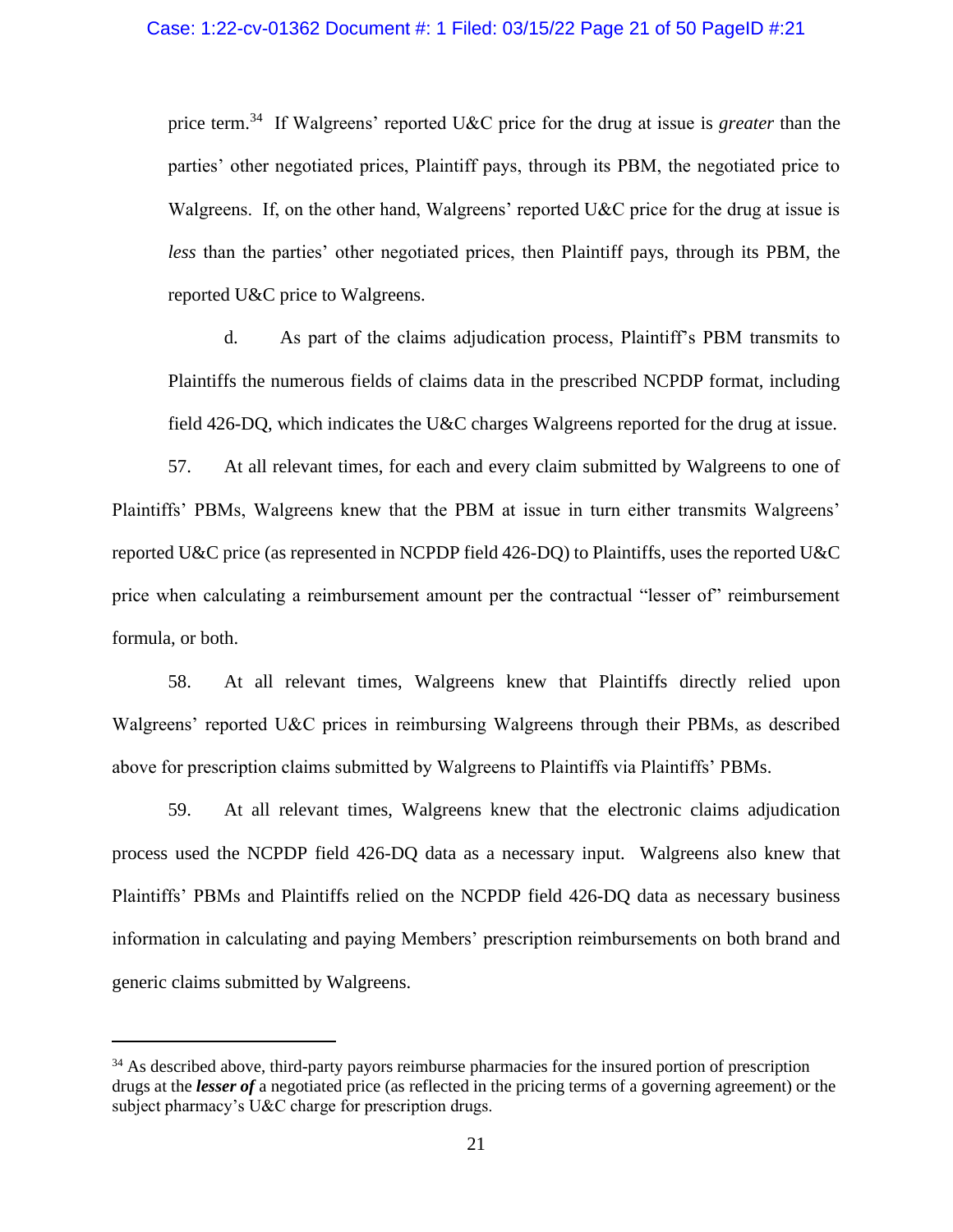# **C. Walgreens Developed its Prescription Savings Club to Compete with "Big Box" Retailers While Maintaining Fraudulently Inflated Reimbursements from Plaintiffs.**

60. In 2006, "big box" retailers like Walmart began to launch prescription drug programs that offered steeply discounted prices for hundreds of popular prescription drugs to cash customers. For example, in September 2006, Walmart began offering \$4 for 30-day supplies and \$10 for 90-day supplies of the most commonly prescribed generic drugs. Walmart's formulary of low-priced generics initially included approximately 140 drugs (totaling more than 300 formulations). Walmart's competitors, including Target and Costco, responded with similar prescription discount programs. Many retailers whose primary line of business was not operating a pharmacy, which were able to absorb lower margins on generic drug sales because pharmacy sales represent such a low percentage of total sales, followed suit. Walmart, Target, and Costco submit their discounted prices as their U&C prices to third-party payors, including Plaintiffs.

61. Walgreens executives labeled these competitor programs as "limited promotions" that provided "no significant savings for the vast majority" of cash customers, concluding that programs like Walmart's generics program were "not positive for healthcare."<sup>35</sup>

62. Walgreens was unwilling to price match Walmart and other "big box" retailers on generic drug prices. In response to those competitor programs, however, Walgreens launched its PSC Program in 2007 to target cash customers and other price-sensitive customers. By 2008, Walgreens offered PSC Program prices at all of its U.S. retail pharmacy locations.<sup>36</sup>

<sup>35</sup> *See* Jeffrey A. Rein, Walgreens President & CEO, "*Letter to Shareholders*," 2006 Annual Report, WALGREEN CO., at 4.

<sup>&</sup>lt;sup>36</sup> Walgreens' DOJ Settlement at  $\P$  2(a).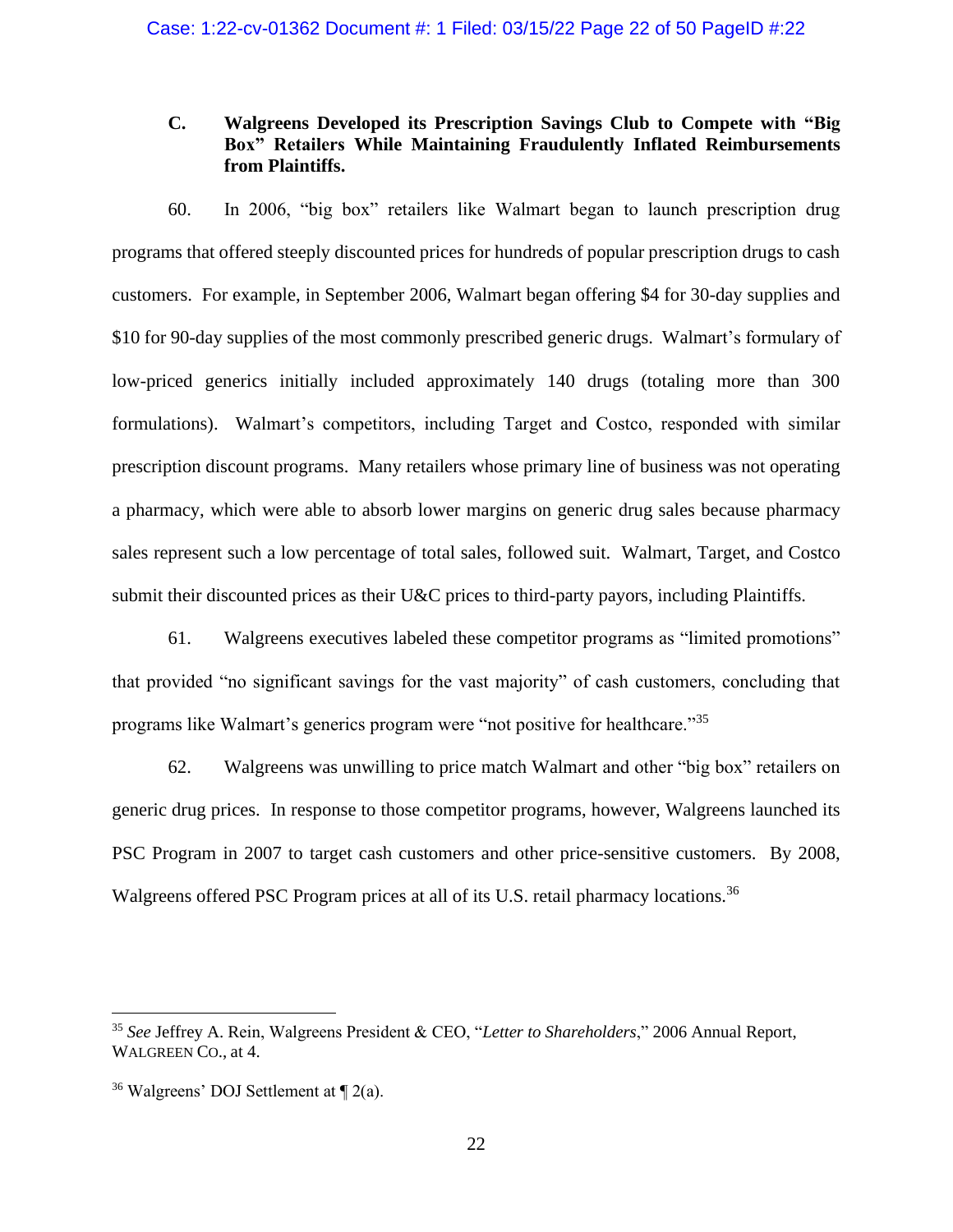### Case: 1:22-cv-01362 Document #: 1 Filed: 03/15/22 Page 23 of 50 PageID #:23

63. But unlike the "big box" retailers, Walgreens did not submit its discount prices as U&C. Instead, it submitted prices that were often substantially higher than the discount prices as the U&C.

64. Initially, Walgreens' PSC Program offered between 300 and 400 generic medications at \$12.99 for a 90-day supply. For those medications, Walgreens advertised a discount price list with some basic information about the eligible medications (*e.g.*, the drug name, strength, and quantity).

65. Walgreens' price lists provided limited information that was insufficient to identify specific drugs eligible for discounted PSC Program prices. For example, Walgreens did not provide the National Drug Code ("NDC"), a 10-digit universal product identifier for prescription drugs dispensed in the United States. As a specific illustration of this, the Walgreens PSC Program price list advertised 90 tabs of Lisinopril 10mg for \$12.99.<sup>37</sup> According to the U.S. Food & Drug Administration's NDC Directory, there are at least 24 different products sold by at least 15 different companies that meet this description.<sup>38</sup> Nor did Walgreens provide other industrystandard drug identifiers on its PSC Program price list, like the Generic Product Identifier ("GPI"), Generic Sequence Number ("GSN"), or Generic Code Number ("GCN").

<sup>37</sup> "Walgreens Prescription Savings Club" (Dec. 13, 2007) (attached hereto as **Exhibit 1**).

<sup>38</sup> The NDCs include: 53217-303-90, 52427-440-90, 43353-113-60, 50090-1737-5, 71335-0536-4, 70934-200-90, 55700-479-90, 55700-513-90, 49999-182-90, 68180-980-09, 68180-514-09, 63739-349- 43, 0006-0106-54, 66267-577-90, 68788-8912-9, 68788-6407-9, 68788-9823-9, 68788-6782-9, 68788- 9912-9, 63187-098-90, 63187-821-90, 70518-0530-3, and 50436-0353-3. The manufacturers include: Aidarex Pharmaceuticals LLC; Almatica Pharma Inc.; Aphena Pharma Solutions - Tennessee, LLC; A-S Medication Solutions; Bryant Ranch Prepack; Denton Pharma, Inc. DBA Northwind Pharmaceuticals; Lake Erie Medical DBA Quality Care Products LLC; Lupin Pharmaceuticals, Inc.; McKesson Corporation; Merck Sharp & Dohme Corp.; NuCare Pharmaceuticals, Inc.; Preferred Pharmaceuticals Inc.; Proficient Rx LP; REMEDYREPACK INC.; and Unit Dose Services.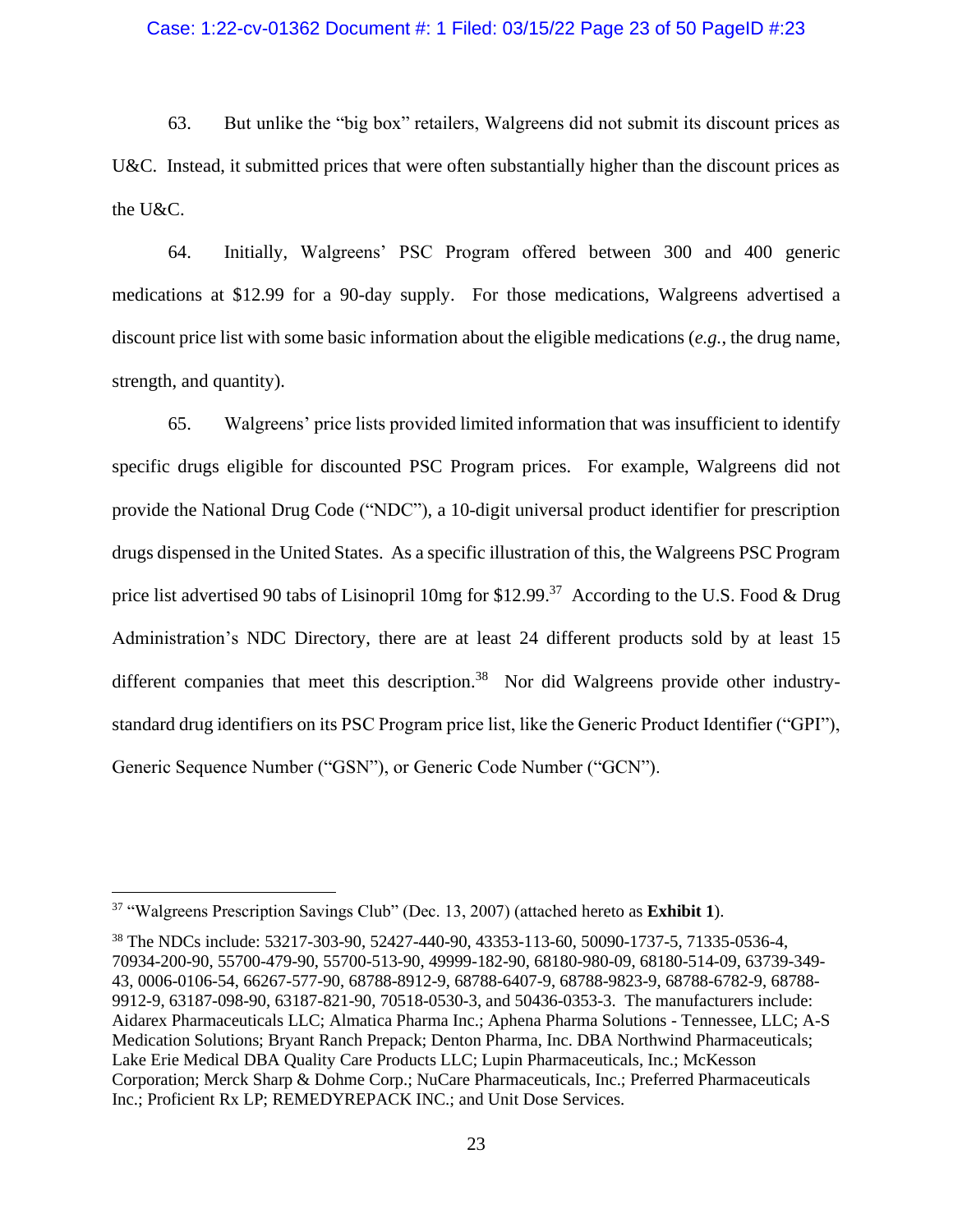### Case: 1:22-cv-01362 Document #: 1 Filed: 03/15/22 Page 24 of 50 PageID #:24

66. The PSC Program was not limited to so-called "value-priced generics" listed on advertised formularies. In addition to these steeply discounted "value-priced" drugs, the PSC Program offered discounted prices on approximately 5,000 to 8,000 other brand and generic prescription drugs to Walgreens' cash-paying customers. Walgreens did not advertise lists or pricing information for the "other name brand and generic prescription medications" eligible for PSC Program prices. Further, Walgreens did not provide lists of the "other name brand and generic prescription medications" eligible for PSC Program prices to Plaintiffs or, on information and belief, to any of the PBMs that processed Plaintiffs' reimbursement claims.

67. Walgreens claimed that these discount prices were only available to cash-paying customers who paid an enrollment fee. But Walgreens' statements to that effect were illusory and intentionally misleading. Contrary to Walgreens' assertions that the PSC was a fee-based membership program, the "enrollment fee" (which was nominal at best) was a sham. In its recent settlement with the U.S. Department of Justice, for example, Walgreens admitted that it regularly returned "enrollment fees" to its PSC Program enrollees through, *e.g.*, store credits.<sup>39</sup>

68. But whether Walgreens charged a nominal enrollment fee in certain instances does not alter the fact that—unbeknownst to Plaintiffs—Walgreens offered the PSC to *anyone* who wanted to join and made its discounted drug prices under the PSC widely and consistently available to the general public, and thus they cannot be excluded from Walgreens' U&C price. Significantly, in *United States ex rel. Garbe v. Kmart Corp.*, the Seventh Circuit stated that "[a]llowing Kmart to insulate high 'usual and customary' prices by artificially dividing its customer base would undermine a central purpose of the statutory and regulatory structure. The 'usual and customary' price requirement should not be frustrated by so flimsy a device as Kmart's 'discount

<sup>39</sup> Walgreens' DOJ Settlement ¶ 2(b).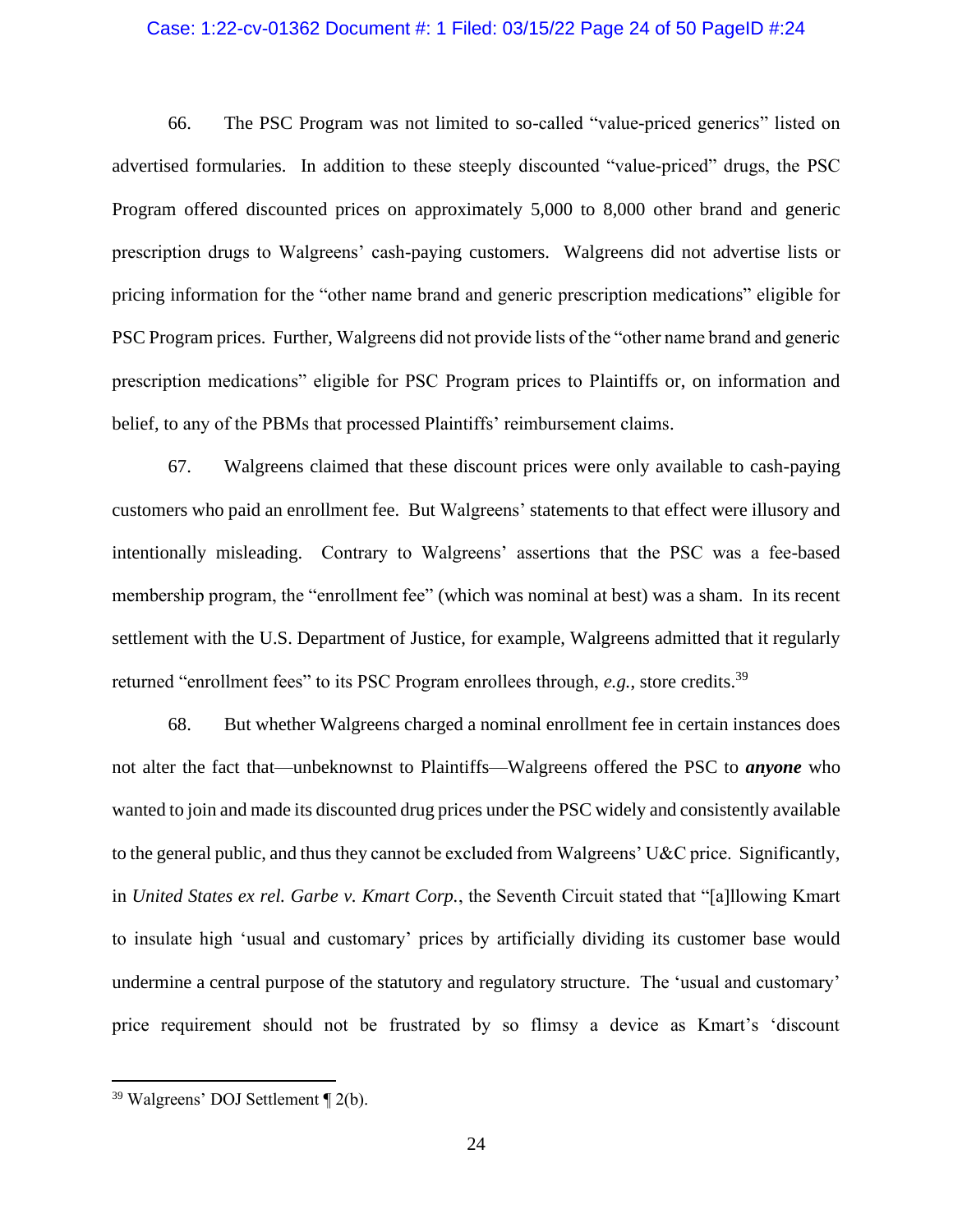## Case: 1:22-cv-01362 Document #: 1 Filed: 03/15/22 Page 25 of 50 PageID #:25

programs.' Because Kmart offered the terms of its 'discount programs' to the general public and made them the lowest prices for which its drugs were widely and consistently available, the Kmart 'discount' prices at issue represented the 'usual and customary' charges for the drugs." 824 F.3d 632, 645 (7th Cir. 2016), *cert. denied*, 137 S.Ct. 627 (Jan. 9, 2017).

69. The drugs discounted by the PSC Program were not static. Walgreens regularly revised the brand and generic drugs eligible for PSC Program discounts, the price points at which the drugs were eligible, and the quantum of discounts offered on those drugs. When it revised its PSC Program drug lists, Walgreens did not provide notice to Plaintiffs or, on information and belief, to any of the PBMs that processed Plaintiffs' reimbursement claims.

70. Walgreens' PSC Program continues today. In its current form, which was launched on or about May 1, 2012, Walgreens' PSC Program allows cash-paying customers to purchase hundreds of prescription drugs on its formulary list for \$5.00, \$10.00, or \$15.00 for 30-day supplies and \$10.00, \$20.00, and \$30.00 for 90-day supplies. The discount price depends on Walgreens' "tier" classification of the particular drug. Many of the drugs discounted on the formulary are among the most widely-prescribed drugs in the United States. Walgreens has also represented that even for brand and generic drugs not listed on this formulary, Walgreens offers reduced PSC Program pricing in other denominations to cash-paying customers.

71. Moreover, Walgreens continues to "offer" a similar "Rx savings program"—the JustRx Program—to customers who pay without using insurance at more than 1,900 Walgreensowned Rite Aid stores, <sup>40</sup> as well as Walgreens- and Duane Reade-branded Walgreens

<sup>40</sup> *See* "Welcome Rite Aid Pharmacy Patients," ("Walgreens is pleased to offer existing Rite Aid patients a new Rx savings program called 'JustRx.' JustRx is simple and free; there is no annual or up-front membership fee to participate. JustRx offers eligible patients cost savings on over 300 commonly prescribed generic medications, prices starting at \$9.99 for a 30 day supply. It also includes an average of 40% savings on value priced brand drugs that were not previously available.").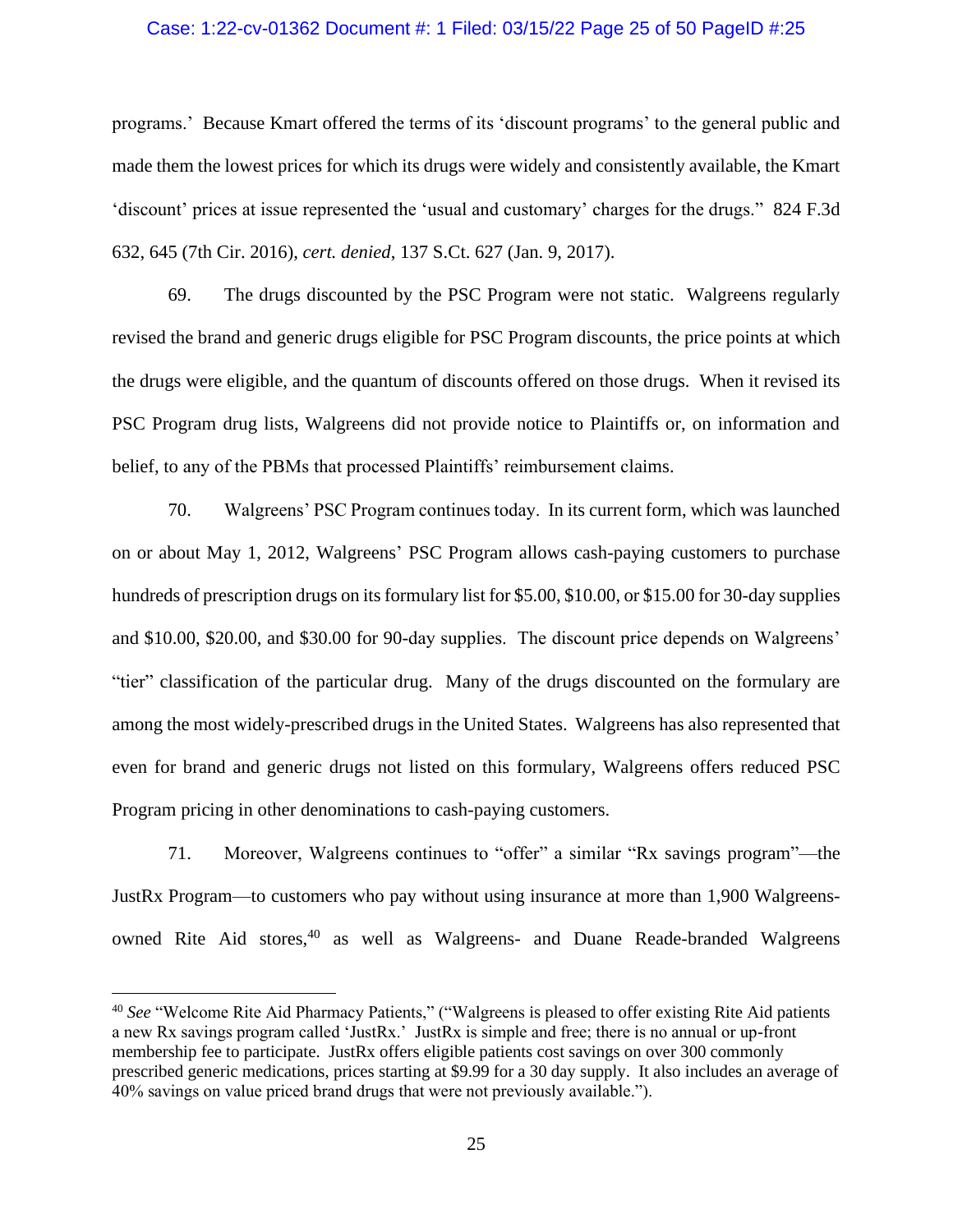pharmacies.<sup>41</sup> The JustRx Program is "simple and free; there is no annual or up-front membership fee to participate."<sup>42</sup> Like the PSC Program, the JustRx Program provides cash-paying customers with discounts on "all" prescription drugs (and not just those listed on program formularies), with significant discounts available on drugs listed on advertised "value-priced medication" formularies.<sup>43</sup>

## **D. Walgreens Reported False U&C Charges.**

72. Instead of submitting its discounted PSC Program prices, JustRx Program prices, third-party discount card program prices, or other discounted cash prices as U&C, Walgreens inflated the U&C prices that it reported to Plaintiffs and their PBMs by pegging Walgreens' reported U&C prices to higher prices that did not reflect the cash prices offered to PSC Program enrollees, JustRx Program participants, third-party discount program cardholders, or other discounted prices.

73. There is no dispute that Walgreens did **not** in fact report its PSC Program prices, JustRx Program prices, third-party discount card program prices, or other discounted prices for prescription drugs made available to those paying without insurance as its U&C price. For example, with respect to PSC Program prices specifically, Walgreens "admit[ted], acknowledge[d], and accept[ed] responsibility for" failing to do so in its January 2019 settlement stipulation with the U.S. Department of Justice, stating that "Walgreens did not identify its PSC

<sup>41</sup> "Value Priced Generics," JUSTRX ("Value-Priced Generics . . . [a]vailable at Walgreens, Duane Reade and Rite Aid Pharmacies Operated by Walgreens."), *available at* <https://justrx.com/generics> (accessed Mar. 10, 2020).

<sup>42</sup> *Id.*

<sup>43</sup> "Frequently Asked Questions," JUSTRX, *available at* <https://justrx.com/faq> (accessed Aug. 10, 2020).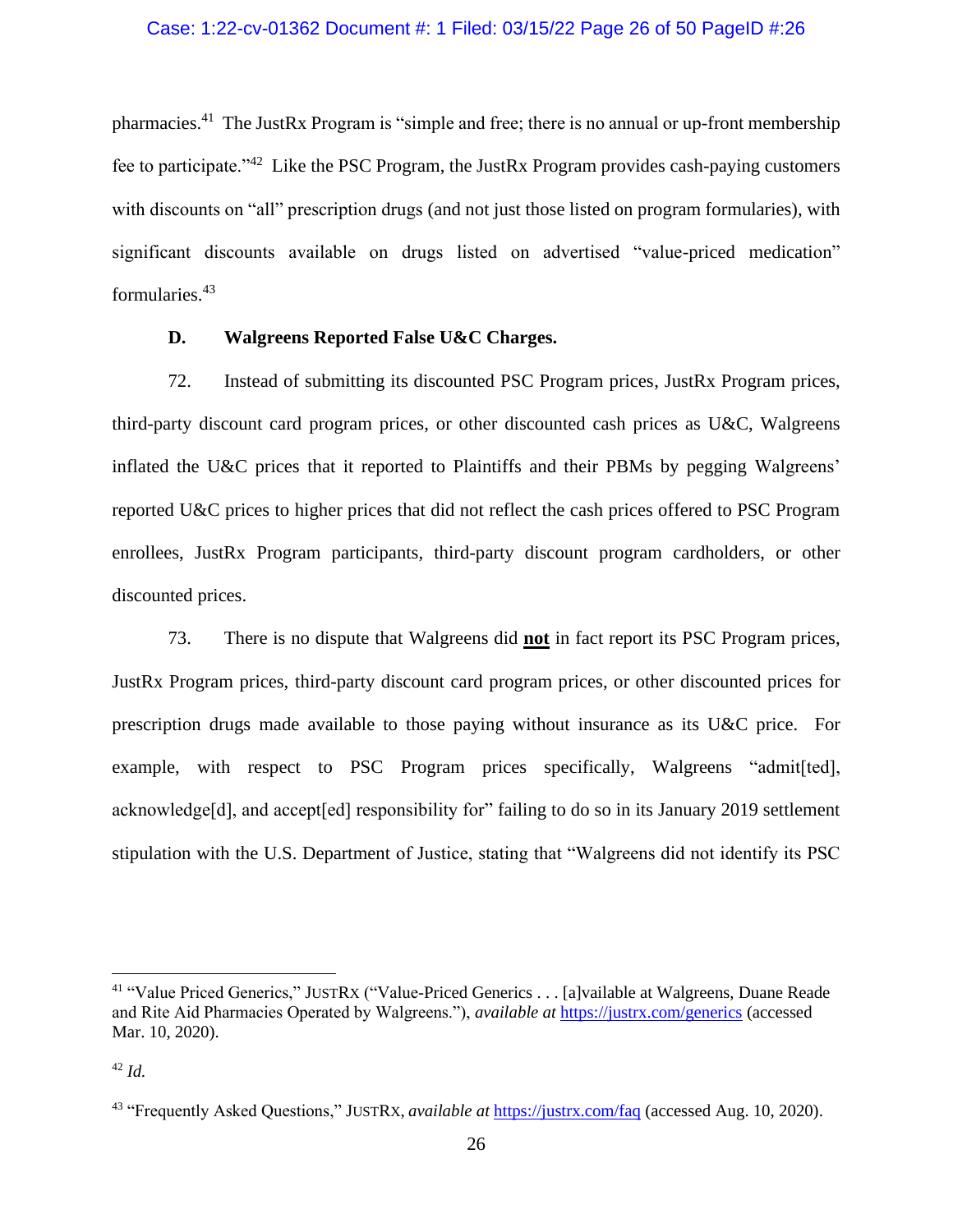### Case: 1:22-cv-01362 Document #: 1 Filed: 03/15/22 Page 27 of 50 PageID #:27

program prices as its U&C prices for the drugs on the PSC formulary" on Medicaid fee-for-service claims.<sup>44</sup>

74. For many millions of transactions, Walgreens caused Plaintiffs to pay Walgreens the negotiated price because the negotiated price was lower than the *reported inflated* U&C price. For those many millions of transactions, Walgreens should have reported the true U&C price (*i.e.*, the lowest prices for which its drugs were widely and consistently available). Had it done so, the adjudicated price—ultimately the price paid by Plaintiffs for the claim—would have, in many cases, been lower than what Plaintiffs paid based on Walgreens reporting a false and inflated U&C price.

75. How Walgreens overcharged Plaintiffs on millions of claims is exemplified by the examples of apparent overcharges detailed in the attached **Exhibit 2** to this Complaint.<sup>45</sup>

76. Since 2007, when Walgreens first implemented its PSC Program, Walgreens has submitted to Plaintiffs, through Plaintiffs' PBMs, more than **100 million** brand and generic retail pharmacy claims for payment using the standardized NCPDP format. For those approximately million claims, Plaintiffs have reimbursed Walgreens more than **\$10 billion**.

77. Walgreens' false and misleading U&C reporting caused Plaintiffs to significantly overpay Walgreens on many millions of those Walgreens claims for brand and generic drugs.

<sup>44</sup> Walgreens' DOJ Settlement at ¶ 2.

<sup>45</sup> These exemplar overcharges are based on assumptions Plaintiffs have made as a result of the limited information available to them regarding Walgreens PSC Program and will be confirmed through review and analysis of Walgreens' cash transaction data. As described above in, *inter alia*, paragraph 67, the PSC Program's advertised price lists did not provide all of the information that Plaintiffs need to identify specific drugs eligible for discounted PSC Program prices. Chiefly, the PSC Program price lists omitted NDCs, GPIs, GCNs, GSNs, and other industry-standard drug identifiers, which are necessary to determine whether an overcharge has indeed occurred.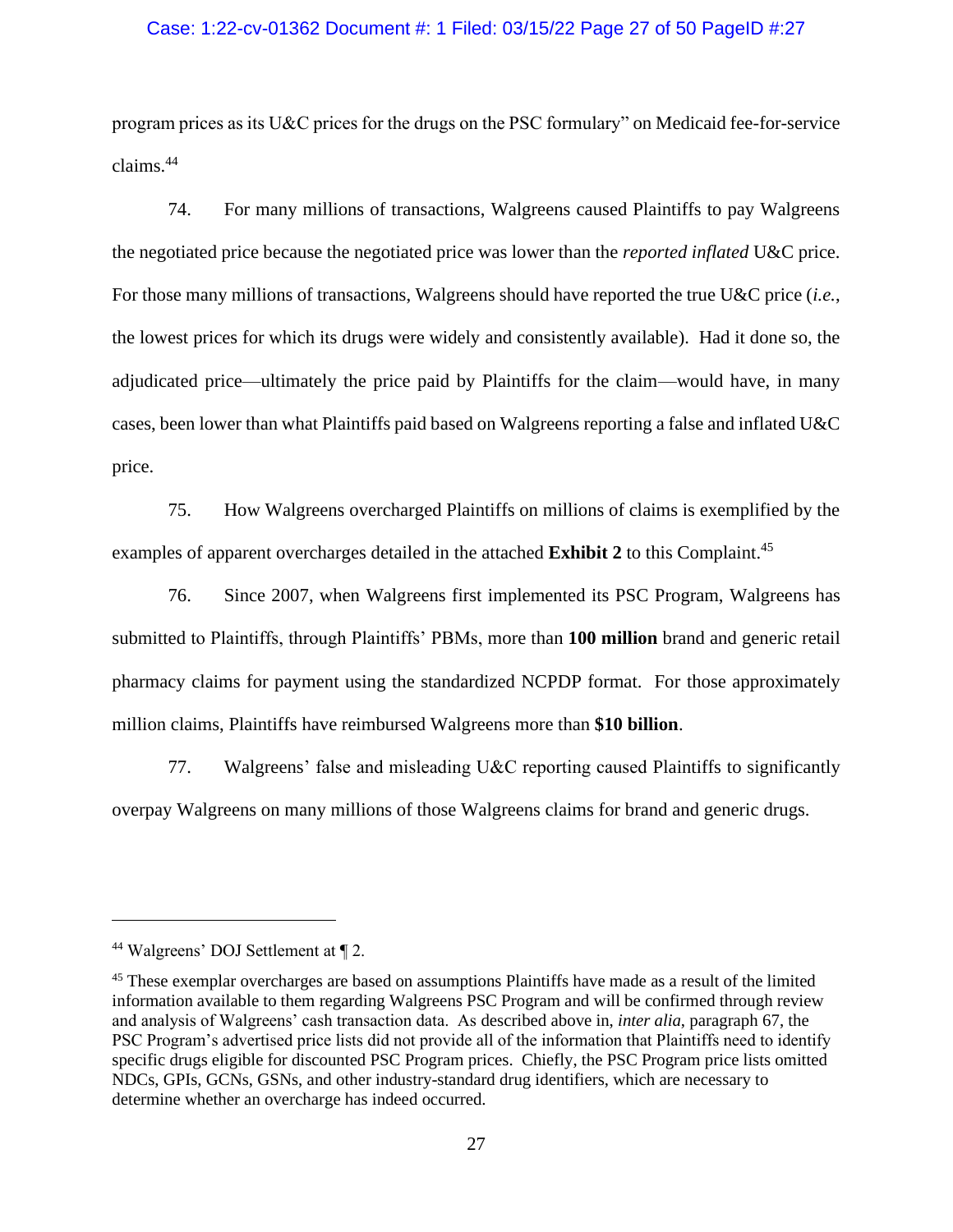## Case: 1:22-cv-01362 Document #: 1 Filed: 03/15/22 Page 28 of 50 PageID #:28

78. Walgreens' fraudulent scheme took place primarily and substantially in Illinois. Walgreens has administered, and continues to administer, its PSC Program from Walgreens' corporate headquarters in Deerfield, Illinois, where Walgreens developed the PSC Program. The PSC Program's Terms & Conditions state that the "PSC is administered by WAGDCO, LLC, a wholly-owned subsidiary of Walgreen Co.," whose offices are located at 104 Wilmot Road in Deerfield, Illinois. Publicly-available state and federal regulatory and court filings made by Walgreens indicate that WAGDCO has administered the PSC Program since at least 2015, and in so doing has had full responsibility for obtaining and holding the licenses required to operate the PSC in various states, setting and reporting to state regulatory bodies the discount amounts provided through the PSC, negotiating and maintaining PPAs with local pharmacies offering the PSC Program, and securing the discount rates offered through the PSC. These filings also indicate that WAGDCO's own day-to-day operations are subcontracted to another of Walgreens' whollyowned subsidiaries headquartered in Illinois, Walgreens Business Services, LLC, which manages the PSC Program's member enrollment, fee collection, advertising and marketing, discount adjudication process, and maintenance of the PSC Program's participating provider network. Since at least 2008, Walgreen Co.'s Illinois-based investor relations division has recognized the success of these Illinois-based subsidiaries and the PSC Program as its own, reporting in multiple Deerfield, Illinois press releases that Walgreen Co.'s financial well-being was buoyed by the PSC Program. These public statements omitted disclosures that the PSC pricing discounts were not being provided to health plans, including Plaintiffs, as U&C.

79. Walgreens admitted in a U&C fraud settlement with the Department of Justice that "[i]n submitting claims for reimbursement" Walgreens "did not identify its PSC program prices as its U&C prices for the drugs on the PSC program formulary, which resulted in the States paying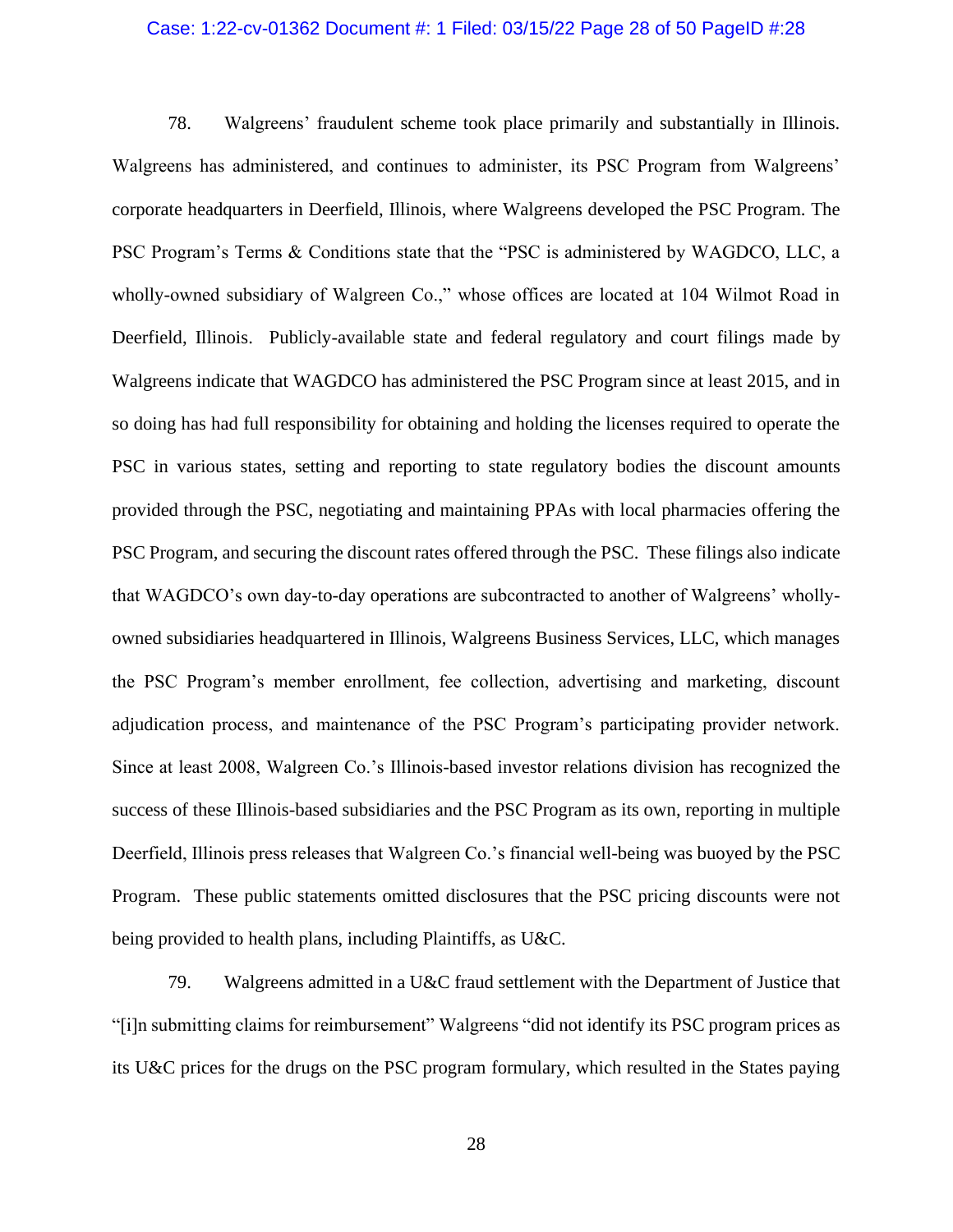## Case: 1:22-cv-01362 Document #: 1 Filed: 03/15/22 Page 29 of 50 PageID #:29

more in reimbursement than they would have paid if WALGREENS had identified its PSC program prices." The remedial actions required of Walgreens by the U.S. Government reflect the senior level involvement of Walgreens' Illinois-based management. The Corporate Integrity Agreement that Walgreens was required to execute with the U.S. Department of Health and Human Services requires certifications from "the Senior Vice President, Pharmacy; Senior Vice President, Pharmacy and Retail Operations; Senior Vice President, Operations; Senior Vice President, Chief Financial Officer Retail Pharmacy; and Senior Vice President, Chief Human Resources Officer," (all located in Illinois); the appointment of a Compliance and Ethics Officer (also located in Illinois); and periodic reports to the Audit Committee of the Board of Directors of Walgreens Boots Alliance, Inc. (located in Illinois).

### **E. Tolling of the Statute of Limitations.**

80. As alleged herein, Walgreens affirmatively presented claims for reimbursement to Plaintiffs, through Plaintiffs' PBMs, that contained false and inflated U&C prices and further acted to conceal the true U&C prices being charged to its cash customers.

81. Furthermore, Walgreens used its marketing of the PSC Program to conceal the fraudulent scheme it had implemented. Walgreens marketed the PSC Program as being a "club" that required "membership" in order to obtain the discount pricing. Walgreens' marketing effort was meant to present the PSC Program as an "exclusive" program, not available to the general public. In reality, however, the PSC Program was not exclusive and was available to the general public. Walgreens used its marketing to conceal the true nature of the PSC Program and the fact that cash-paying customers were paying U&C prices that were lower than the U&C prices Walgreens reported to Plaintiffs.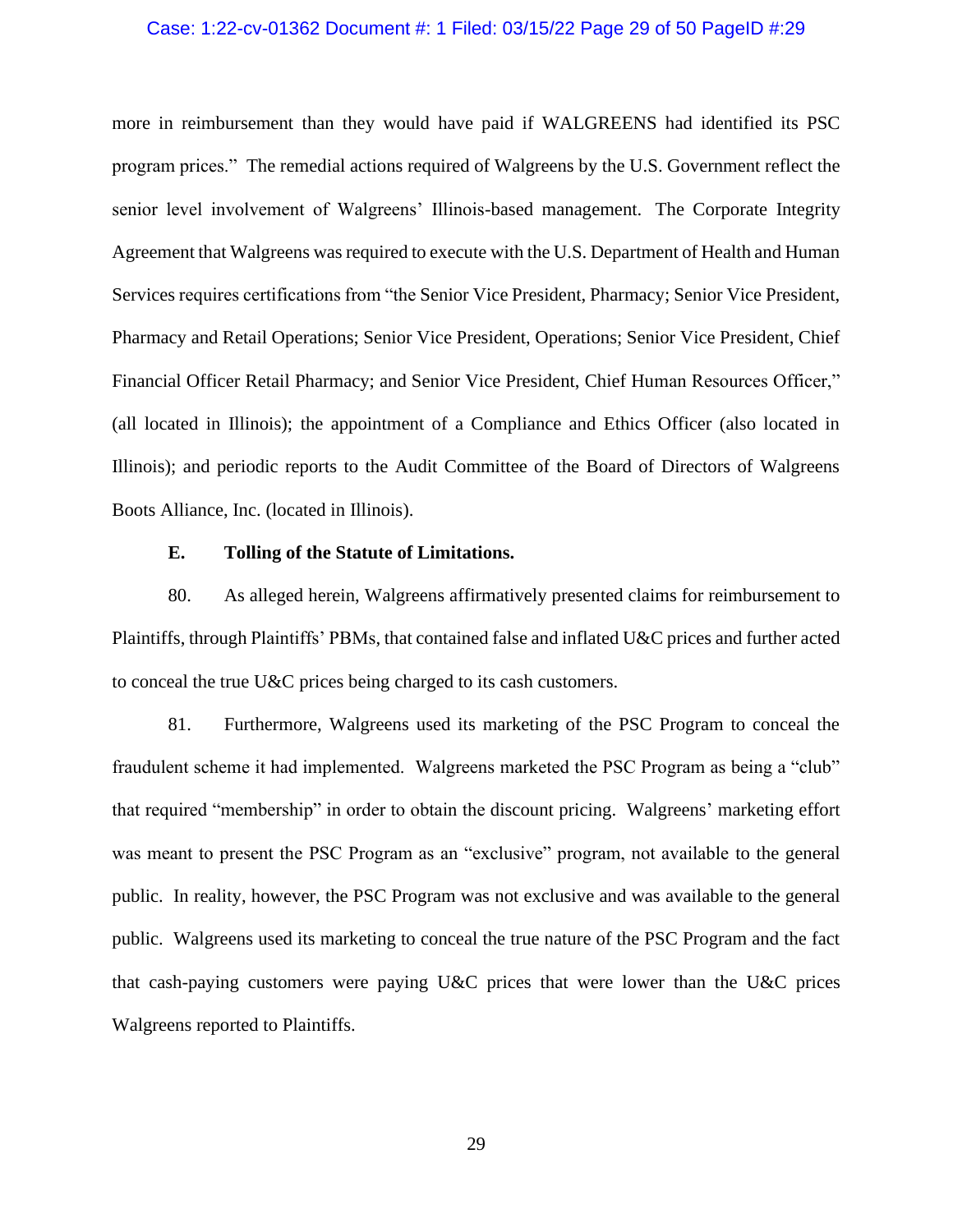## Case: 1:22-cv-01362 Document #: 1 Filed: 03/15/22 Page 30 of 50 PageID #:30

82. Walgreens does not provide Plaintiffs with records of transactions involving Walgreens' cash customers, including cash customers paying PSC Program prices, JustRx Program prices, third-party discount card program prices, or other discounted cash prices.

83. Plaintiffs had no information regarding how many of Walgreens' customers were in the PSC Program or JustRx Program, used third-party discount card programs, or received other discounts. Plaintiffs further had no information regarding the actual cash prices charged to customers, or any other information regarding Walgreens' cash transactions for prescription drugs.

84. Plaintiffs could not have discovered the truth regarding Walgreens' fraudulent scheme because Walgreens actively concealed information and data from Plaintiffs that was necessary to understand the facts underlying Walgreens' scheme.

85. Walgreens knew that Plaintiffs would ultimately rely upon the claims data, including the reported U&C charge, that Walgreens submitted to them to pay the claims, and Plaintiffs relied on Walgreens to report its U&C charges truthfully and consistent with industry practice, government regulations, and contract definitions.

86. Walgreens repeatedly has refused requests made by third-party payors like Plaintiffs to produce relevant cash pricing transaction data necessary to validate Walgreens' reported U&C prices like those submitted to Plaintiffs, *i.e.*, records of transactions involving Walgreens' cash-paying and uninsured customers.

87. Walgreens never notified Plaintiffs that it excluded the prices charged on millions of its steeply discounted PSC Program, JustRx Program, third-party discount card programs, and other discount sales to cash customers from the U&C prices that it reported to Plaintiffs, through Plaintiffs' PBMs, on claims submitted for payment.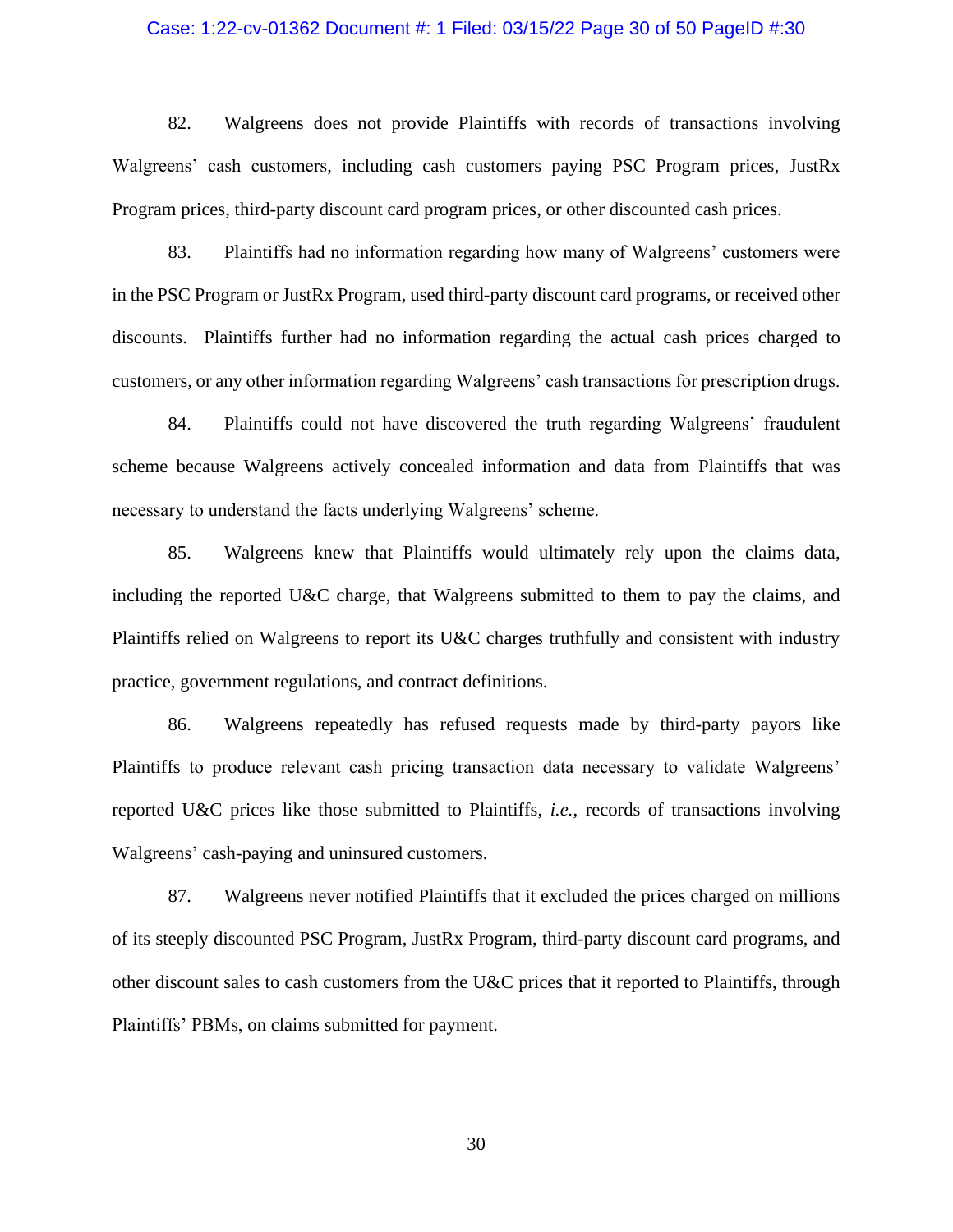### Case: 1:22-cv-01362 Document #: 1 Filed: 03/15/22 Page 31 of 50 PageID #:31

88. Instead, Walgreens established a covert two-track U&C pricing system: one price *reported* as U&C on claims for those customers that used an insurance benefit provided by Plaintiffs; and a different—and almost universally lower—price *actually charged* to customers who did not use an insurance benefit (*i.e.*, cash-paying customers).

89. Under this two-track U&C pricing system, Walgreens knowingly and intentionally submitted inflated prices to Plaintiffs, through Plaintiffs' PBMs, as U&C.

90. By knowingly and intentionally reporting inaccurate U&C charges to Plaintiffs, through Plaintiffs' PBMs, in order to obtain inflated reimbursements for millions of brand and generic prescriptions filled for and sold to Members at Walgreens pharmacies across the country, knowing at all times that Plaintiffs would rely upon the NCPDP field 426-DQ data in making payment decisions, Walgreens misled Plaintiffs and caused Plaintiffs to overpay many millions of dollars.

91. Walgreens submitted millions of claims for payment to Plaintiffs, through Plaintiffs' PBMs—almost all of which included inflated (false) U&C charges.

92. Walgreens took other active steps to hide its scheme from Plaintiffs. For example, Walgreens frequently, and without providing any notice to Plaintiffs, changed its PSC Program's scope and prices. Walgreens also used its marketing terminology as subterfuge to make it look like the PSC Program provided exclusive, limited "club" prices instead of discount cash prices available to the general public.

93. Walgreens' systematic reporting of inflated U&C charges and its deliberate obfuscation of the cash pricing information for most of the drugs eligible for PSC Program discounts, *inter alia*, prevented Plaintiffs from recognizing Walgreens' misleading and fraudulent pricing scheme.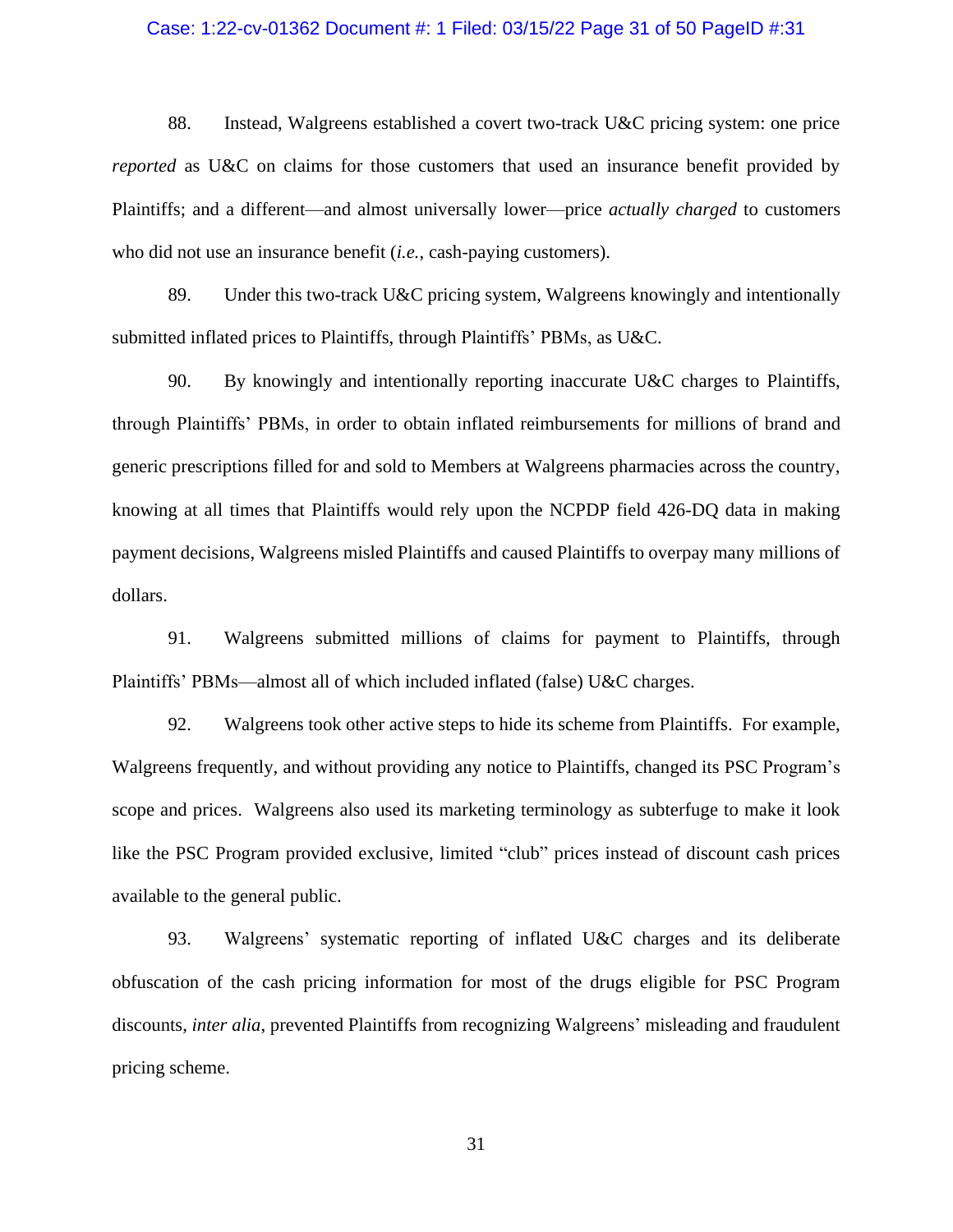### Case: 1:22-cv-01362 Document #: 1 Filed: 03/15/22 Page 32 of 50 PageID #:32

94. Walgreens knowingly and fraudulently concealed its true U&C prices every time it reported prices higher than its PSC Program, JustRx Program, third-party discount card program prices, and other discounted cash prices to Plaintiffs, through Plaintiffs' PBMs, in the NCPDP 426-DQ data field—for many millions of prescriptions that it submitted for payment to Plaintiffs.

95. As a result of Walgreens' fraudulent concealment, the running of any statute of limitations has been tolled with respect to any claims that Plaintiffs have as a result of the unlawful conduct alleged in this Complaint.

96. Plaintiffs discovered the bases for the causes of action set forth in this Complaint not earlier than January 2019.

97. Since Plaintiffs were unable to know the truth regarding Walgreens' fraudulent conduct until, at the earliest, January 2019, the discovery rule applies to delay the commencement of any statute of limitations that may be applicable to Plaintiffs' claims resulting from the unlawful conduct alleged in this Complaint.

98. As of the date of the filing of this Complaint, Walgreens continues to submit inflated U&C prices for payment by Plaintiffs, via Plaintiffs' PBMs, on claims for generic and brand-name prescription drugs. Walgreens' inflated U&C prices are in excess of the prices that it charges millions of cash-paying customers enrolled in the PSC Program, JustRx Program, or other third-party discount card programs, and other discounted prices for the very same drugs. On millions of payment claims, Walgreens continues to collect higher payment amounts from Plaintiffs than that to which it is entitled.

99. Moreover, to the extent that any statute of limitations applies to any of Plaintiffs' claims, the running of that limitations period has been tolled by the class action tolling doctrine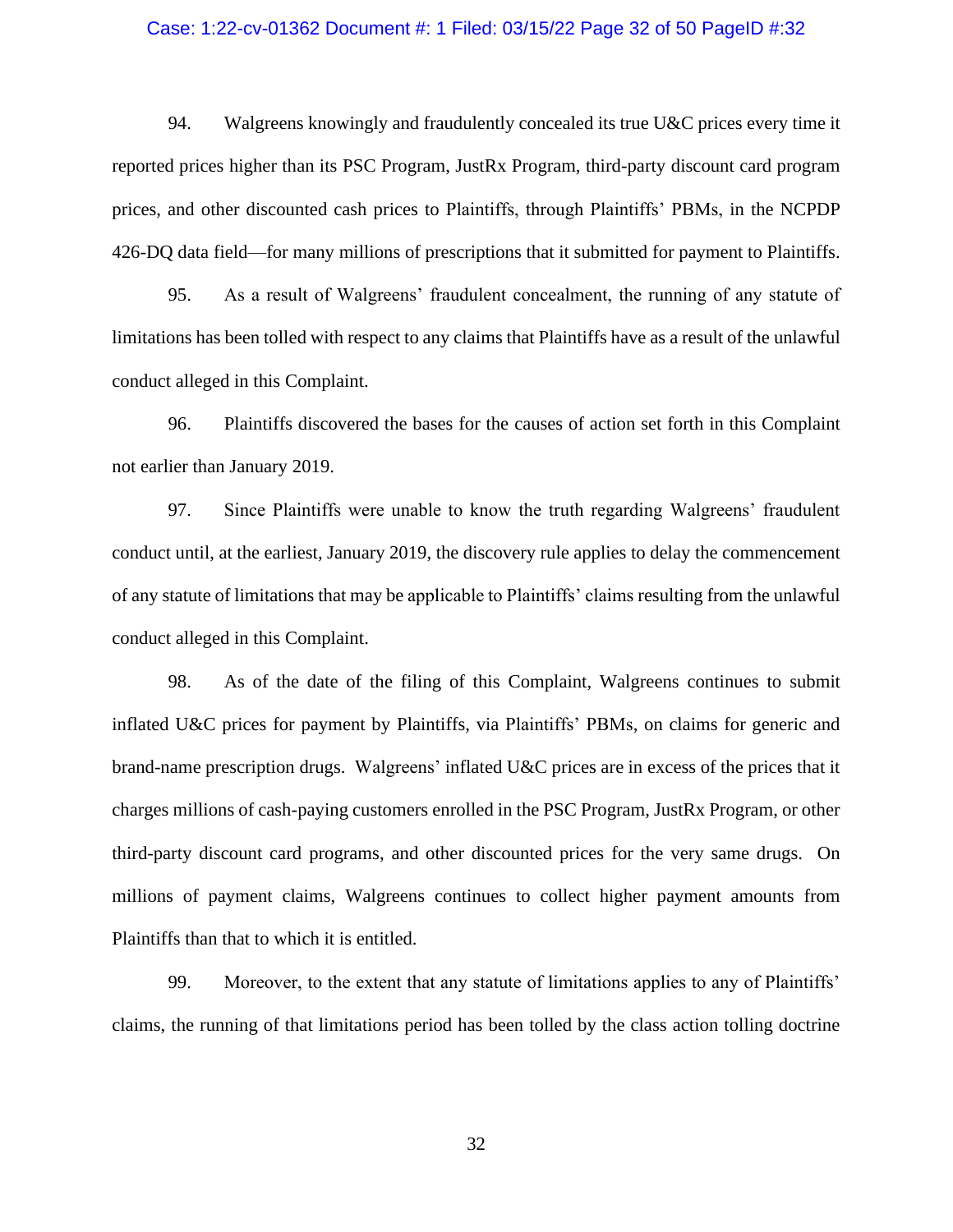#### Case: 1:22-cv-01362 Document #: 1 Filed: 03/15/22 Page 33 of 50 PageID #:33

pursuant to the United States Supreme Court's decision in *American Pipe & Construction Co. v. Utah*, 414 U.S. 538 (1974), and subsequent decisions.

## **FIRST CLAIM FOR RELIEF (COUNT I) FRAUD**

100. Plaintiffs incorporate and repeat the allegations set forth in Paragraphs 1 through 99 above.

101. On millions of claims for payment, Walgreens deliberately submitted to Plaintiffs, through Plaintiffs' PBMs, inflated U&C prices in the NCPDP field 426-DQ that were significantly higher than the prices available to individuals who paid without insurance for prescription drugs. Walgreens made misrepresentations to Plaintiffs' PBMs and Plaintiffs each time it reported prices higher than the prices available to individuals who paid without insurance as its U&C charges in the 426-DQ data field on the standardized NCPDP price form.

102. Walgreens' misrepresentations to Plaintiffs' PBMs and Plaintiffs began in 2007 and are ongoing. Walgreens made misrepresentations to Plaintiffs via Plaintiffs' PBMs, knowing that the fraudulently inflated U&C charges it submitted in field 426-DQ of the NCPDP form would materially impact the adjudication process and be communicated to Plaintiffs as the ultimate payor.

103. Because the U&C price was a payment term necessary for determining Plaintiffs' payment price, the U&C prices Walgreens reported to Plaintiffs' PBMs and Plaintiffs were material.

104. Walgreens knew that the cash prices that it charged PSC Program customers, JustRx Program customers, and third-party discount card customers, and other discounted prices for prescriptions were lower than the inflated U&C charges that Walgreens reported electronically to Plaintiffs' PBMs and Plaintiffs on the NCPDP form for the same drugs. Walgreens thus knew that the U&C charges it represented were false and misleading.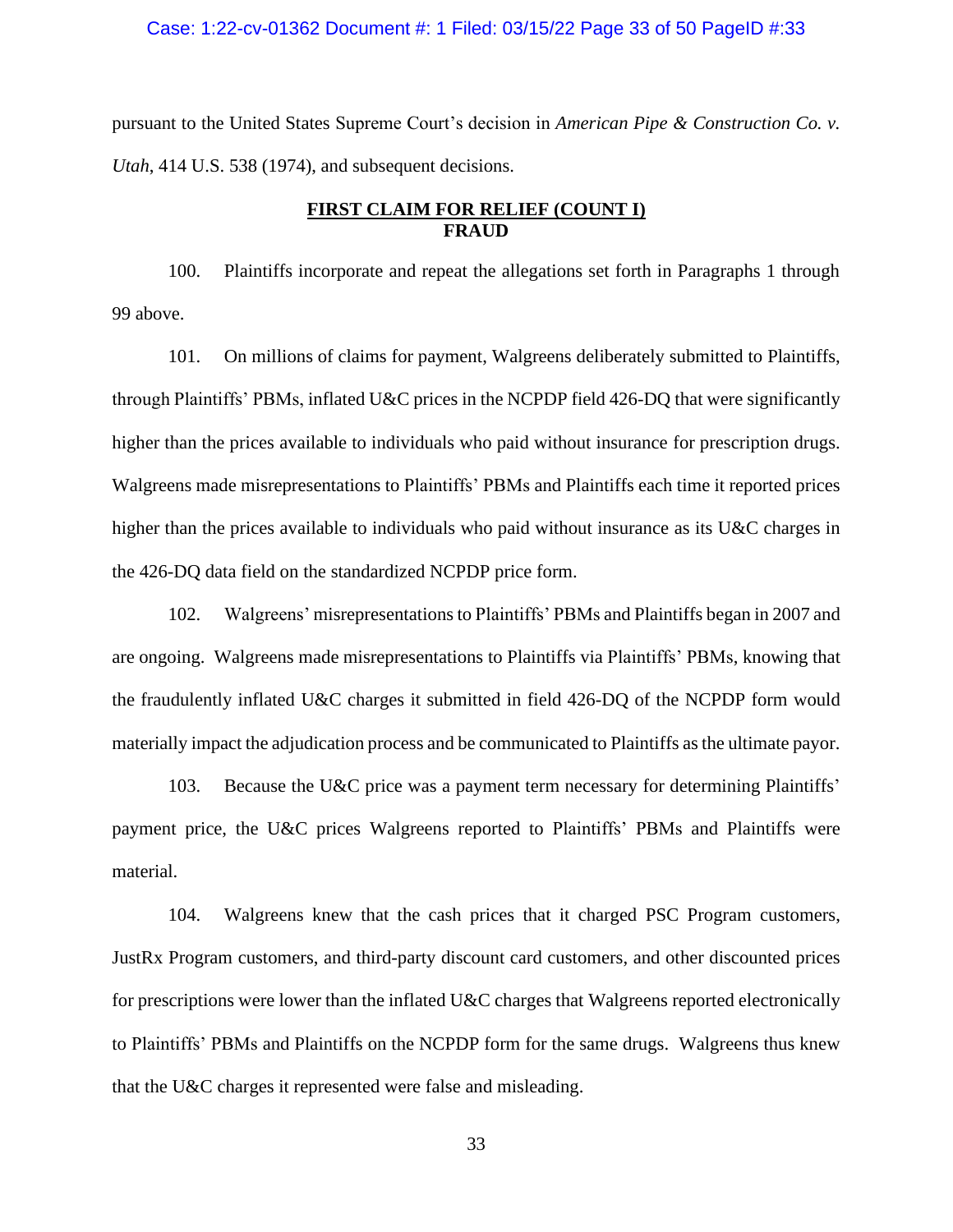### Case: 1:22-cv-01362 Document #: 1 Filed: 03/15/22 Page 34 of 50 PageID #:34

105. Walgreens submitted inflated U&C prices on claims for payment by Plaintiffs with the knowledge and intent that those false U&C prices would be relied upon to adjudicate Plaintiffs' payments, to the benefit of Walgreens. Specifically, through this fraudulent scheme, Walgreens intended to gain reimbursement payments in amounts far greater than it was entitled.

106. Plaintiffs lacked the ability to discover Walgreens' fraud. Plaintiffs had no means to identify how many Walgreens customers were actually paying PSC Program prices, JustRx Program prices, third-party discount card program prices, or other discount prices; or to identify the precise list of drugs discounted by those programs; or to identify the prices at which all of those discounted drugs were offered to Walgreens' cash customers.

107. Plaintiffs justifiably relied on the accuracy of the pricing information that Walgreens reported in NCPDP field 426-DQ.

108. As a result of Walgreens' fraudulent conduct and Plaintiffs' justifiable reliance, Plaintiffs have sustained immense damage. Plaintiffs have overpaid millions of dollars to Walgreens. In addition, Walgreens' fraudulent conduct has prevented Plaintiffs from obtaining more favorable prescription drug prices for their Members.

109. Walgreens' false and misleading conduct is ongoing: Walgreens continues to report inflated U&C prices in NCPDP field 426-DQ for claims submitted for payment by Plaintiffs.

110. Plaintiffs are entitled to recover damages against Walgreens based on fraud in an amount to be determined at trial.

## **SECOND CLAIM FOR RELIEF (COUNT II) FRAUDULENT NONDISCLOSURE**

111. Plaintiffs incorporate and repeat the allegations set forth in Paragraphs 1 through 99 above.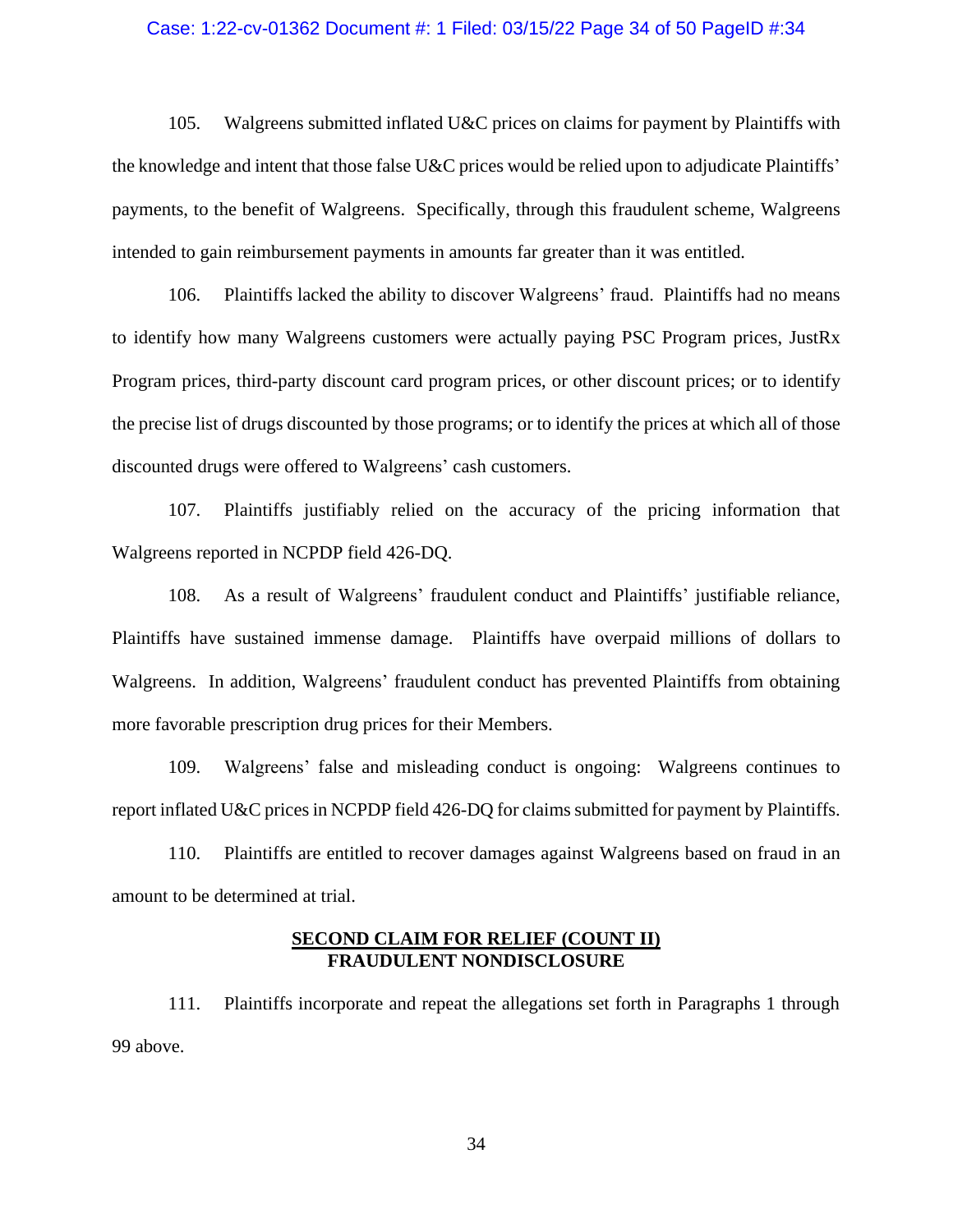### Case: 1:22-cv-01362 Document #: 1 Filed: 03/15/22 Page 35 of 50 PageID #:35

112. Walgreens had special knowledge of material facts, *i.e.*, the accurate, non-inflated U&C prices, which the Plaintiffs do not have.

113. Walgreens concealed material facts, *i.e.*, the accurate, non-inflated U&C prices, from Plaintiffs' PBMs and Plaintiffs.

114. Walgreens knew what the accurate, non-inflated U&C prices were for the prescription drugs for which it submitted claims for reimbursement from Plaintiffs' PBMs and Plaintiffs. These prices were the same or similar prices Walgreens was charging its customers using the PSC Program, JustRx Program, third-party discount programs, or through other discounts to purchase the same prescription drugs.

115. Walgreens knew that it was not submitting the accurate, non-inflated U&C prices for reimbursement from Plaintiffs' PBMs and Plaintiffs.

116. Walgreens knew or should have known that Plaintiffs' PBMs and Plaintiffs would rely upon Walgreens' concealment of the accurate, non-inflated U&C prices to adjudicate Walgreens' claims for reimbursement.

117. Walgreens had a duty to disclose the accurate, non-inflated, true U&C prices. Walgreens had special knowledge of the complete list of drugs, drug prices, discounts, and cash transaction data necessary to determine the accurate, non-inflated, true U&C prices. Plaintiffs could not determine the true U&C price because this information was hidden by Walgreens and not available to Plaintiffs.

118. As a result of Walgreens' fraudulent nondisclosure, Plaintiffs have sustained immense damage in the form of overpayments to Walgreens totaling millions of dollars. In addition, Walgreens' fraudulent conduct has prevented Plaintiffs from obtaining more favorable prescription drug prices for their members.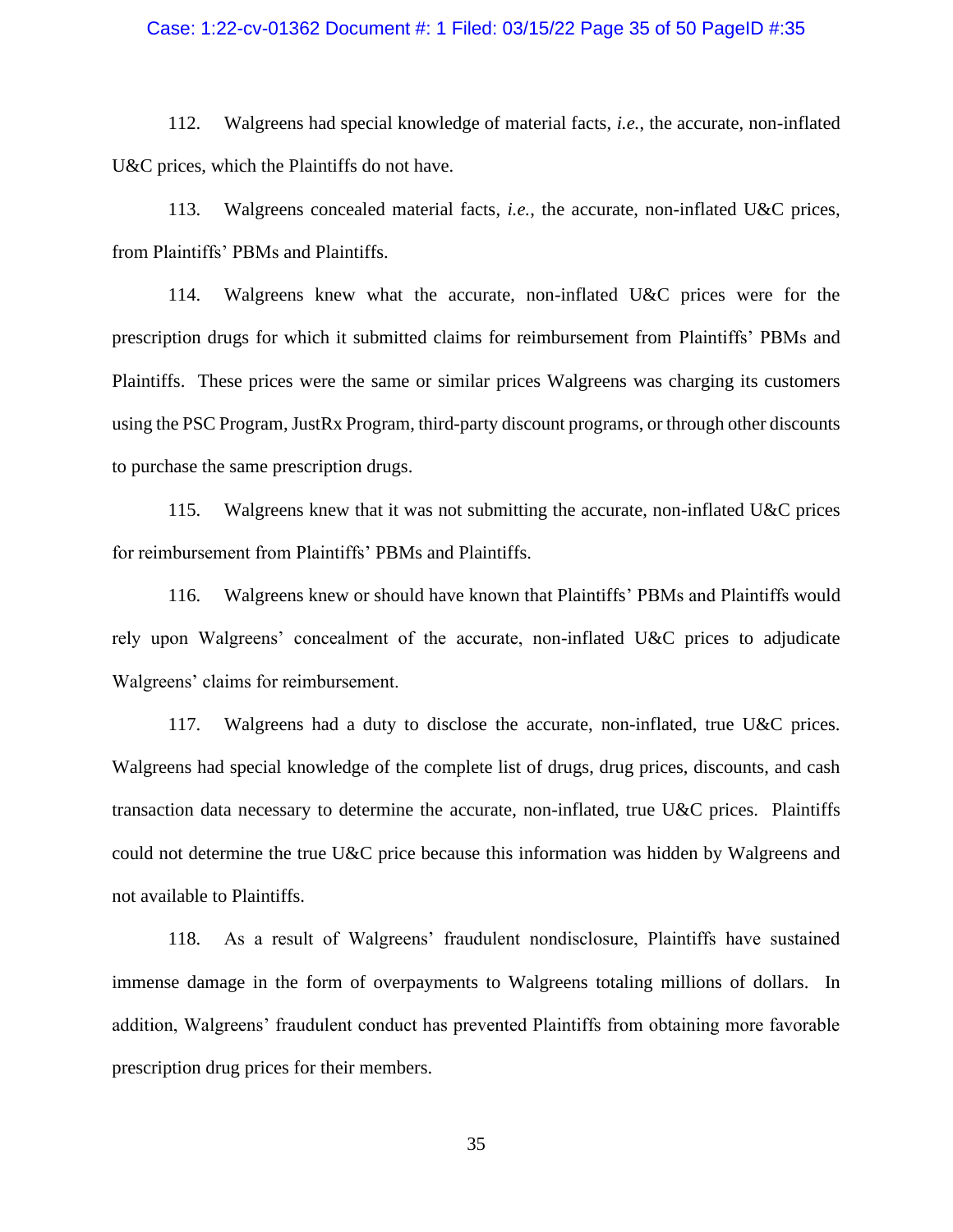### Case: 1:22-cv-01362 Document #: 1 Filed: 03/15/22 Page 36 of 50 PageID #:36

119. Walgreens' fraudulent conduct is ongoing: Walgreens continues to report inflated U&C prices in NCPDP field 426-DQ for claims submitted for payment by Plaintiffs.

120. Plaintiffs are entitled to recover damages against Walgreens based on its fraudulent nondisclosures in an amount to be determined at trial.

# **THIRD CLAIM FOR RELIEF (COUNT III) UNJUST ENRICHMENT**

121. Plaintiffs incorporate and repeat the allegations set forth in Paragraphs 1 through 99 above.

122. Under the circumstances described herein, Walgreens has owed—and continues to owe—a duty to Plaintiffs to provide Plaintiffs with accurate U&C prices on reimbursement claims.

123. Because Walgreens fraudulently inflated the U&C prices it reported on millions of claims submitted for Plaintiffs' reimbursement, Plaintiffs were overcharged, and thus overpaid millions of dollars to Walgreens.

124. Walgreens knowingly and voluntarily accepted these millions of dollars in overpayments from Plaintiffs.

125. Plaintiffs' overpayments should not have been paid to Walgreens. Those millions of dollars in overpayments should have been retained by Plaintiffs.

126. Walgreens' retention of these overpayment amounts violates fundamental principles of justice, equity, and good conscience.

127. Under the circumstances described herein, it would be inequitable for Walgreens to retain these overpayments.

128. As a result of Walgreens' wrongful conduct as described herein, Walgreens has been unjustly enriched at the expense of, and to the detriment of, Plaintiffs.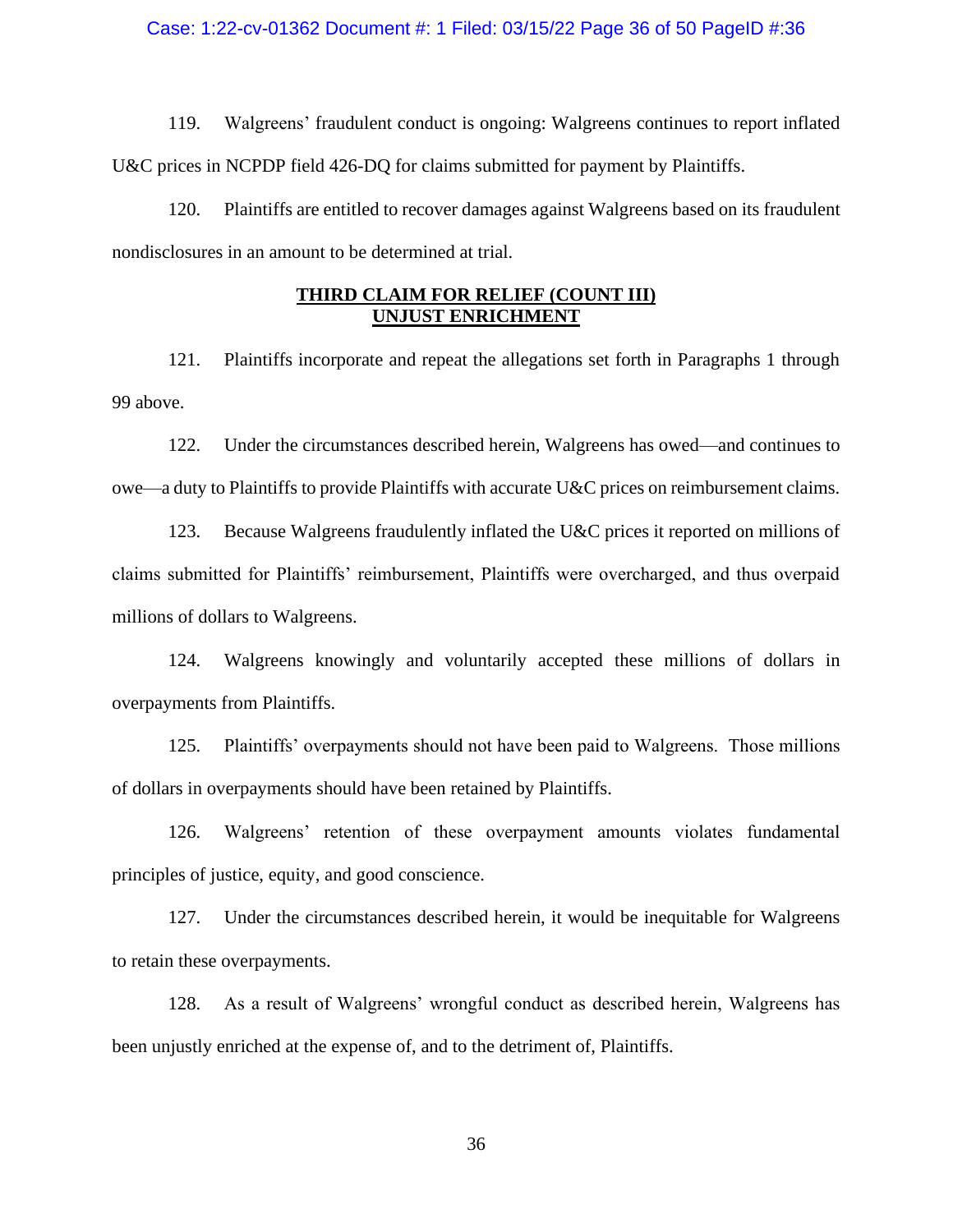### Case: 1:22-cv-01362 Document #: 1 Filed: 03/15/22 Page 37 of 50 PageID #:37

129. Walgreens is therefore liable to Plaintiffs for restitution in the amount of Walgreens' wrongfully obtained monies.

# **FOURTH CLAIM FOR RELIEF (COUNT IV) VIOLATION OF THE ILLINOIS UNIFORM DECEPTIVE TRADE PRACTICES ACT (815 ILCS 510,** *et seq.***)**

130. Plaintiffs incorporate and repeat the allegations set forth in Paragraphs 1 through 99 above.

131. Walgreens' business acts and practices alleged herein constitute deceptive trade practices under the Illinois Uniform Deceptive Trade Practices Act ("IUDTPA").

132. Each Plaintiff and each Defendant is, and at all relevant or material times was, a "person" as defined in IUDTPA.<sup>46</sup>

133. Walgreens' deceptive trade practices included, but were not limited to: (i) making false and misleading statements of fact concerning the reasons for, existence of, or amounts of price reductions; and (ii) engaging in conduct which similarly created a likelihood of confusion or misunderstanding.

134. At all material and relevant times, Walgreens' wrongful acts occurred in the course of its "business, vocation, or occupation" as described in IUDTPA.<sup>47</sup>

135. At all material and relevant times, the circumstances related to Walgreens' wrongful acts occurred primarily and substantially in Illinois. Walgreens has administered, and continues to administer, its PSC Program from Walgreens' corporate headquarters in Deerfield, Illinois. The decisions to not report its discounted prices as U&C to Plaintiffs and to conceal that

<sup>46</sup> *See* 815 ILCS 510/1(2) ("'[P]erson' means an individual, corporation, government or governmental subdivision or agency, business trust, estate, trust, partnership, unincorporated association, 2 or more of any of the foregoing having a joint or common interest or any other legal or commercial entity.").

<sup>47</sup> 815 ILCS 510/2.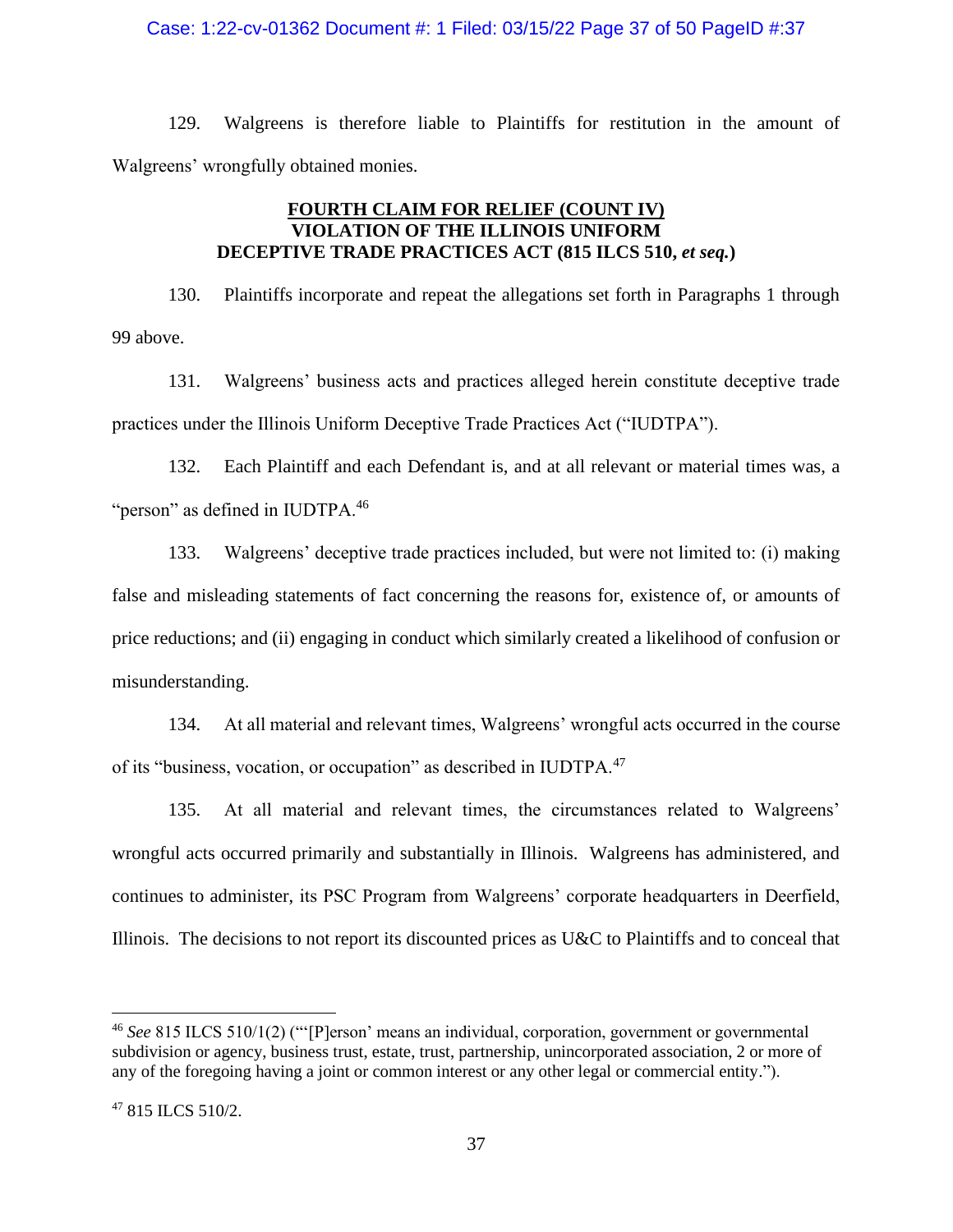### Case: 1:22-cv-01362 Document #: 1 Filed: 03/15/22 Page 38 of 50 PageID #:38

decision from Plaintiffs were made by Walgreens' senior management in and implemented out of Illinois. Walgreens has also issued statements from senior officials and made other representations about the PSC Program from and in the course of its Illinois operation which contributed to the fraud, concealment, and deception. Further, WHI, which was Walgreen Co.'s wholly-owned subsidiary PBM during the initial years of Walgreens' fraudulent scheme, was at that time based in and operated out of Illinois. In Illinois, WHI created and published a false policy regarding Walgreens' reporting of discounted prices through its Pharmacy Manual, which contained a U&C definition consistent with the NCPDP requirements and industry standards, and disseminated that false policy from Illinois. Through its scheme, Walgreens secured hundreds of millions of dollars in payments from Plaintiffs, and these payments were sent to Walgreens' headquarters in Illinois. Walgreens' PBM agreements were negotiated by Walgreens in Illinois. And members of each of Plaintiffs' health plans have purchased prescription drugs from Walgreens in Illinois.

136. Walgreens represented that the prices it reported in NCPDP field 426-DQ were Walgreens' true and accurate U&C prices. Walgreens' representations were false, and Walgreens' true and accurate U&C prices for the prescription drugs for which it sought reimbursement from Plaintiffs' PBMs and Plaintiffs were lower than the prices quoted by Walgreens.

137. The true and accurate U&C prices for the prescription drugs for which Walgreens sought reimbursement were the actual prices at which the prescription drugs were regularly and customarily sold at retail by Walgreens, inclusive of any prices offered to customers paying without insurance who participated in the PSC Program, JustRx Program, third-party discount card programs, or received other discounts.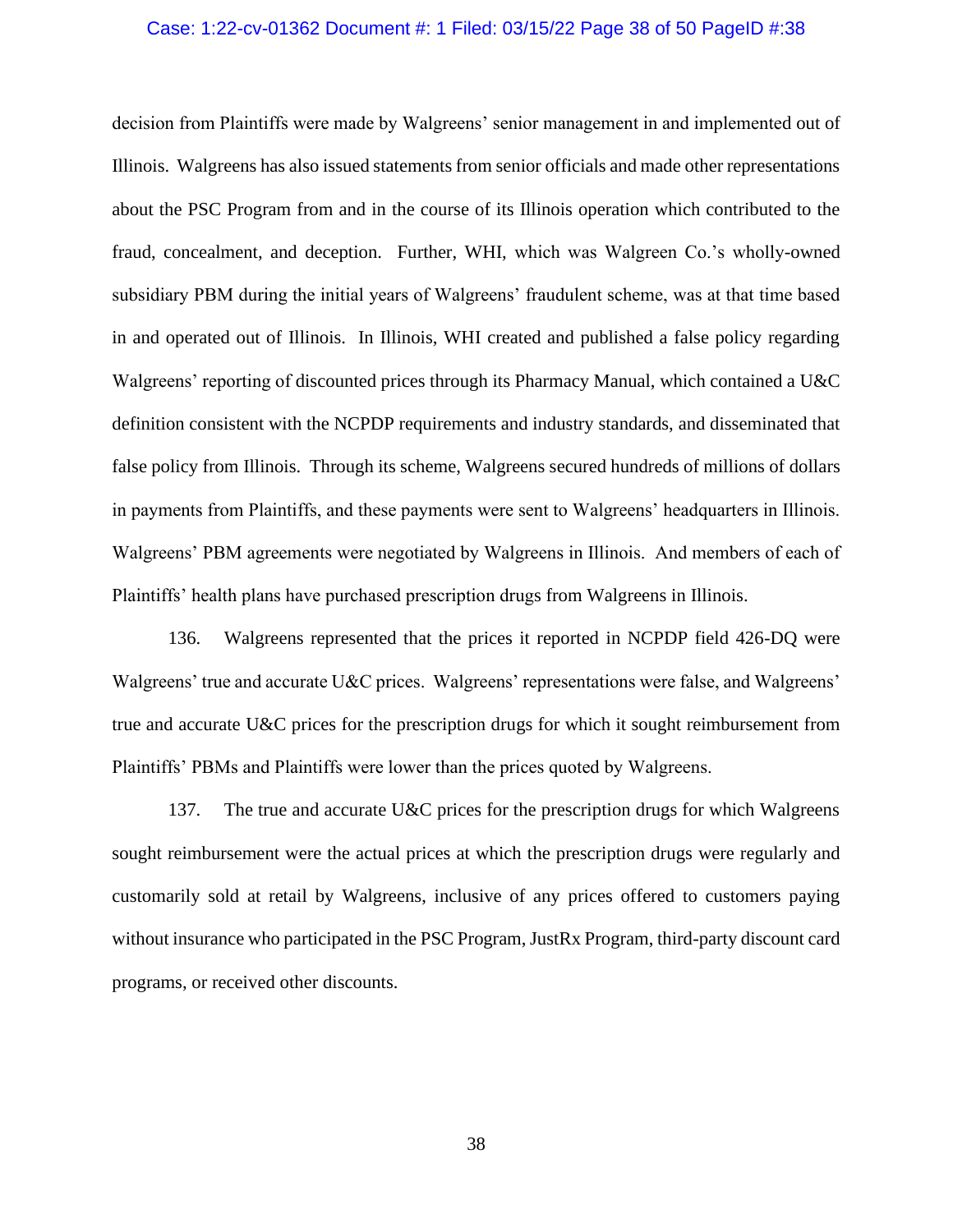### Case: 1:22-cv-01362 Document #: 1 Filed: 03/15/22 Page 39 of 50 PageID #:39

138. Walgreens actions are ongoing: Walgreens continues to report inflated U&C prices in NCPDP field 426-DQ for claims submitted for payment by Plaintiffs. As a result, Plaintiffs face the threat of future harm.

139. Walgreens' deceptive practices regarding its true U&C prices of drugs discounted by the PSC Program (and other similar programs) injured both Plaintiffs and their Members, including those based in Illinois. Walgreens' misconduct was and continues to be directed at and impacts the market generally and otherwise implicates consumer protection concerns, and remedying Walgreens' wrongdoing through the relief requested herein would serve the interests of consumers.

140. Because Walgreens continues its U&C overcharging conduct described in this Complaint, Plaintiffs are likely to be damaged by Walgreens' continued deceptive trade practices. Consequently, Plaintiffs seek injunctive relief, pursuant to 815 ILCS 510/3, to enjoin Walgreens from excluding PSC Program prices, JustRx Program prices, third-party discount card program prices, and other discounts from the U&C prices it reports on claims for Plaintiffs' reimbursement.

141. Because Walgreens has willfully engaged in the deceptive trade practices described in this complaint, Plaintiffs are entitled to recover attorneys' fees and costs of suit.

# **FIFTH CLAIM FOR RELIEF (COUNT V) VIOLATION OF THE ILLINOIS CONSUMER FRAUD AND DECEPTIVE BUSINESS PRACTICES ACT (815 ILCS 505,** *et seq.***)**

142. Plaintiffs incorporate and repeat the allegations set forth in Paragraphs 1 through 99 above.

143. Walgreens' business acts and practices alleged herein constitute unfair, unconscionable, deceptive, and fraudulent acts or practices under the Illinois Consumer Fraud and Deceptive Business Practices Act ("ICFA").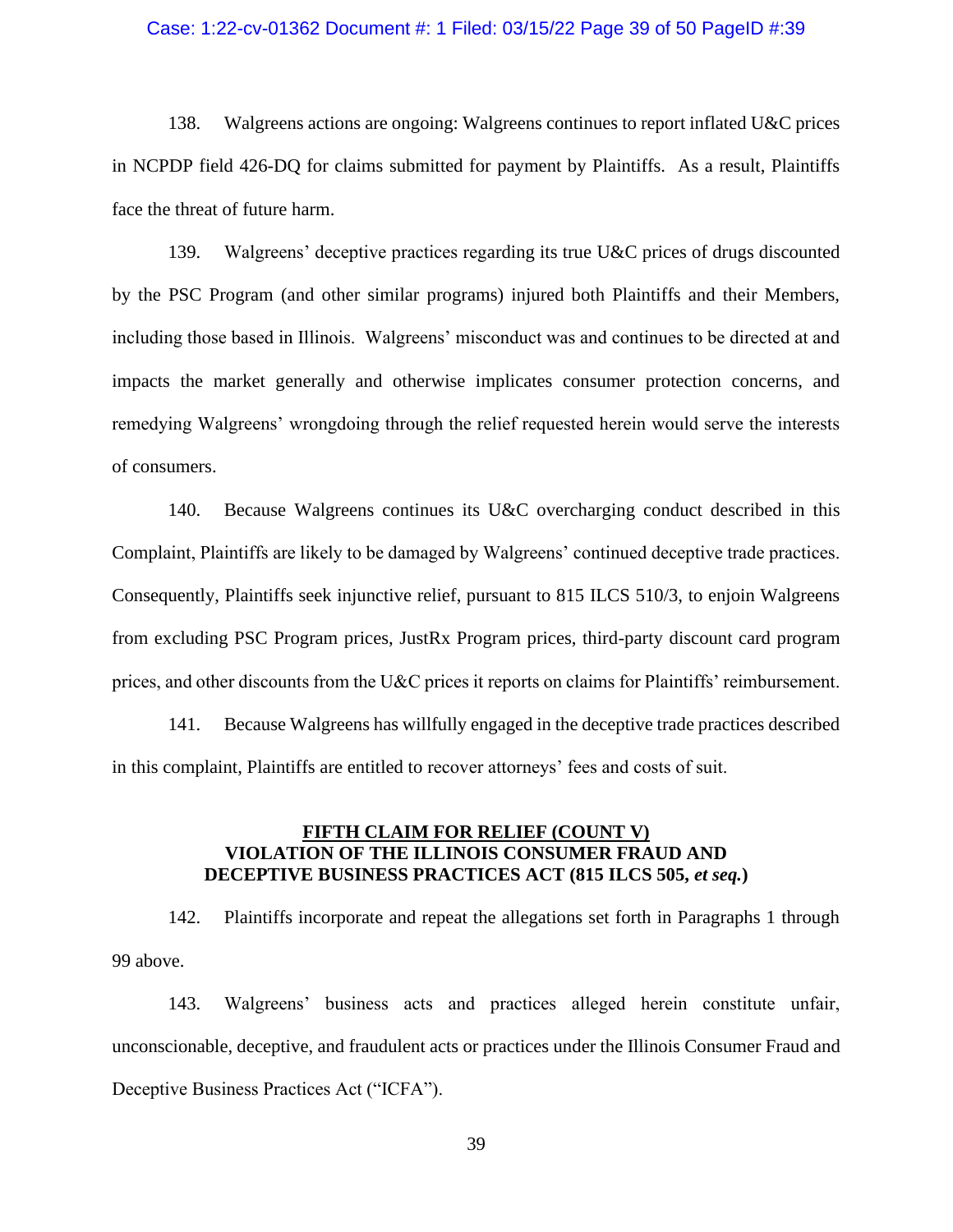### Case: 1:22-cv-01362 Document #: 1 Filed: 03/15/22 Page 40 of 50 PageID #:40

144. Each Plaintiff and each Defendant is, and at all relevant or material times was, a "person" as defined in ICFA.<sup>48</sup>

145. At all material and relevant times, the circumstances related to Walgreens' wrongful acts occurred primarily and substantially in Illinois. Walgreens has administered, and continues to administer, its PSC Program from Walgreens' corporate headquarters in Deerfield, Illinois. The decisions to not report its discounted prices as U&C to Plaintiffs and to conceal that decision from Plaintiffs were made by Walgreens' senior management in and implemented out of Illinois. Walgreens has also issued statements from senior officials and made other representations about the PSC Program from and in the course of its Illinois operation which contributed to the fraud, concealment, and deception. Further, WHI, which was Walgreen Co.'s wholly-owned subsidiary PBM during the initial years of Walgreens' fraudulent scheme, was at that time based in and operated out of Illinois. In Illinois, WHI created and published a false policy regarding Walgreens' reporting of discounted prices through its Pharmacy Manual, which contained a U&C definition consistent with the NCPDP requirements and industry standards, and disseminated that false policy from Illinois. Through its scheme, Walgreens secured hundreds of millions of dollars in payments from Plaintiffs, and these payments were sent to Walgreens' headquarters in Illinois. Walgreens' PBM agreements were negotiated by Walgreens in Illinois. And members of each of Plaintiffs' health plans have purchased prescription drugs from Walgreens in Illinois.

146. Because Plaintiffs suffered actual damage as a result of Walgreens' ICFA violations, Plaintiffs are statutorily authorized to bring a private action to recover actual economic

<sup>48</sup> *See* 815 ILCS 505/1(c) ("The term 'person' includes[, *inter alia*,] any natural person or his legal representative, partnership, corporation (domestic and foreign), company, trust, business entity or association.").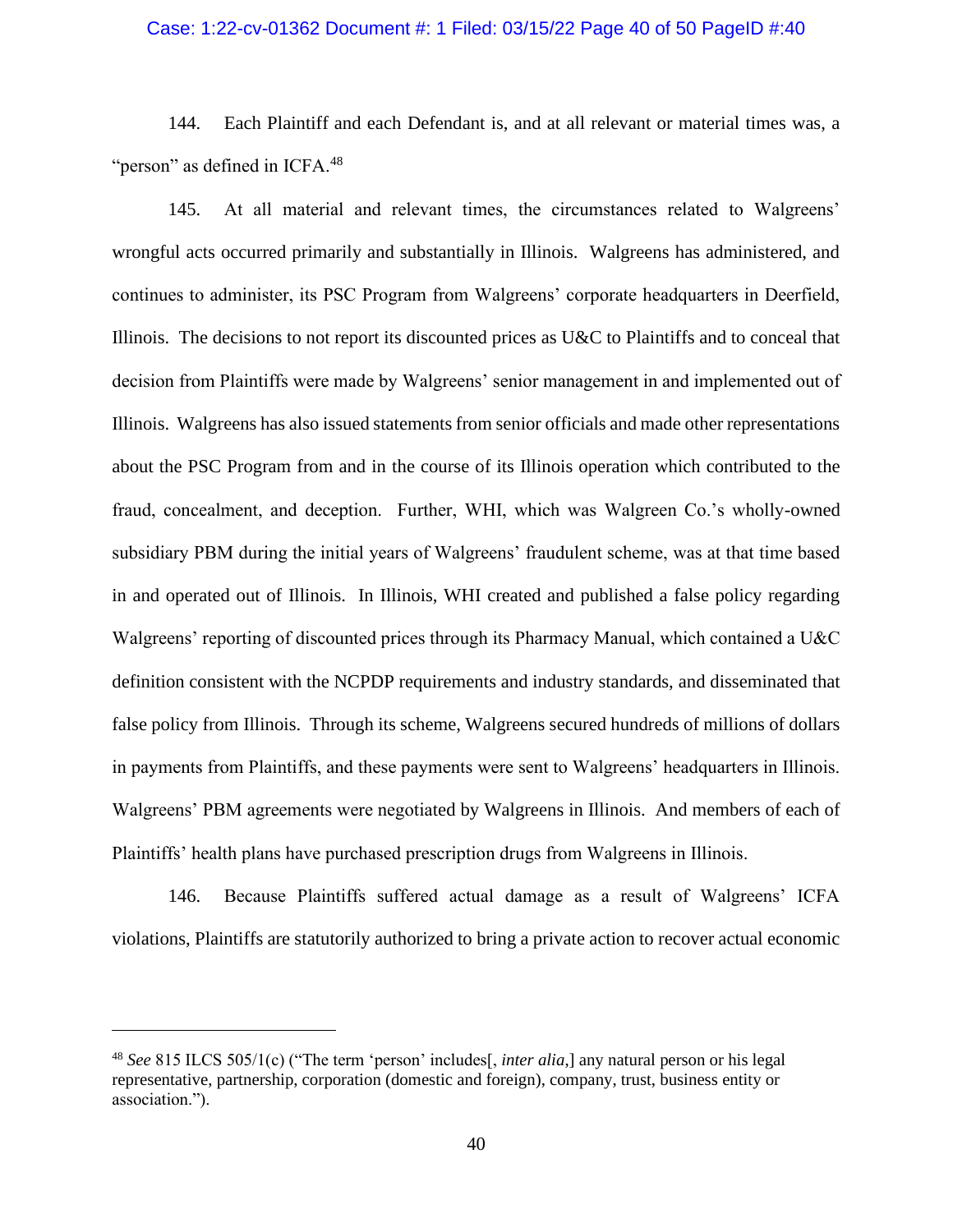### Case: 1:22-cv-01362 Document #: 1 Filed: 03/15/22 Page 41 of 50 PageID #:41

damages, reasonable attorney's fees, and litigation costs, and to secure injunctive relief against Defendants.

147. Defendants engaged in unfair, deceptive, and unlawful acts and practices, including the employment of deception, fraud, false pretenses, misrepresentations to Plaintiffs, and the concealment, suppression and omission of material facts from Plaintiffs, with the specific intent that the Plaintiffs would rely upon those deceptive acts and practices to reimburse claims to Walgreens.

148. At all material and relevant times, Walgreens' wrongful acts occurred in the course of its business and in the conduct of trade and commerce, as defined by ICFA.<sup>49</sup> Walgreens' unfair, unlawful, and deceptive acts and practices alleged herein regarding its true U&C prices occurred during and related directly to the routine purchase, sale, and reimbursement of prescription drugs at Walgreens pharmacies.

149. Further, Walgreens marketed, promoted, advertised, and distributed the PSC Program cards, JustRx Program cards, other third-party discount program cards, and marketing materials in conjunction with PSC Program, JustRx Program, and third-party discount program cards, that "purport[ed] to offer discounts or access to discounts from health care providers in health related purchases," but the "the discounts or access to discounts offered or the range of discounts or access to the range of discounts offered," and Walgreens' intent for offering those discounts, were misleading, deceptive, and fraudulent.<sup>50</sup>

<sup>49</sup> 815 ILCS 505/2.

<sup>50</sup> 815 ILCS 505/2B.3.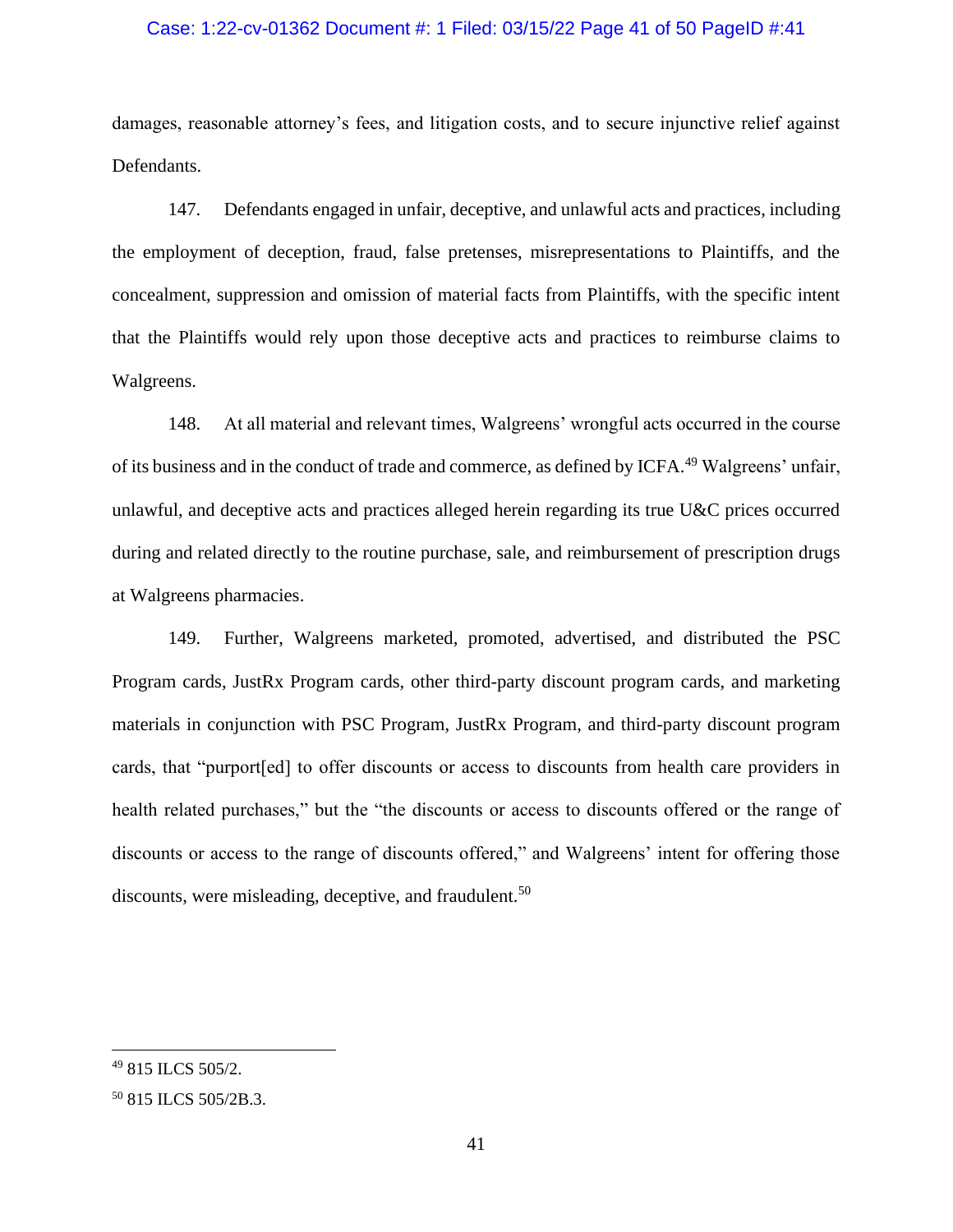### Case: 1:22-cv-01362 Document #: 1 Filed: 03/15/22 Page 42 of 50 PageID #:42

150. Walgreens displayed price quotations through submission of claims for reimbursement for prescription drugs to Plaintiffs' PBMs and Plaintiffs. Walgreens' price quotations were included in NCPDP field 426-DQ of its claims for reimbursement.

151. Walgreens represented that its price quotations included in NCPDP field 426-DQ were U&C prices. Walgreens' representations were false, and Walgreens' true and accurate U&C prices for the prescription drugs for which it sought reimbursement from Plaintiffs' PBMs and Plaintiffs were lower than the prices quoted by Walgreens.

152. The true and accurate U&C prices for the prescription drugs for which Walgreens sought reimbursement were the actual prices at which the prescription drugs were regularly and customarily sold at retail by Walgreens, inclusive of any prices offered to customers paying without insurance who participated in the PSC Program, JustRx Program, third-party discount card programs, or received other discounts.

153. In addition to Plaintiffs, Walgreens' fraudulent conduct impacted consumers purchasing prescription drugs from Walgreens pharmacies using insurance through increased copay, coinsurance, and deductible obligations, as well as increased premiums resulting from increased costs to Plaintiffs. The requested relief will also serve the interests of these consumers.

154. Walgreens actions are ongoing: Walgreens continues to report inflated U&C prices in NCPDP field 426-DQ for claims submitted for payment by Plaintiffs. As a result, Plaintiffs face the threat of future harm.

155. Walgreens' deceptive practices regarding its true U&C prices of drugs discounted by the PSC Program (and other similar programs) injured both Plaintiffs and their Members, including those based in Illinois. Walgreens' misconduct was and continues to be directed at and impacts the market generally and otherwise implicates consumer protection concerns, and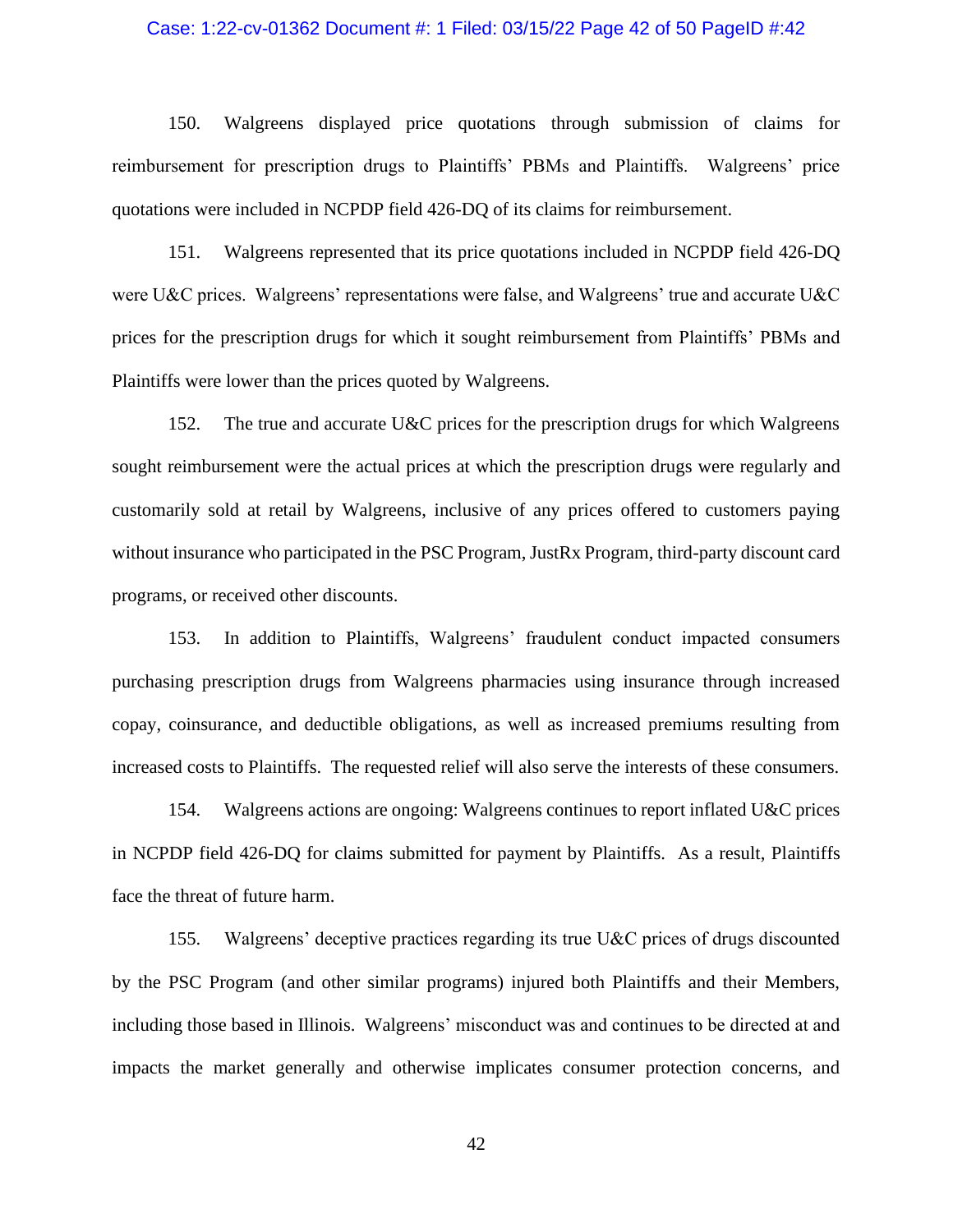### Case: 1:22-cv-01362 Document #: 1 Filed: 03/15/22 Page 43 of 50 PageID #:43

remedying Walgreens' wrongdoing through the relief requested herein would serve the interests of consumers.

156. Walgreens' acts, omissions, and practices, as described herein, proximately caused Plaintiffs to suffer actual damages in the form of, *inter alia*, overpaying reimbursements on at least millions of prescription claims. Pursuant to 815 ILCS 505/10a, Plaintiffs are entitled to the amount of the actual economic damages resulting from Walgreens' unlawful trade practices.

157. Plaintiffs also seek injunctive relief, pursuant to 815 ILCS 505/10a(c), to enjoin Walgreens from excluding PSC Program prices, JustRx Program prices, third-party discount card program prices, and other discounted prices from the U&C prices it reports on claims for Plaintiffs' reimbursement.

# **SIXTH CLAIM FOR RELIEF (COUNT VI) VIOLATION OF MARYLAND CONSUMER PROTECTION ACT, MD. COM. LAW CODE § 13-101** *et seq.* **(BROUGHT BY CFMI, GHMSI AND CAREFIRST BLUECHOICE)**

158. Plaintiffs incorporate and repeat the allegations set forth in Paragraphs 1 through 99 above.

159. CFMI, GHMSI and CareFirst BlueChoice are consumers within the meaning of the Maryland Consumer Protection Act, Md. Code Ann., Com. Law § 13-101 et seq. ("MCPA") who transacted with Walgreens through CFMI's, GHMSI's and CareFirst BlueChoice's insured members' purchase of generic prescription drugs.

160. Defendants are persons and merchants within the meaning of MCPA  $\S$  13-101(g), (h).

161. The MCPA was "intended to provide minimum standards for the protection of consumers in the State." § 13-101.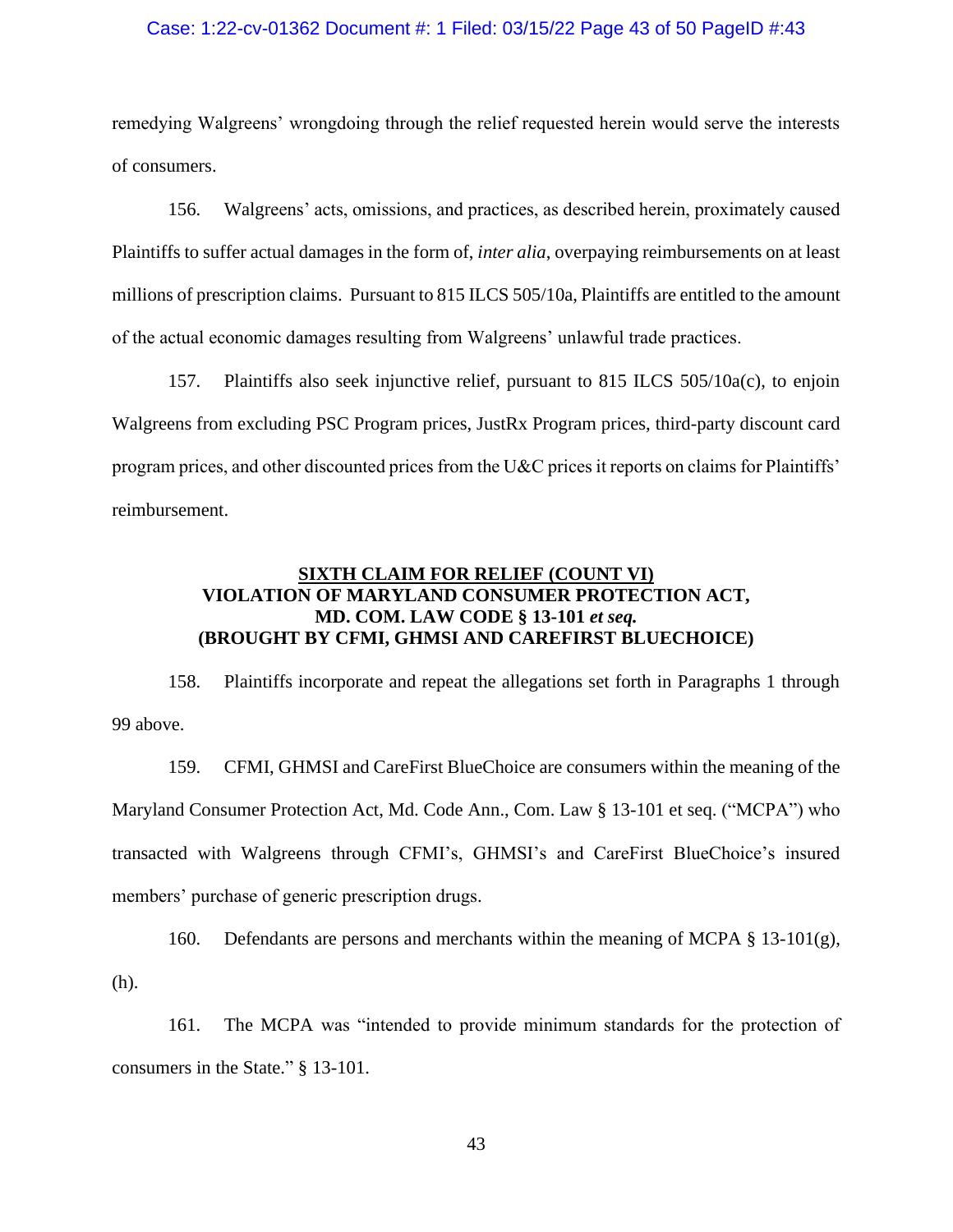#### Case: 1:22-cv-01362 Document #: 1 Filed: 03/15/22 Page 44 of 50 PageID #:44

162. Among other things, the MCPA prohibits unfair and deceptive trade practices "in the sale, lease, rental, loan, or bailment of any consumer goods, consumer realty, consumer services... ." MCPA § 13-303(1).

163. Deceptive trade practices include "[d]eception, fraud, false pretense, false premise, misrepresentation, or knowing concealment, suppression, or omission of any material fact with the intent that the consumer relies on the same in connection with… the promotion or sale of any consumer goods… or consumer service[.]" MCPA § 13-301.

164. Walgreens has engaged in unfair, abusive or deceptive trade practices against CFMI, GHMSI and CareFirst BlueChoice within the meaning of, and in violation of, the MCPA by engaging in deception, fraud, false pretense, false premise, misrepresentation, knowing concealment, suppression, and omission regarding the true U&C price for prescription drugs.

165. Defendants violated MCPA § 13-301(3) by failing to state a material fact, a failure which deceives to tends to deceive. As alleged herein, Walgreens' conduct and nondisclosures were false, misleading and likely to deceive CFMI, GHMSI and CareFirst BlueChoice in violation of the MCPA.

166. Walgreens engaged in these unfair and deceptive trade practices in connection with the offering for sale of consumer goods in violation of MCPA § 13-303.

167. Walgreens' representations or omissions were material because they were likely to, and in fact did, deceive CFMI. GHMSI and CareFirst BlueChoice.

168. Walgreens intended to mislead CFMI, GHMSI and CareFirst BlueChoice and induce CFMI, GHMSI and CareFirst BlueChoice to rely on Walgreens' representations and omissions.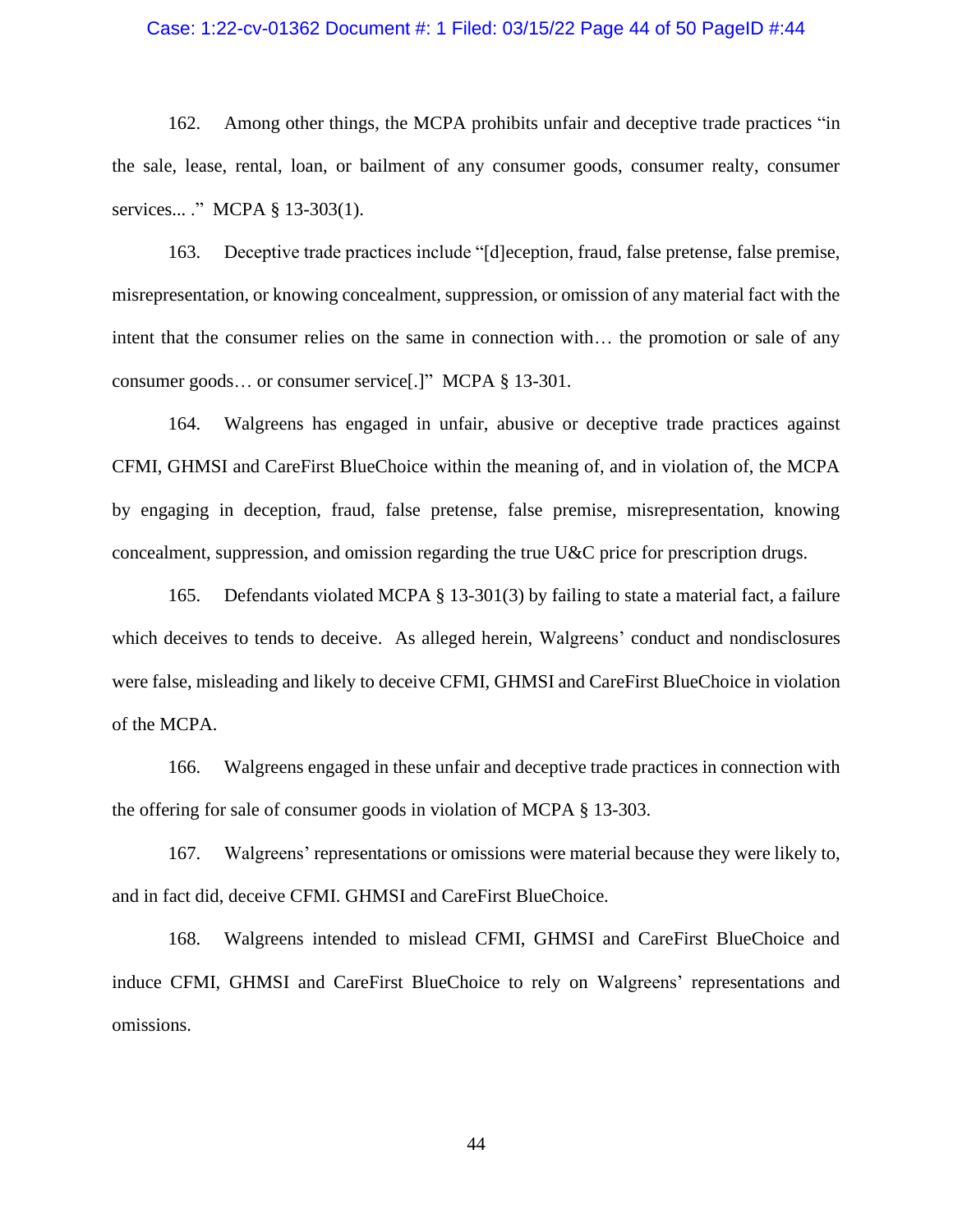169. CFMI, GHMSI and CareFirst BlueChoice would not have paid Walgreens' inflated prices for prescription drugs if nor for Walgreens' deception, fraud, false premise, misrepresentation, knowing concealment, suppression, and/or omission regarding the true U&C price.

170. As a direct and proximate result of Walgreens' unlawful, unfair, deceptive and fraudulent conduct in violation of the MCPA, CFMI, GHMSI and CareFirst BlueChoice suffered injury in fact in the form of paying Walgreens' inflated prices.

171. CFMI, GHMSI and CareFirst BlueChoice seek all monetary and non-monetary relief allowed by law, including damages, disgorgement, and attorneys' fees and costs.

## **SEVENTH CLAIM FOR RELIEF (COUNT VII) VIOLATION OF VIRGINIA CONSUMER PROTECTION ACT, VA. CODE §§ 59.1-200 (BROUGHT BY GHMSI AND CAREFIRST BLUECHOICE)**

172. Plaintiffs incorporate and repeat the allegations set forth in Paragraphs 1 through 99 above.

173. The transactions for prescription drugs made by GHMSI and CareFirst BlueChoice on behalf of their Members were "consumer transactions" within the meaning of the Virginia Consumer Protection Act ("VCPA"), Va. Code § 59.1-198.

174. Defendants are "suppliers" within the meaning of VCPA § 59.1-198.

175. GHMSI and CareFirst BlueChoice are each a "person" within the meaning of VCPA § 59.1-198.

176. Walgreens used deception, fraud, false pretense, false promise, and misrepresentation in connection with consumer transactions by, in the course of selling generic prescription drugs, misrepresenting the true prices paid by cash customers and inflating the U&C price for those prescription drugs, in violation of VCPA § 59.1-200.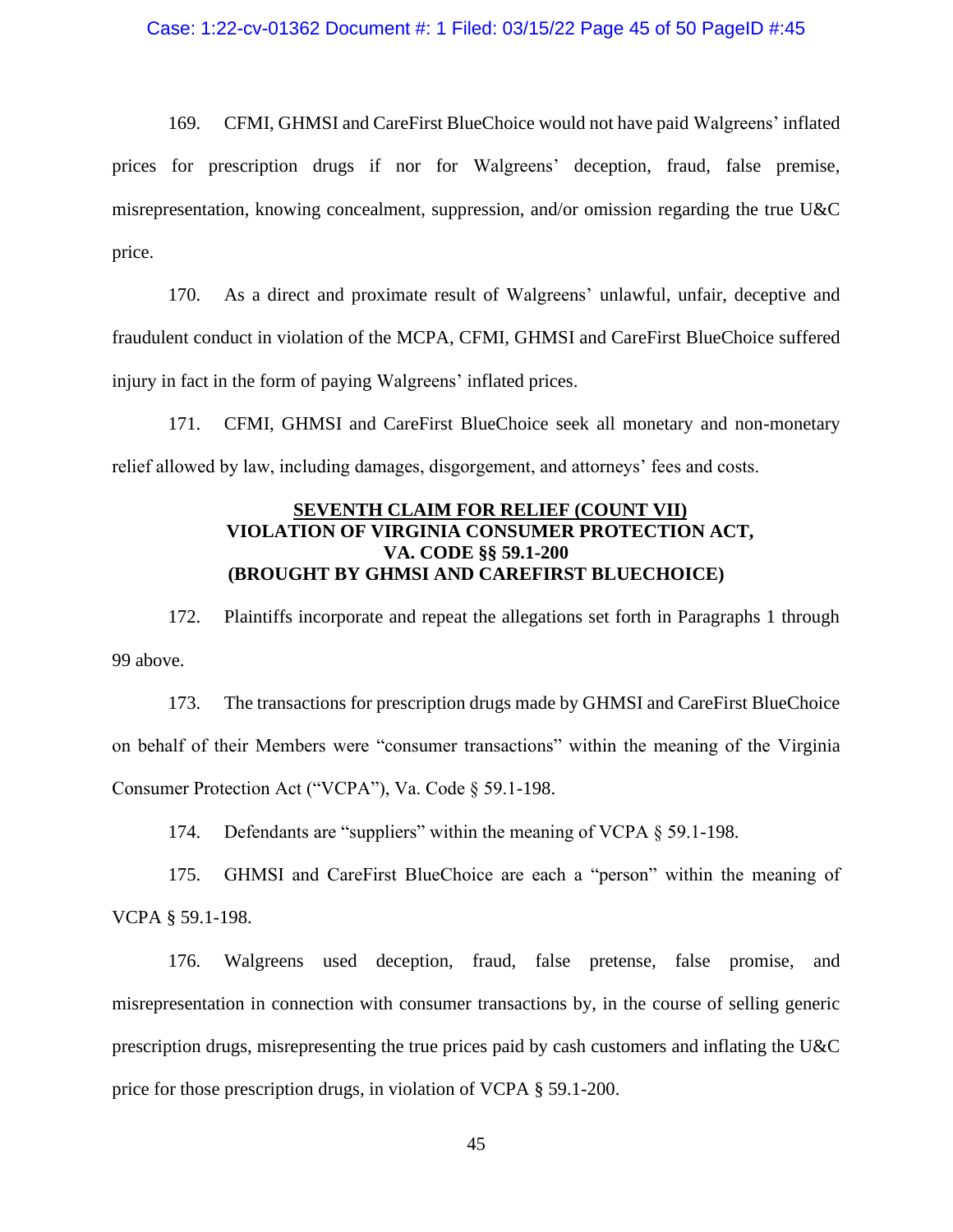### Case: 1:22-cv-01362 Document #: 1 Filed: 03/15/22 Page 46 of 50 PageID #:46

177. Walgreens' deceptions and misrepresentations were material because they were intended to, and in fact did, deceive GHMSI and CareFirst BlueChoice in connection with consumer transactions.

178. Walgreens intended to deceive GHMSI and CareFirst BlueChoice, and to misrepresent the true U&C prices for prescription drugs.

179. Walgreens knew, or should have known, that GHMSI and CareFirst BlueChoice would rely on these misrepresentations and, as a result, would pay inflated reimbursements above Walgreens' true U&C prices.

180. As a result of Walgreens' deception and misrepresentations, GHMSI and CareFirst BlueChoice did pay the artificially inflated reimbursements to Defendants.

181. Each of Walgreens' violations of the VCPA were done willfully, entitling GHMSI and CareFirst BlueChoice to their actual damages, statutory damages, and exemplary damages under VCPA § 59.1-204.

# **EIGHTH CLAIM FOR RELIEF (COUNT VIII) VIOLATION OF THE SOUTH CAROLINA UNFAIR TRADE PRACTICES ACT (S.C. CODE ANN. § 39-5-10,** *et seq***.) (BROUGHT BY BCBSSC AND BCHPSC)**

182. Plaintiffs incorporate and repeat the allegations set forth in Paragraphs 1 through 99 above.

183. Walgreens' business acts and practices alleged herein constitute unfair or deceptive acts or practices in the conduct of trade or commerce under South Carolina Unfair Trade Practices Act ("SCUTPA"), S.C. Code Ann. § 39-5-10, *et seq*.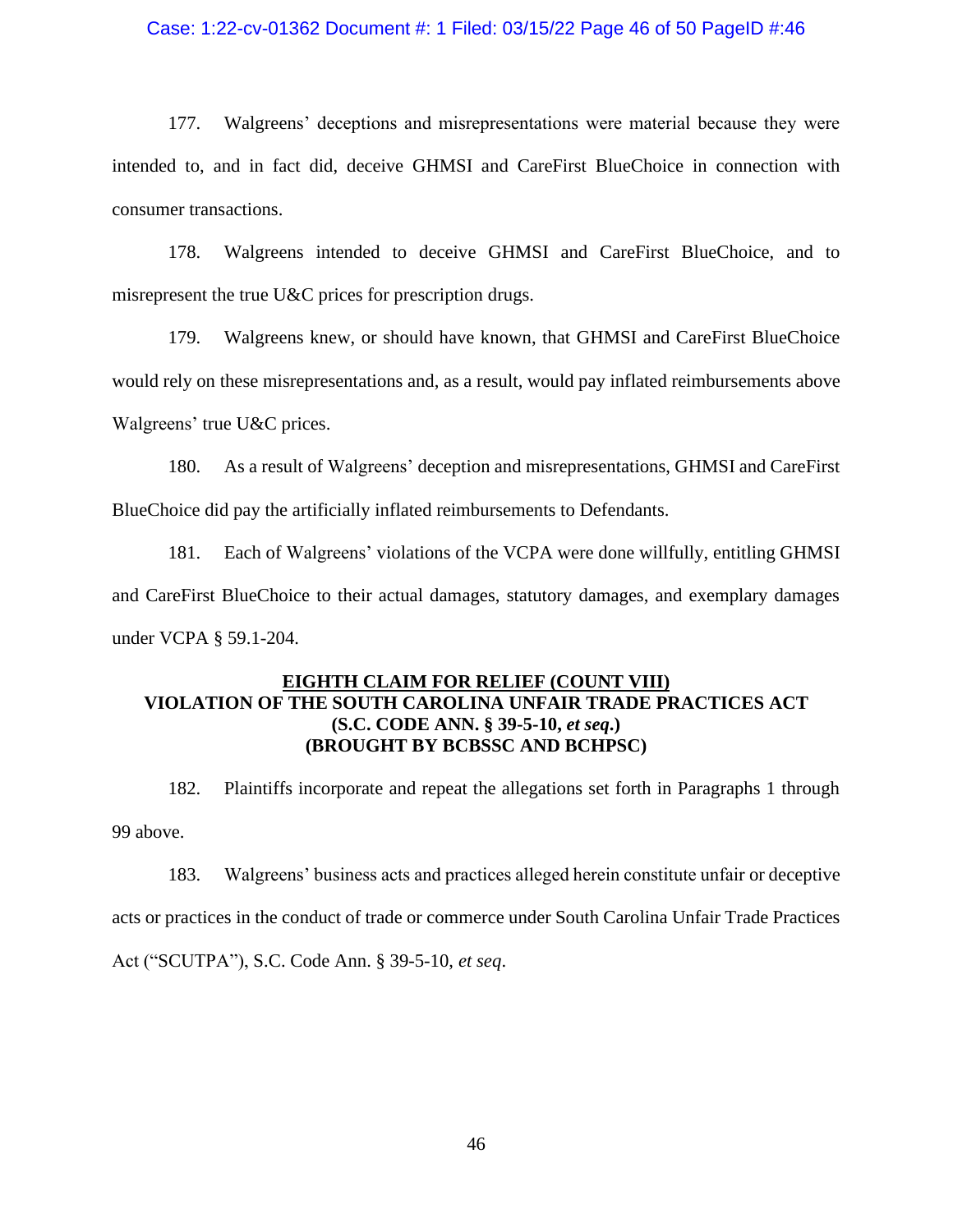### Case: 1:22-cv-01362 Document #: 1 Filed: 03/15/22 Page 47 of 50 PageID #:47

184. BCBSSC and BCHPSC, and each Defendant is, and at relevant and material times was, a "person" as defined in the SCUPTA.<sup>51</sup>

185. Walgreens' business acts and practices, as alleged herein, violate SCUPTA, for the following reasons:

a. Walgreens engaged in unfair and deceptive commercial practices in failing to reveal material facts and information about Walgreens' true U&C prices, which mislead BCBSSC and BCHPSC about facts that could not reasonably be known to BCBSSC and BCHPSC;

b. Walgreens failed to reveal facts that were material to the transactions at issue in light of representations of fact made in a positive manner;

c. Walgreens failed to reveal material facts about Walgreens' true U&C prices to BCBSSC and BCHPSC with the intent that BCBSSC and BCHPSC would rely upon those omissions; and

d. Walgreens made material representations and statements of fact to BCBSSC and BCHPSC that resulted in BCBSSC and BCHPSC reasonably believing the represented or suggested state of affairs to be other than what they actually were.

186. Walgreens intended that BCBSSC and BCHPSC rely on their misrepresentations and omissions, so that BCBSSC and BCHPSC would reimburse millions of claims at inflated rates.

187. Had BCBSSC and BCHPSC known Walgreens' true U&C prices, BCBSSC and BCHPSC would have paid millions of dollars less for the reimbursement of claims submitted by Walgreens.

<sup>51</sup> *See* S.C. Code Ann. § 39-5-10.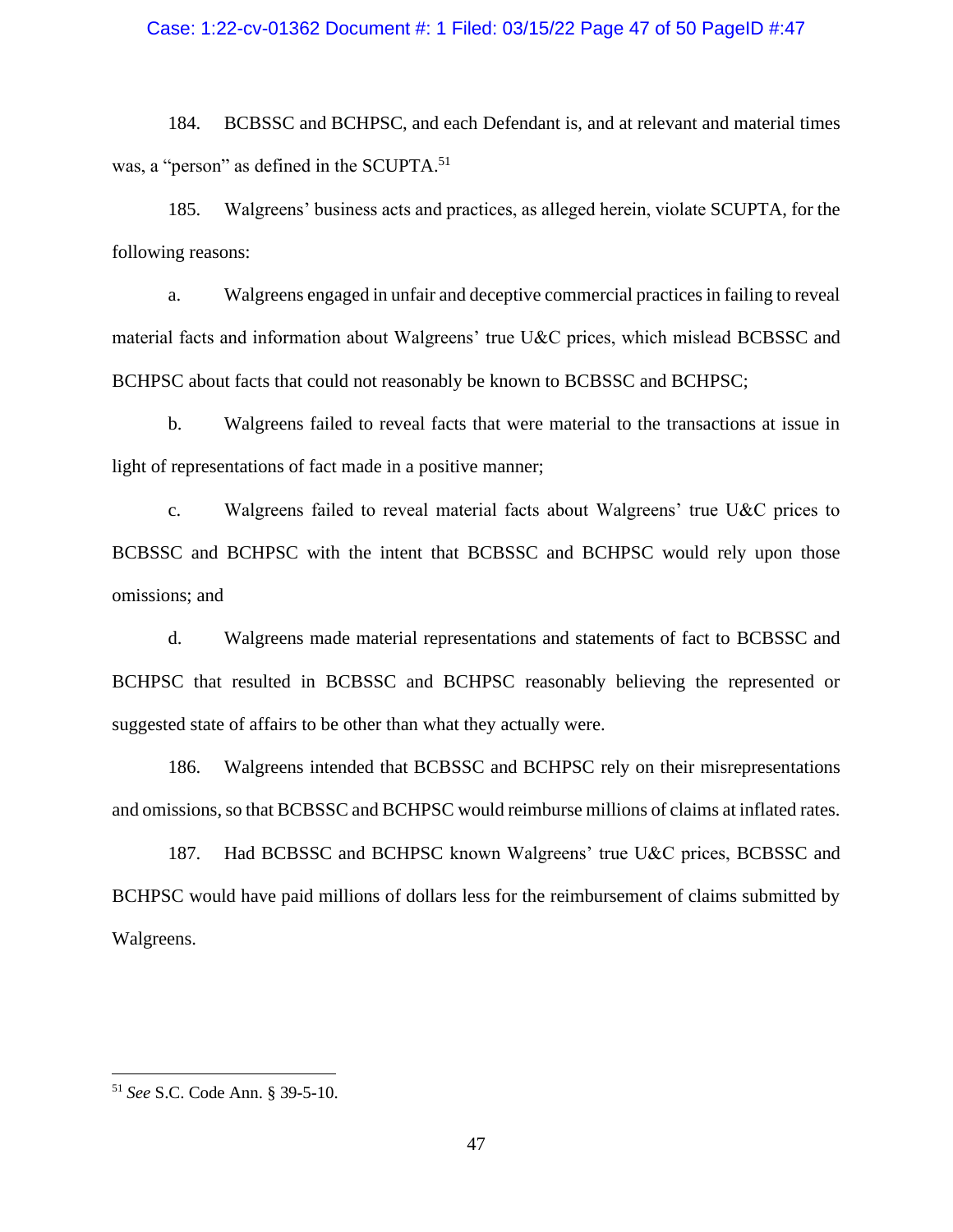### Case: 1:22-cv-01362 Document #: 1 Filed: 03/15/22 Page 48 of 50 PageID #:48

188. Walgreens' actions cause a likelihood of confusion or misunderstanding regarding the true and accurate U&C prices for the prescription drugs dispensed to BCBSSC's and BCHPSC's members.

189. Due to Walgreens' wrongdoing, BCBSSC and BCHPSC suffered an ascertainable loss of monies that was caused by Walgreens' actions.

190. Walgreens' acts, omissions, and practices, as described herein, caused BCBSSC and BCHPSC to suffer ascertainable loss of monies and suffer actual damages in the form of, *inter alia*, overpaying reimbursements on millions of prescription claims. Consequently, BCBSSC and BCHPSC seek actual damages, pursuant to S.C. Code Ann. § 39-5-140.

191. Walgreens' acts, omissions, and practices, as described herein, were conducted willfully and knowingly. Consequently, BCBSSC and BCHPSC seek three times their actual damages, attorneys' fees and costs of suit, as well as any other relief as the Court deems necessary or proper, pursuant to S.C. Code Ann. § 39-5-140.

#### **NOTICE TO STATE ATTORNEY GENERAL**

Pursuant to applicable statutory provisions, a copy of this Complaint has been mailed to the Offices of the Attorney General of Illinois with the filing of this Complaint. Upon entry or judgment or order in this action, a copy of such judgment or order will also be mailed to the Office of the Attorney General of Illinois.

#### **PRAYER FOR RELIEF**

**WHEREFORE**, Plaintiffs seek judgment in an amount to be determined at trial, as follows:

a) That Plaintiffs are owed at least the amount that Plaintiffs were overcharged on reimbursement claims where Plaintiffs paid Walgreens based on Walgreens' reported U&C prices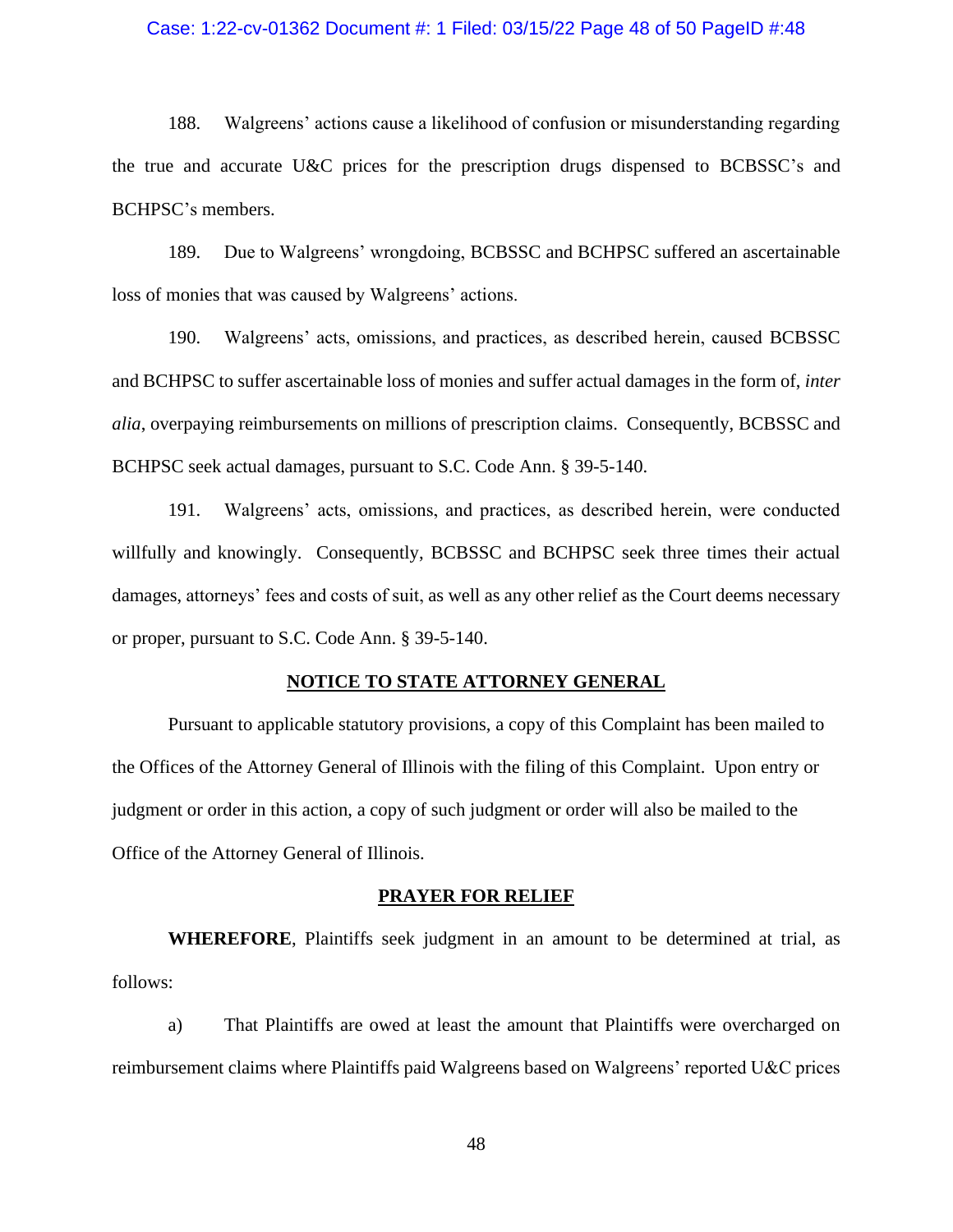### Case: 1:22-cv-01362 Document #: 1 Filed: 03/15/22 Page 49 of 50 PageID #:49

that were higher than the true U&C price offered to Walgreens' customers who paid without using insurance;

b) That the Court grant permanent injunctive relief to prohibit Walgreens from continuing to engage in the unlawful practices, acts, and omissions described herein;

c) That the Court award compensatory, consequential, and general damages in an amount to be determined at trial;

d) That the Court order disgorgement and restitution of all earnings, profits, compensation, and benefits received by Walgreens as a result of its unlawful practices, acts, and omissions;

e) That the Court award statutory double or treble damages, and other exemplary or punitive damages, to the extent the relevant law permits;

f) That the Court adjudge and decree that the unlawful acts and omissions alleged in this Complaint are unfair and deceptive business acts and practices in violation of the consumer protection statutes alleged herein;

g) That the Court award to Plaintiffs the costs and disbursements of the action, along with reasonable attorneys' fees;

h) That the Court award pre- and post-judgment interest at the maximum rate permitted by applicable laws;

i) That the Court grant all such other relief as it deems just and proper.